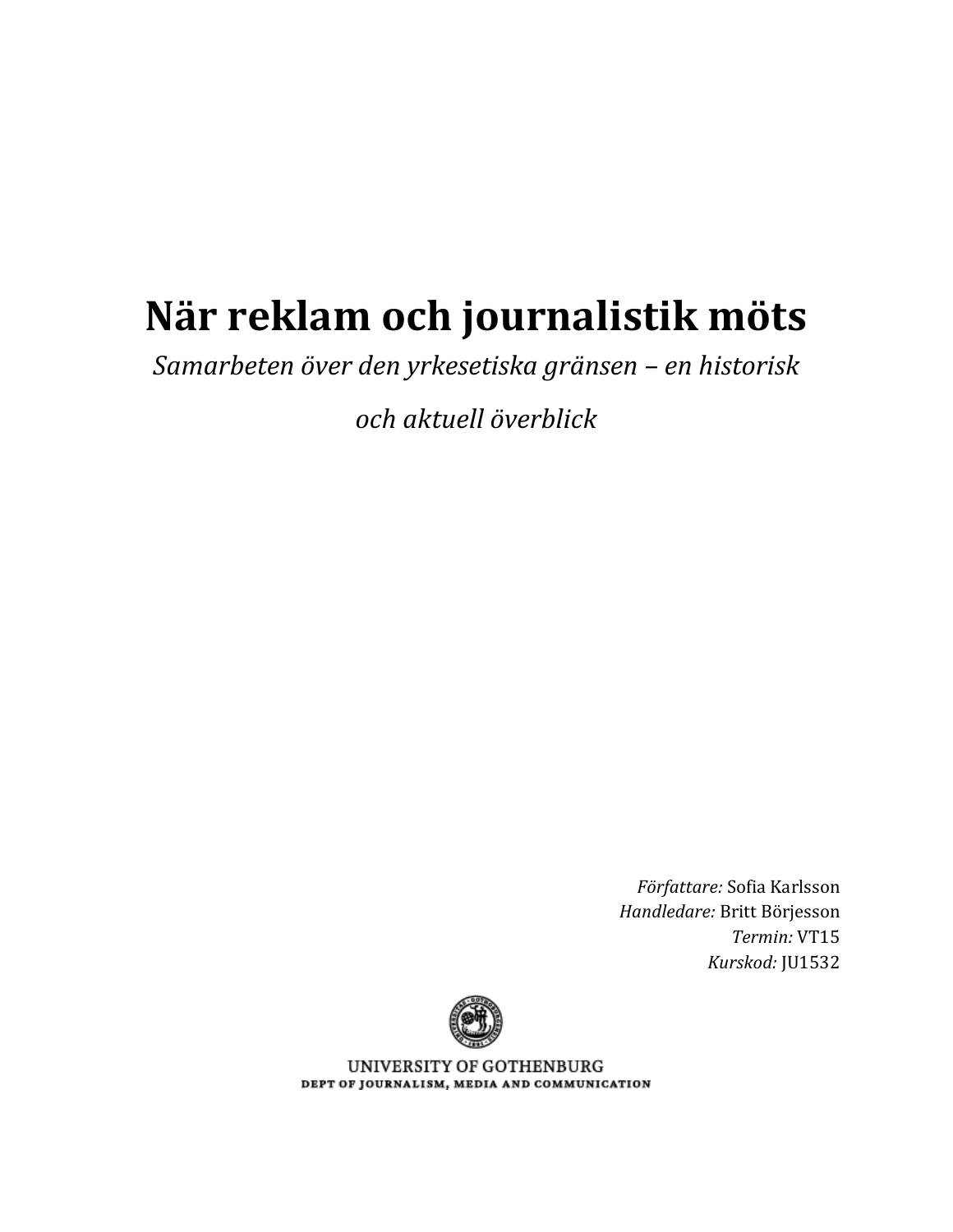### **Abstract**

**Author:** Sofia Karlsson **Title:** When Advertising and Journalism Meet **Level:** Bachelor of Journalism **Location:** University of Gothenburg **Language:** Swedish

This bachelor thesis consists of a historical analysis of the collaborations between advertisers and editors, which led to the increasingly common phenomenon known as "sponsored articles", or "advertorials". From the first known printed ad in Sweden in 1645 to the present day, journalism and advertisement are shown to have been evolving mutually. This co-dependence between the two is demonstrated and scrutinized in this study to provide a more in depth understanding of the nature of their relationship.

Through the presentation of historical facts, interviews, and background research, an attempt was made to provide both a historical and a current depiction of the state of affairs between Swedish magazines and advertisements within them. Furthermore, it was of interest to investigate the opinion of the professionals involved in the creation and publishing of said advertorials. Following this logic, the study also brushes on the attempts made to minimize advertisers' control over the freedom of media, as well as possible ethical implications to journalism itself, which derive from these sponsored articles.

The development of this thesis was underpinned by three main research questions. They were:

- *How has the collaboration between editorial and advertisement come to be?*
- *How do the collaborations between editorial and advertisement look today?*
- *How do professionals view editorial collaborations today?*

Data collected suggests a few points of interest. The first one being that the extinction of the agency formerly responsible for controlling sponsored ads has shifted the responsibility of overseeing text commercial boundaries to editors. Another finding is that sponsored ads are directly related to the economy, seeing as most media depends on advertising money to function. Harsher economies make the number of newsreaders plummet, which draws advertisers away. In attempts to re-attract them, newspapers and magazines have begun utilizing new strategies, such as sponsored ads. Moreover, despite studies demonstrating how nearly 60 percent of newsreaders fail to see advertorials as ads, editors insist there is a clear distinction between ads and editorial products. Additionally, editors claim that because of the fact that the advertorials are not written by the editorial staff itself, they are not overstepping journalistic ethical boundaries.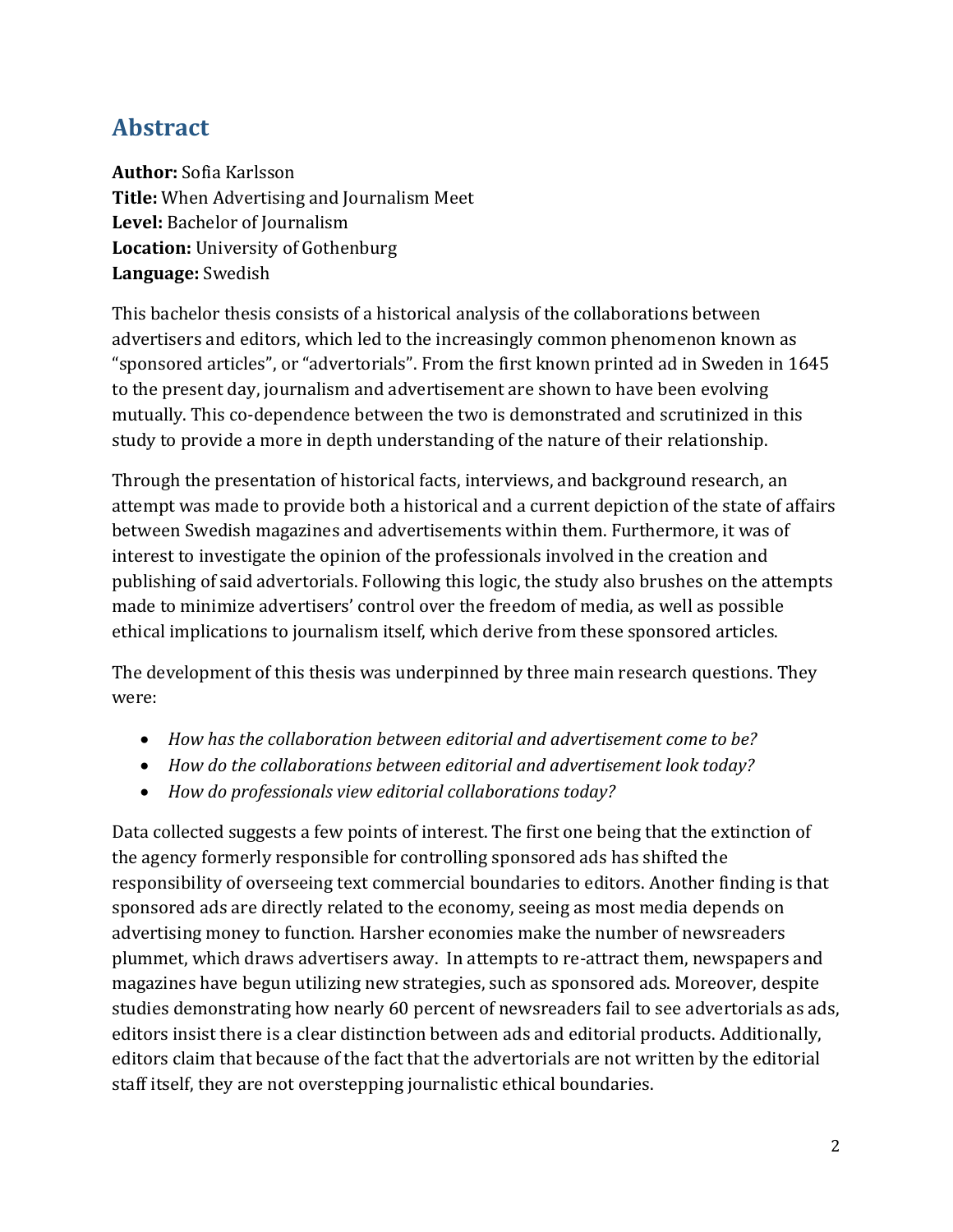### Innehåll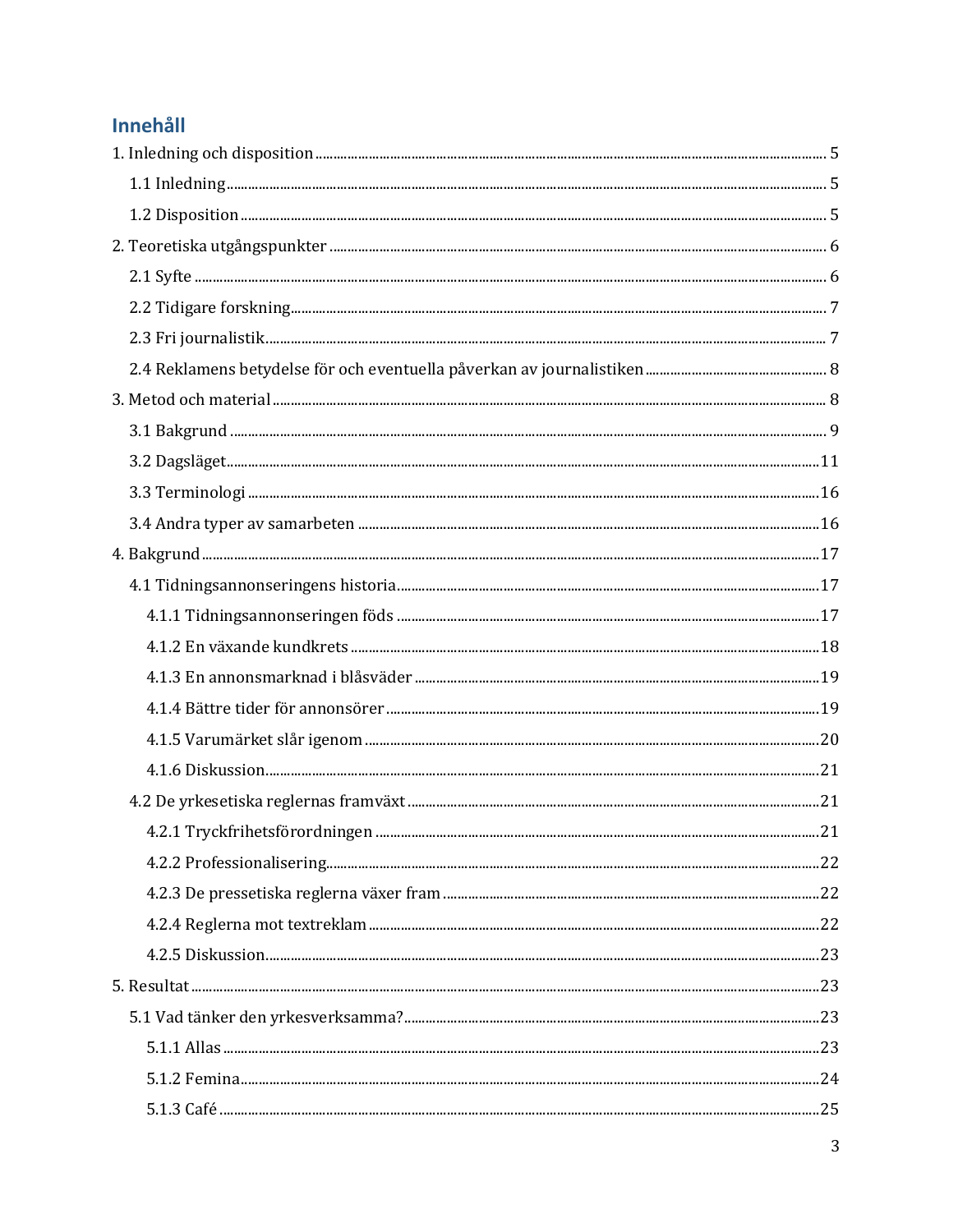| Bilaga 2. Svenska journalistförbundets yrkesregler och checklista mot textreklam  48 |  |
|--------------------------------------------------------------------------------------|--|
|                                                                                      |  |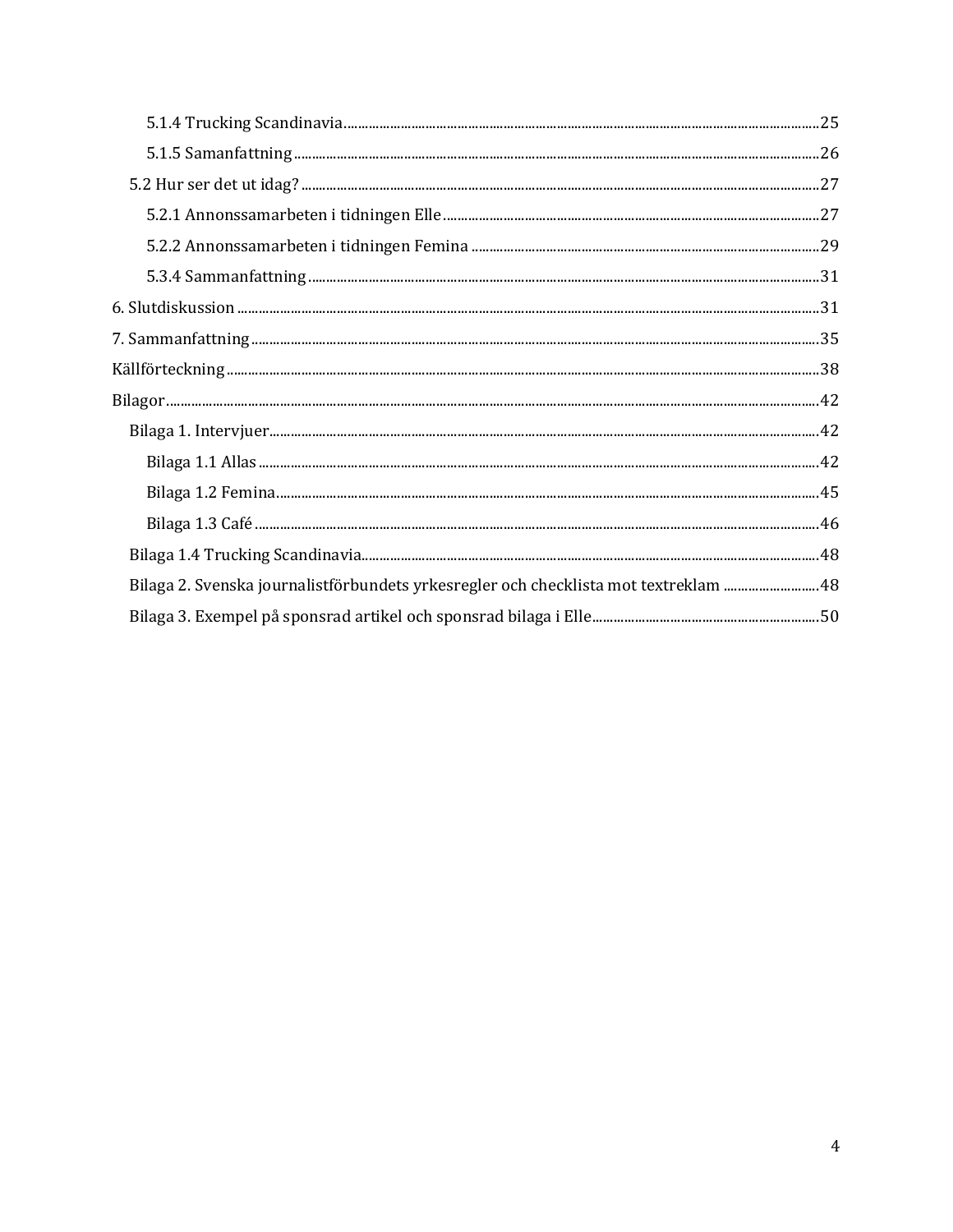### <span id="page-4-0"></span>**1. Inledning och disposition**

#### <span id="page-4-1"></span>**1.1 Inledning**

Det svenska idealet är det av en fri och oberoende journalistik. En journalist skall verka utan påtryckningar och rapportera utan att ta ställning i vare sig stora eller små frågor. Bland journalister finns också en gemensam idé om reklam och journalistik som två separata världar, helt oberoende av varandra (Avery, K. et al, 2014).

Samtidigt är det mycket som förändrats på tidningsmarknaden. Det finns idag mängder av medier för en konsument att vända sig till, och likväl för annonsörerna. Dalande intäkter har lett till att tidningar måste byta strategi för att locka annonsörer till sig. Ett sätt har varit att öppna dörren mot det redaktionella och arbeta tätare för att få fram en annons som annonsören är villig att betala för (Avery, K. et al, 2014). "Reklamen speglar sin tid" skrev Boisen, men visst kan man undra om det inte är så att tiden inte hunnit med, utan snarare påskyndats av reklamen med dess viljor och maktposition (Boisen 2003:381-382).

Reklam har gått från att ses som ett nödvändigt ont till en essensiell del av de flesta nutida journalistiska produkter. Reklamen pryder inte längre sista sidan i våra tidningar utan har mer och mer blivit en integrerad del av innehållet. Annonser är inte längre lika tydligt uppdelade från det redaktionella materialet utan kan ibland blandas för att skapa sponsrade artiklar, eller redaktionella samarbeten. I ett sponsrat samarbete lyfts en produkt eller företag fram och presenteras som en del av innehållet i tidningen, med enda skillnad att den märks av en text som visar att den har en ytterligare avsändare. Tidningen väljer att lyfta ett varumärke till en sådan nivå att annonsen inte längre är en annons, utan hamnar i ett slags suddigt gränsland mellan redaktionellt och reklam. På senare år har fenomenet blivit allt större både i Sverige och utomlands. Ett tydligt exempel är att hela 100 procent av den amerikanska nyhetssajten Buzzfeeds intäkter kommer från just sponsrat innehåll (Peretti, 2014).

### <span id="page-4-2"></span>**1.2 Disposition**

Efter uppsatsens inledande del följer kapitel två där de teoretiska utgångspunkterna för denna uppsats presenteras. Betydelsen som reklam kan ha för journalistiken och dess utformning presenteras, samt möjliga problem som kan uppstå om reklam påverkar den fria journalistiken. Även syftet med uppsatsen och dess frågeställningar tydliggörs.

Kapitel tre förklarar tydligt de metoder som använts i arbetet av uppsatsen. Urval av tidningar och intervjupersoner förklaras, samt arbetet med att presentera en historisk överblick över ämnet. Vidare förklaras hur urvalet för det använda materialet skett och hur den statistiska informationen samlats in.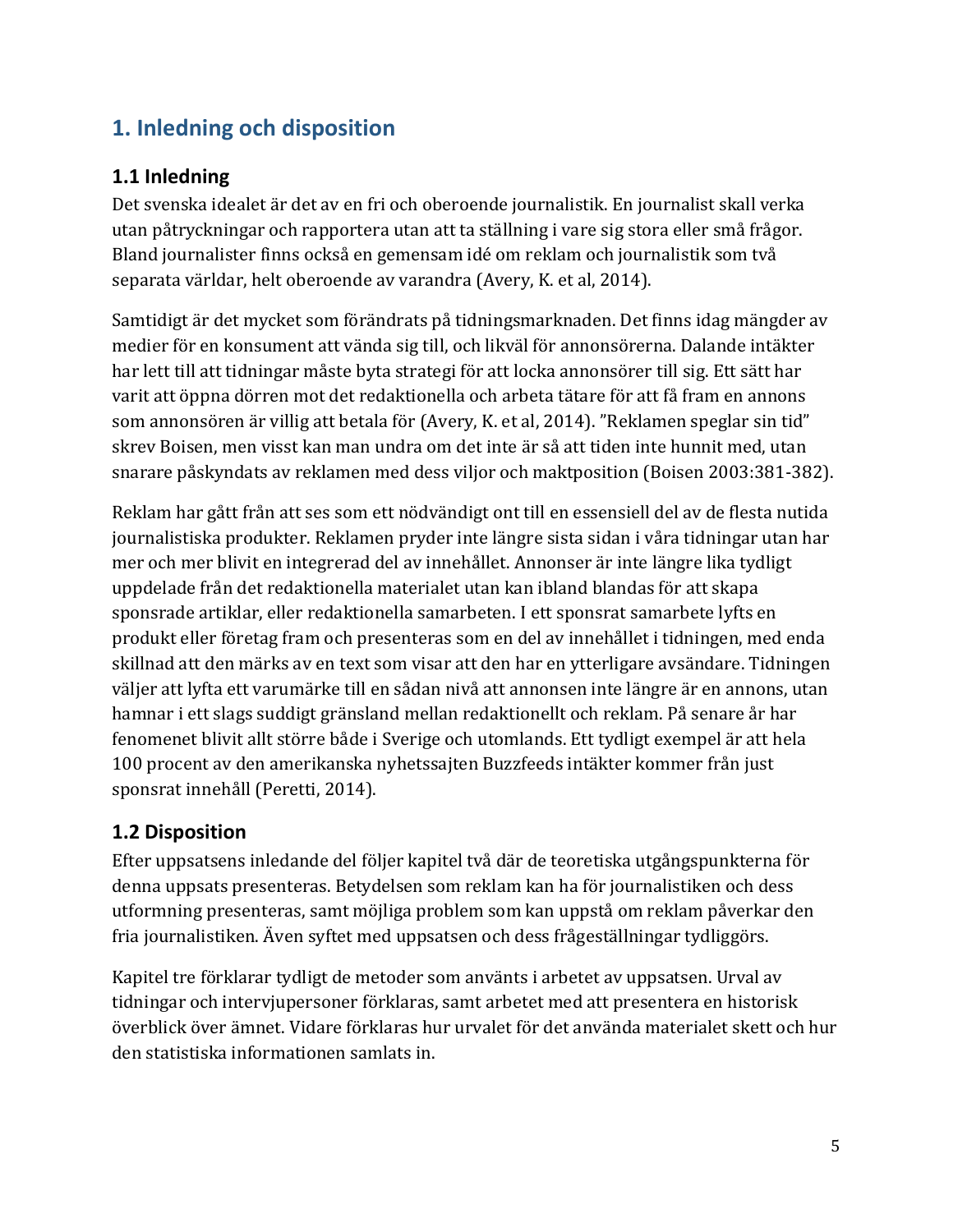Kapitel fyra innehåller uppsatsens historiska del. Här presenteras resultatet av mitt utredningsarbete i två delkapitel. Det första om tidningsannonseringens historia med relationen mellan annonsör och redaktion som utgångspunkt. Det andra tar upp de yrkesetiska reglernas framväxt. Även dessa med relationen mellan annonsör och redaktion som utgångspunkt.

Kapitel fem är resultatet av forskningen som ska ge en bild av dagsläget för annonssamarbeten. Kapitel fem består av två delkapitel. Det första delkapitlet presenterar fyra intervjuer gjorda med redaktörer där de förklarar sin syn på annonssamarbeten. Det andra delkapitlet består av en kvantitativ forskningsdel. Data för antalet annonssamarbeten i samtliga nummer av tidningarna Elle och Femina år 1994, 2004 och 2014 har samlats in och presenteras i kapitlet.

I kapitel sex diskuterar uppsatsens författare resultaten som presenterats i uppsatsen. Med egna tankar diskuterar författaren också kring en möjlig utveckling av sponsrad annonsering.

Slutligen knyts säcken ihop i en sammanfattning i kapitel sju. Hur arbetet gått till och några av de viktigaste resultaten av forskningen presenteras.

Bilagorna innehåller referenser, transkriberingar av intervjuer, Svenska journalistförbundets texten som ligger till grund för en stor del av denna uppsats, och exempel på sponsrat innehåll.

### <span id="page-5-0"></span>**2. Teoretiska utgångspunkter**

#### <span id="page-5-1"></span>**2.1 Syfte**

Denna uppsats syftar till att presentera utvecklingen av den svenska journalistbranschens förhållande till annonsering. Trender gällande samarbeten mellan annonsörer och redaktion och hur det skiftat genom åren presenteras. Från tydliga avgränsningar och idéer om en självständigt arbetande journalist som aldrig möter annonsören, till ett ibland väldigt nära samarbete mellan företag och redaktion i form av annonssamarbeten. Även de journalistiska yrkesreglerna presenteras historiskt med utgångspunkt i deras försök att reglera marknaden.

För att skapa en bild av hur det ser ut på redaktioner idag presenterar uppsatsen intervjuer med redaktörer där deras syn på annonssamarbeten kommer fram. Dessutom syftar uppsatsen till att genom kvantitativ forskning visa hur omfattande annonssamarbeten är på två svenska magasin idag. Neddykningar har gjorts år 1994, 2004 och 2014, för att både visa dagssiffrorna och sätta dem i ett historiskt perspektiv.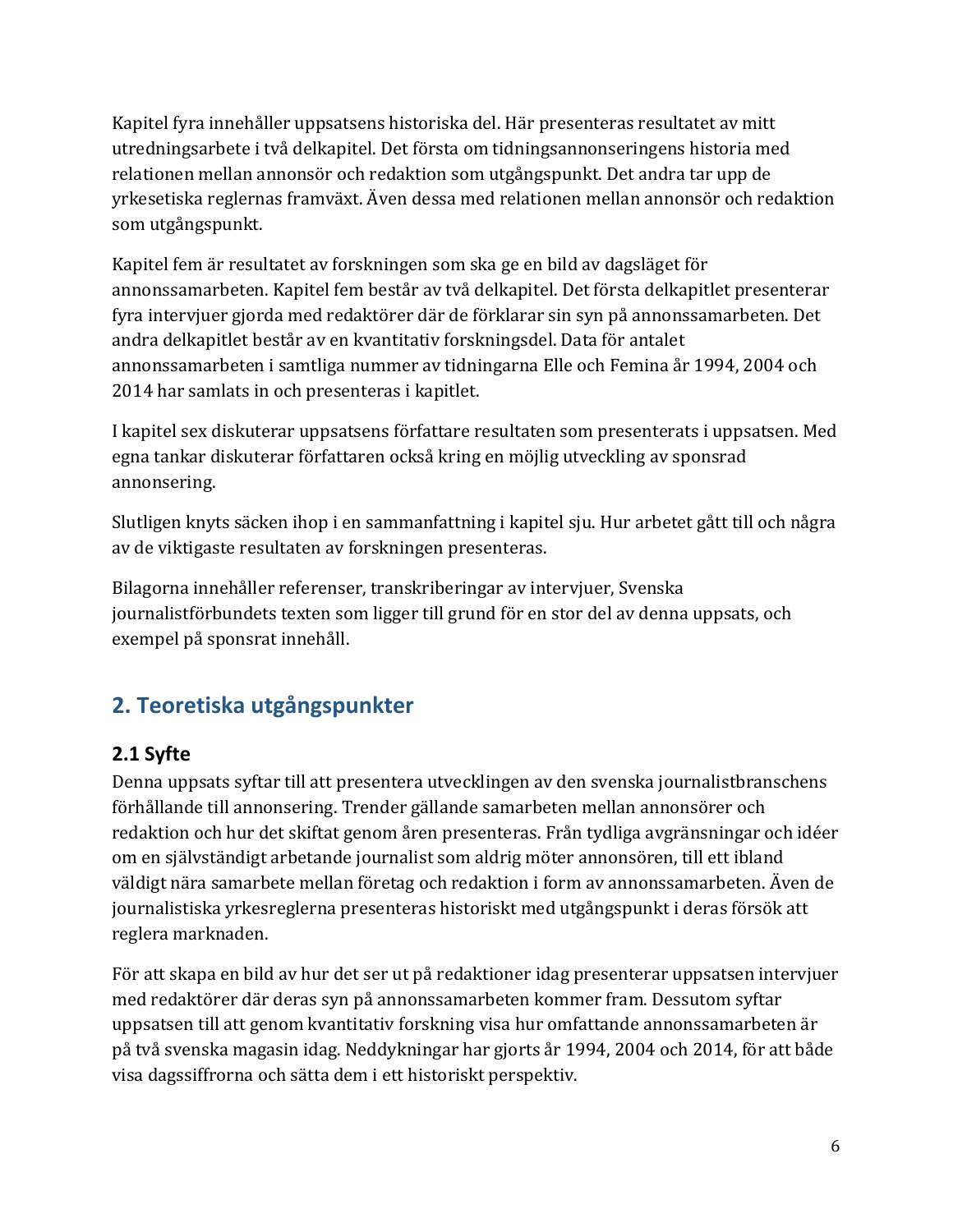Frågeställningar:

- *Hur har samarbetet mellan redaktion och annonsör växt fram?*
- *Hur ser samarbeten mellan redaktion och annonsör ut idag?*
- *Vad anser de yrkesverksamma om annonssamarbeten idag?*

### <span id="page-6-0"></span>**2.2 Tidigare forskning**

Det finns sedan tidigare forskning kring ämnet sponsrad journalistik samt kring textreklam och dold reklam. Bland annat finns Hagström och Kämäräinens uppsats "Uppdrag gränser – en kvalitativ analys av textreklam i en kommersialiserad verklighet" som undersöker hur redaktörer på sex västsvenska lokaltidningar ser på textreklam. Demirian och Erikssons kandidatuppsats "När reklam och journalistik vävs samman" där de fokuserar på textreklam i tjejtidningar och hur de förändrats över tid. Näs och Morvetos "Jag litar inte på ett ord de skriver. Det är bara dumheter" där de studerat hur läsaren reagerar på dold reklam samt hur det påverkar hur läsaren uppfattar tidningars trovärdighet. Kim, Pasadeos och Barbans vetenskapliga artikel "On the deceptive effectiveness of labeled and unlabeled advertorial formats" undersöker hur läsaren uppfattar sponsrat innehåll. I Goodlad, Eadie, Kinnin och Raymonds vetenskapliga artikel "Advertorial: Creative Solution or Last Resort?" intervjuar författarna practiserande advertorialanvändare för att underöka vad som driver tidningar till att använda denna typ av material.

Denna uppsats skiljer sig från dessa genom att presentera en historisk bakgrundsöverblick som inte tidigare sammanställts över hur sponsrade artiklar växt fram. Denna uppsats visar även det starka band mellan reklam och journalistik som funnits genom historien och som finns idag, och hur maktförhållanden dem emellan skiftat genom åren. Denna uppats syftar också till att ge en bild av hur det ser ut idag bland sponsrade artiklar idag. Genom intervjuer och kvantitativ forskning presenteras en bild av hur det kan se ut idag.

### <span id="page-6-1"></span>**2.3 Fri journalistik**

Den journalistiska etiken har utvecklats över tid av journalister i gemensam strävan efter skydd mot yttre påverkan (Djerf-Pierre, M. & Wiik, J. 2012:183). För att journalistiken ska vara fri och självständig finns bland annat Svenska Journalistförbundets (SJF) 13 yrkesregler. Reglerna syftar till att upprätthålla god journalistik bland annat genom korrekt rapportering och visad hänsyn. Stor vikt läggs på att bibehålla journalistikens trovärdighet. Reglerna gäller alla medlemmar i SJF och överträdelser rapporteras till journalistförbundets yrkesetiska nämnd. Den oberoende journalistiken värnas bland annat genom följande regler:

*"1. Ta inte emot journalistiska uppdrag av personer utanför en redaktionell ledning."*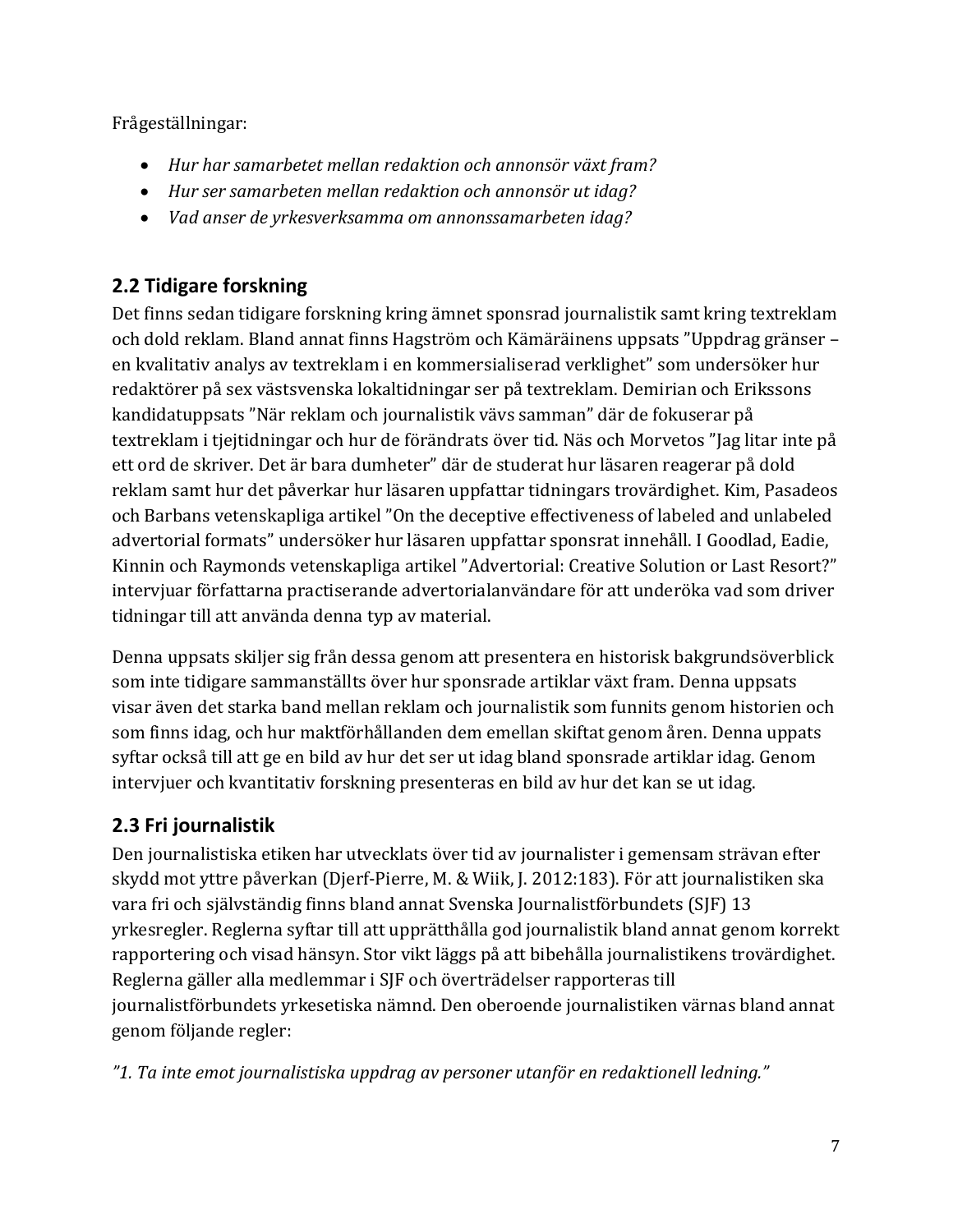*"2. Acceptera inte uppdrag, inbjudan, gåva, gratisresa eller annan förmån – och ingå inte avtal eller andra förbindelser – som kan misstänkliggöra din ställning som fri och självständig journalist."*

*"3. Ge inte efter för påtryckningar från utomstående i avsikt att hindra eller inskränka berättigad publicitet eller i avsikt att skapa publicitet som inte är journalistiskt motiverad."* (SJF, 2014)

För att uppnå fri journalistik krävs oberoende från yttre aktörer. Journalisten själv måste också stå utanför krav från influenser som kan begränsa hens arbete (Jensen, R. 2014, 6 Oktober).

#### <span id="page-7-0"></span>**2.4 Reklamens betydelse för och eventuella påverkan av journalistiken**

Att framställa tryckta journalistiska produkter är inte gratis. Tidningar och magasin får sina intäkter på flera olika sätt. Bland annat genom lösnummerförsäljning, prenumerationer och presstöd. Den största intäktskällan för de flesta svenska tidningar och magasin är dock annonsintäkter. Ungefär hälften av en typisk morgontidnings intäkter kommer från annonser (Häger, B. 2009). På senare år har tidningarnas upplagor minskat, och med detta har annonsörer vänt sig till andra medier för att få ut sitt budskap. För tidningsbranschen har detta inneburit är man varit tvungen att dra ned på personal och effektivisera produktionen (Ots, M. 2012:119).

Reklam har kommit att betyda mer och mer för den svenska mediemarknaden (Hadenius, S., Weibull, L., Wadbring, I. 2011:45). I den fria konkurrens som råder på marknaden idag är det den journalistiska produkt som är mest eftertraktad av annonsörer som klarar sig bäst. Om en tidnings målgrupp inte är av intresse för annonsörer, har tidningen ingen chans att överleva rent ekonomiskt (Ots, M. 2012:121). Denna kommersialisering leder till att redaktioner i högre grad satsar på att locka en så stor publik som möjligt. Rädslan ligger i att detta även ska komma att leda till en kommersialisering av innehållet, och att man ska prioritera vinst före god journalistik. Forskning visar att medier som är beroende av reklamintäkter väljer större del uppseendeväckande nyheter än viktiga (Ots, M. 2012:118). Om annonseringen minskar och intäkterna blir mindre kan även detta påverka den goda journalistiken, då det helt enkelt inte längre finns kapital att röra sig med (Hadenius, S., Weibull, L., Wadbring, I. 2011:48).

### <span id="page-7-1"></span>**3. Metod och material**

Syftet med denna uppsats är att bättre förstå annonssamarbeten, hur de kommit till och hur man ser på dem. Den historiska bakgrunden av annonssamarbeten och de yrkesetiska reglerna, samt en neddykning i dagsläget ska ge oss en tydligare bild av hur annonsmarknaden ser ut idag och varför.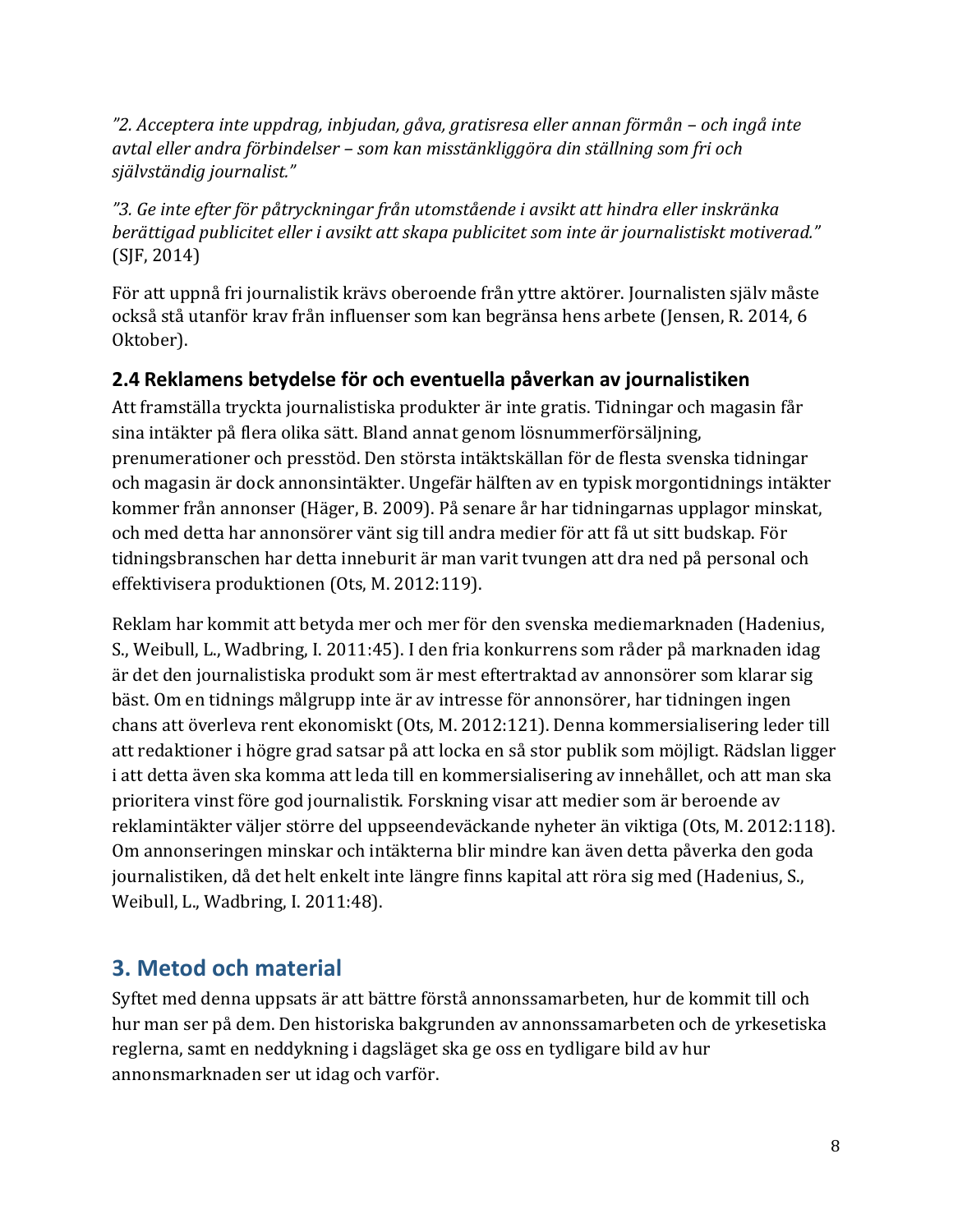#### <span id="page-8-0"></span>**3.1 Bakgrund**

För att förstå varför vi befinner oss där vi är idag behöver vi sätta in dagens företeelser i ett historiskt sammanhang, och därför har jag valt att ge en historisk bakgrund till journalistiken och reklamens samarbete. Utvecklingen både inom annonsmarknaden och journalistiken sedan den första tidningen och den första tidningsannonsen har påverkat vår samtid. Det är också viktigt att förstå vad som reglerat, och inte reglerat, hur samarbetet mellan de två parterna sett ut. Detta besvaras i de två delkapitlen "Tidningsannonseringens historia" och "De yrkesetiska reglerna växer fram".

Då det inte sedan tidigare finns någon tydlig redovisning av utvecklingen inom området var det viktigt att kunna presentera detta för att skapa en bättre förståelse för journalistiken och annonseringens samarbete genom historien. För att presentera detta valde jag att genomföra en utredning av tidigare publicerad historik inom ämnet. Då det befintliga materialet är mycket litet och utspritt och då en forskningsanalys skulle ta mer tid och större utrymme än denna C-uppsats har möjlighet att rymma var en utredning ett bättre alternativ. Källornas sporadiska nämnande av annonssamarbeten samlas i denna uppsats för att kunna presentera en bild över annonsamarbetets historia.

Materialet för utredningen är en kombination av historiska texter, både journalistikhistoriska och reklamhistoriska. Sponsrad journalistik har inte tidigare uppmärksammats med en samlad historia, därför har det varit av vikt att använda alla källor som jag kunnat finna för att hitta en så rik bild som möjligt. Eftersom jag ville presentera utvecklingen av journalistik och annonsering valde jag att börja med att nämna redan med den första svenska tidskriften. Trots att den produktionsmässigt skiljer sig från dagens tidningar visar den att det redan tidigt förekom reklam tätt invid journalistiskt material. Både journalistiken och reklamen befann sig i sin vagga, men utvecklades sida vid sida och mot att bli allt mer integrerade produkter.

Därefter följer en kortfattad presentation av utvecklingen av journalistikens etiska regler och dess restriktiva organ. Dessa har, i många fall, verkat för att stoppa utvecklingen mot ett ökat samarbete mellan journalistik och annonmarknaden, men har med tiden kommit att luckras upp. Även denna del fungerar för att skapa en större förståelse för ämnet och för hur annonssamarbeten uppfattats genom historien.

För kapitlet har jag använt mig av bland annat Barnhurst och Nerones kapitel "Journalism History" från "The Handbook of Journalism Studies" där de förklarar orsakerna för professionaliseringen av journalistiken. I boken presenteras journalistik i teori men även med inblick i kapitel skrivna av olika författare. Boken har använts som kurslitteratur på Göteborgs universitets journalistutbildning. Bokens redaktörer är Wahl-Jorgensen och Hanitzsch. Jag har valt att fokusera på kapitlet "Journalism History" av Barnhurst och Nerone då det är just historien jag var intresserad av i detta skede. Kevin G. Barnhurst,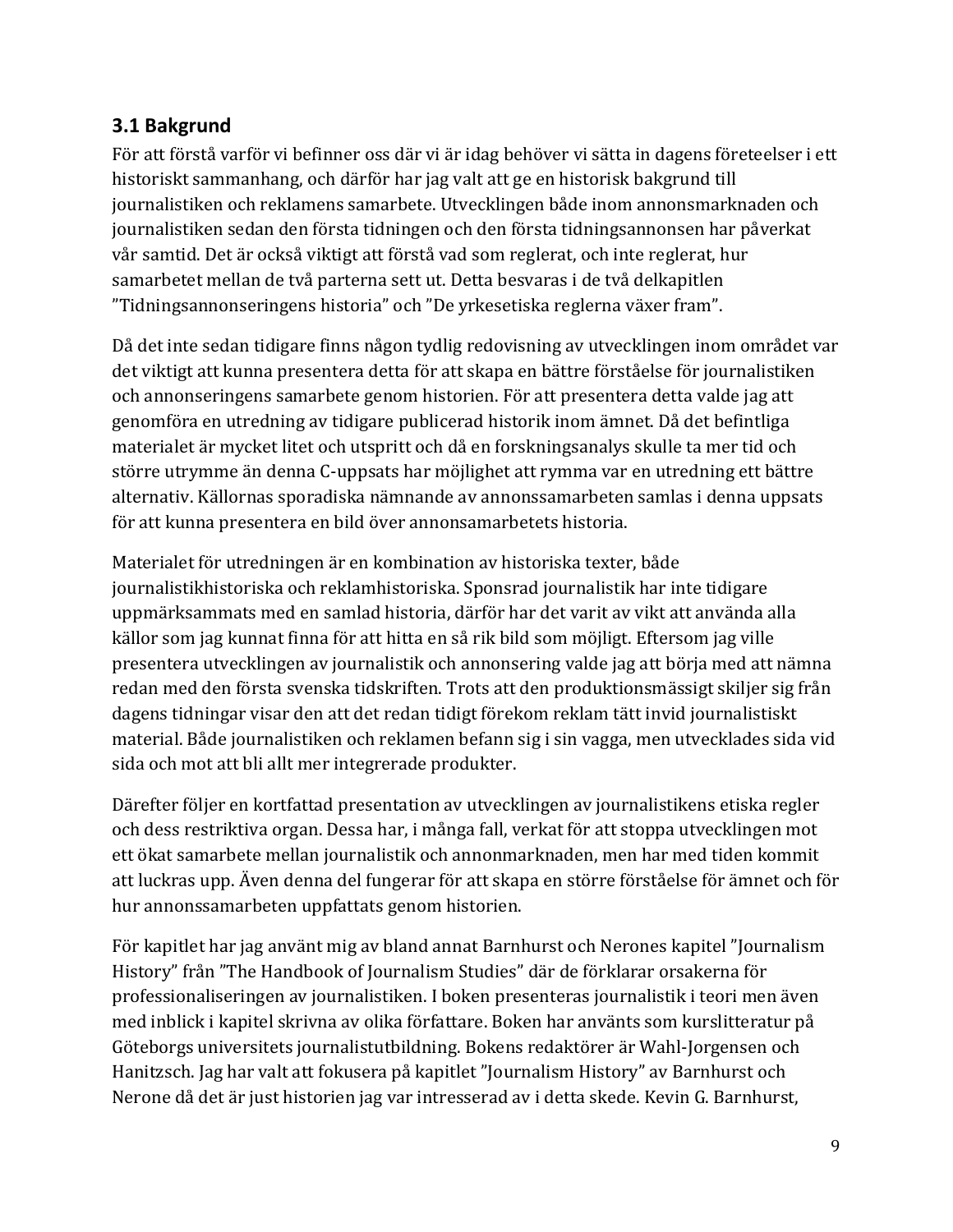emeritus professor vid University of Illinois at Chicago, är en expert inom ämnet som utkommit med flera böcker och medverkat i över 100 vetenskapliga artiklar (University of Illinois at Chicago, 2015). John Nerone är professor i kommunikation och media- och filmstudier vid Univeristy of Illinois, College of Media. Han har givit ut fyra böcker på temat press och bland annat mottagit priset "book of the year" av International Communication Association för "The Form of News: A History", vilken han skrev tillsammans med Kevin G. Barnhurst (University of Illinois, College of Media, 2015).

"Den svenska pressens historia" består av fyra band som tillsammans ger en bred teckning av den svenska pressens utveckling. Banden täcker från 1600-talet fram till "tiden efter 1949" och utkom mellan 2000 och 2003. "Den svenska pressens historia" är en sammanställning av bokens redaktörer Gustafsson och Rydén och rymmer flera författare. De kapitel jag använt är "Veckopressens åldersgrupper och livsstilar" skrivet av Gustafsson, företagsekonom och professor i Massmedieekonomi vid Göteborgs universitet (Nationalencyklopedin, 2015), "Brist på det mesta" av Sandlund, svenska journalist med över 40 års erfarenhet, tidigare chefsredaktör för Dagen och ledarskribent (Wikipedia, 2015), samt "Pressen – fakta och funktioner" av Holmberg, universitetslektor vid Lunds universitet (Lunds universitet, 2015).

Även Hadenius, Weibull och Wadbrings bok "Massmedier. Press, radio och tv i den digitala tidsåldern" har använts. Massmedier är en bok som ständigt uppdateras, och som först utkom 1970. I boken förklarar författarna dagsläget i mediebranschen. Jag har använt mig av den tionde upplagan som utkom 2011. Författarna till boken är Stig Hadenius, Sveriges första professor i journalistik även professor emiritus i journalistik vid Stockholms universitet (Sydsvenskan, 2010, Historiska media, 2015), Lennart Weibull, professor emiritus i massmedieforskning vid Göteborgs universitet (SOM-institutet, 2014)och Ingela Wadbring, föreståndare vid Nordicom och tidigare professor i medieutveckling vid Mittuniversitetet i Sundsvall (Nordicom, 2015).

Boken "Entreprenörskap och varumärken" med redaktörerna Larsson, Lönnborg och Winroth illustrerar sambandet mellan varumärken och entreprenörskap och som beskiver den ökade betydelsen av varumärken under de senaste 20 åren. Funke är doktorand på den ekonomisk-historiska institutionen vid Uppsala universitet och har skrivit kapitlet "Från tidningsannonser till sponsrade länkar: Den svenska reklamens utveckling" (Uppsala universitet, 2015). Detta kapitel är det jag använt mig av som källa i denna uppsats.

För att beskriva bakgrunden under senare år var det svårare att hitta historiska beskrivningar. Ots kapitel "Mediernas ekonomiska villkor" i Nord och Strömbäcks "Medierna och demokratin" visar på vilka ekonomiska villkor medierna har idag och varför. Från detta kunde jag få en bättre förståelse för hur mediemarknaden ser ut idag. Mart Ots är ekonomie doktor och universitetslektor i företagsekonomi vid internationella handelshögskolan i Jönköping (Högskolan i Jönköping, 2015).

Jag har även använt mig av två böcker skriva av kontroveriella författare. Båda böckerna är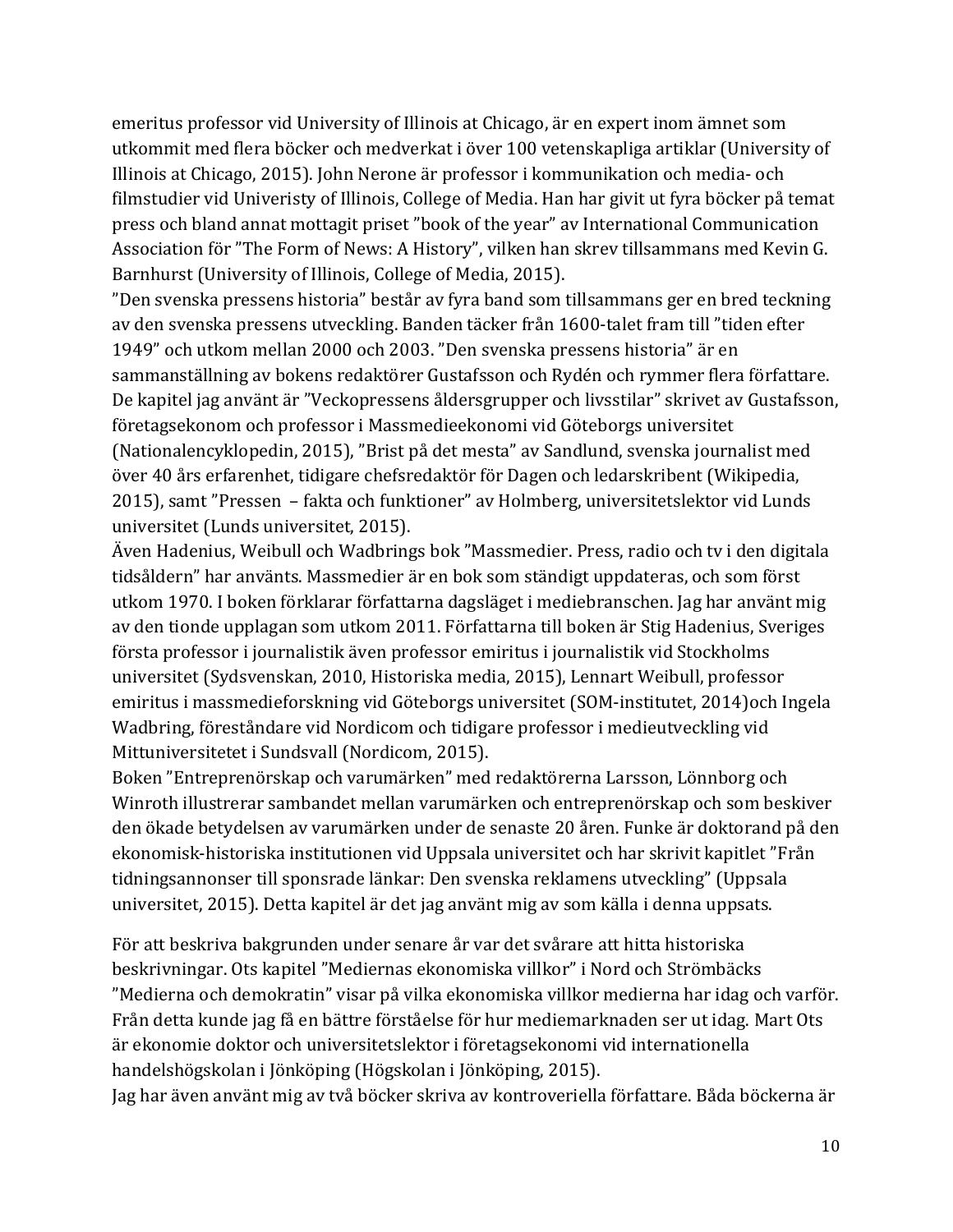debattböcker som framför en kritisk syn på reklam. Den ena, Kleins "No Logo", tar upp reklamens negativa påverkan och vad Klein ser som ett maktövertagande av både företag och människors fria vilja (Klein, 2000). Boken har kommit att bli ett manifest för antiglobaliseringsrörelsen (Segerstrom, 2010). I denna uppsats bakgrundskapitel har boken använts för fakta om faktiska reklamföreteelser under modern tid, då det för den moderna tiden inte finns en neutral historiebeskrivning om mitt ämne. Kleins åsikter mot reklam speglas inte i källorna som använts för skrivandet av denna uppsats bakgrundskapitel.

Den andra kontroversiella text som använts är Boëthius "Mediernas svarta bok". Boëthius är författare, krönikör och mediakritiker som gärna debatterar mediefrågor. Hon är ständig ledarskribent på ETC, har tidigare arbetat som journalist på Expressen och har gett ut flera böcker(DN, 2007, ETC, 2015). "Mediernas svarta bok" tar upp problem som författaren ser inom media, som bland annat påverkan av publiken och medias ägarkoncentration. Den tar också upp ämnen som är av betydelse för denna uppsats, som hur ekonomiska intressen kan komma att avspeglas i det journalistiska materialet. Trots att tesen är kontroversiell är den intressant för denna uppsats då den ifrågasätter det positiva i utvecklingen mot en ökand integrerad reklam. I bakgrundskapitlet används inte Boëthius åsikter. Källorna visar på fakta som även backas upp av intervjupersoner i kapitel 5.1.

### <span id="page-10-0"></span>**3.2 Dagsläget**

För att förstå hur det ser ut på redaktioner idag ville jag intervjua redaktörer på svenska tidningar och magasin. Efter att textreklamkommittén lades ned 2005 är det upp till varje enskild redaktör att själv reglera textreklam och textliknande reklam i sin egen tidning. Redaktören är intressant att tala med när det gäller sponsrat innehåll, då hen är den på varje redaktion som tar ställning till att publicera sponsrat material eller ej, då de till skillnad från radio och tv inte granskas av offentliga organ (Petersson, O., Djerf-Pierre, M., Strömbäck, J., Weibull, L. 2005:98-99). Det är viktigt att förstå hur de ser på annonssamarbeten, för att få en bild av varför tidningar innehåller, eller inte innehåller, den typen av material.

Jag valde att kontakta redaktörer då de är de som har ansvaret för att inkludera sponsrat innehåll i sina tidningar eller ej. Mitt urval bestod av 20 svenska tidningar och magasin med olika inriktningar. Min förhoppning var en bredd av både magasinstyper och åsikter. Jag vill med uppsatsen visa på en bredd av åsikter inom tidnings- och magasinsbranschen, varför jag valt att fokusera på en bredd av genrer, snarare än en specifik magasinstyp. Jag gjorde ett strategiskt urval. Trots att ett strategiskt urval inte blir representativt för hela populationen av svenska magasin var det ett sätt att här försöka lyfta fram resultat från flera fall i populationen där allmängiltiga aspekter kan hittas som kan förväntas säga något om populationen (Esaiasson, Gilljam, Oscarsson, Wängnerud 2012:159). Jag hittade tidningarna genom att besöka Ale bibliotek och välja magasin av olika karaktär från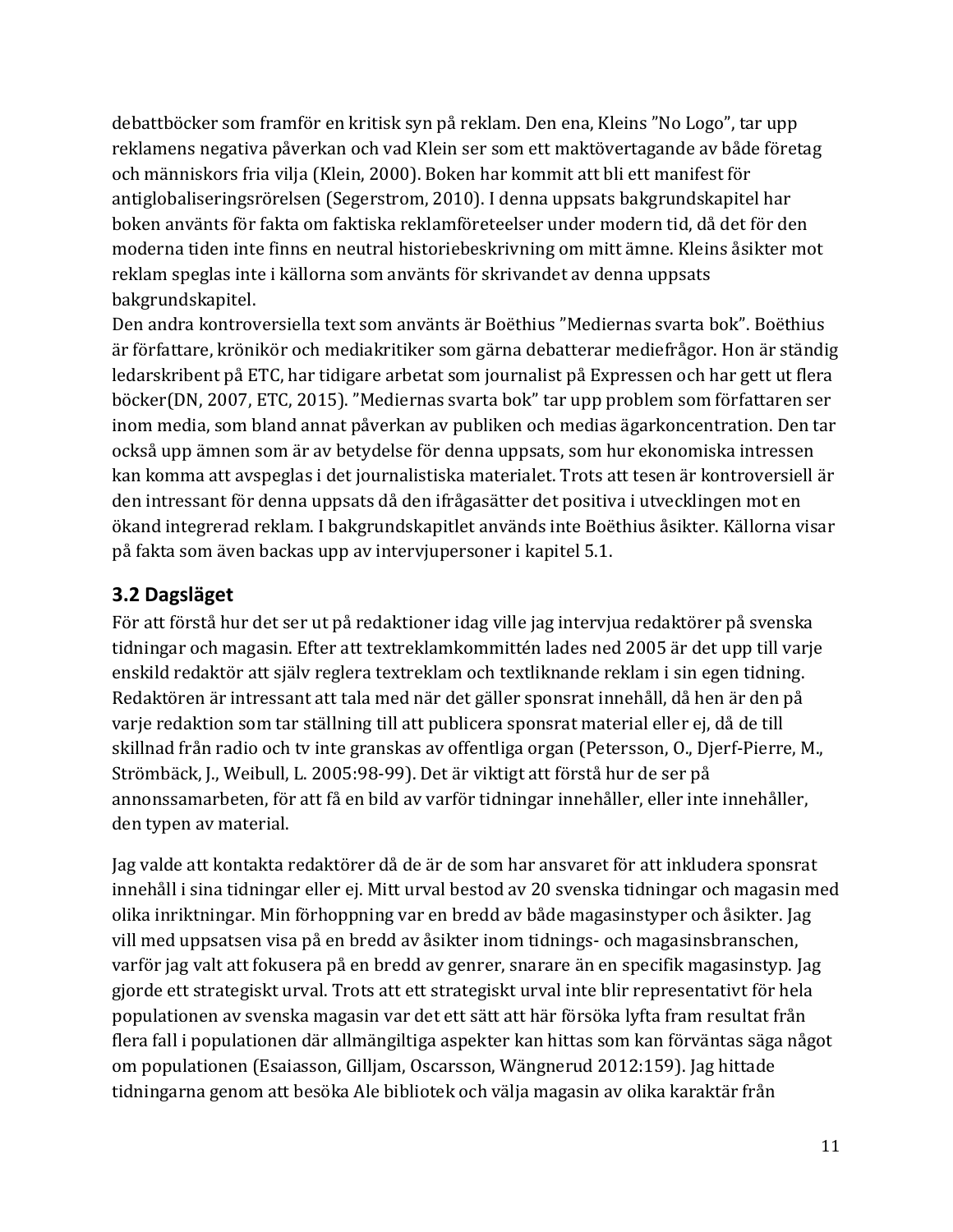bibliotekets magasinshyllor. Ale bibliotek strävar efter en varierad magasinsavdelning, varför jag valde att välja just här. Här fanns även Metro som trots att den inte är ett magasin fick delta i urvalet då den representerar en ytterligare inriktning som skulle ge ökad bredd till åsikter och inriktningar. Jag försökte variera typen av tidningar och magasin inom de olika genrerna. Inom kategorin mode och livssstil valdes fler magasin, då det här fanns flera undergenrer så som både dam, herr, träningsmagasin amt mer livsstilsbetonat som M-Magasin. Inom mat finns olika typer av matlagning bland annat bakning och vegetatiskt. De kontaktade tidningarna och magasinen, samt de olika genrerna, listas nedan.

Mode och livsstil: Elle, Chic, Café, Femina, King, Womens Health, M-magasin, Allas Mat: Hunger, BAKA, Allt om Mat, VEGO, Icakuriren Barn: Julia Motor: Trucking Scandinavia, Husvagn och camping Sport: Goal Samhälle: Filter, Fokus, Metro

Varje tidning kontaktades två gånger i den första kontaktperioden, en gång via telefon och en via e-post en dag senare, med undantag för de som svarade omedelbart. De magasin jag ej kommit i kontakt med under den första kontaktperioden mottog även ett påminnelsemejl. Elle kontaktades vid fem tillfällen. Tre via e-post och två över telefon. Anledningen till att Elle kontaktades fler gånger var att tidningen finns med i uppsatsens kvantitativa del och jag därför ville ha en ytterligare dimension i form av uttalade åsikter vid sidan av siffrorna. På Elle kontaktades även, via tre e-postmeddelanden, en skribent med uttalat ansvar för ett specifikt annonssamarbete. Då uttalade skribenter för denna typen av innehåll är ovanligt försökte jag ta del av dennes åsikter, dock valde personen att inte delta i undersökningen. Över telefon ombads magasinen delta muntligen eller vid ett senare tillfälle via e-post. E-postmeddelandet ombad magasinen svara på det bifogade frågeformuläret via e-post, eller höra av sig till angivet telefonnummer. Av de kontaktade tidingarna och magasinen var det enbart fyra som ville delta i undersökningen. Allas, Femina, Café och Trucking Scandinavia. Anledningen till att antalet svarande magasin var så pass lågt berodde på en ovilja att delta i undersökningen bland de kontaktade magasinen. Hade jag haft mer tid skulle jag upprättat ett nytt strategiskt urval och försökt få ett större deltagande, men på grund av denna uppsats begränsade tidsram var detta inte möjligt. Det slutgiltiga urvalet blev mindre än planerat och bestod av de som valt att svara, istället för de jag valt ut. De medverkande magasinen var av liknande karaktär, med undantag för Trucking Scandinavia. Urvalets genrerepresentation var skev och representativiteten för populationen blev mindre, men då jag snarare ville visa på en bredd av åsikter än populationens åsikt kunde jag arbeta med de svar jag fått in. Resultatet kan inte användas för att tala om populationen, då jag utifrån mina få mottagna svar och utan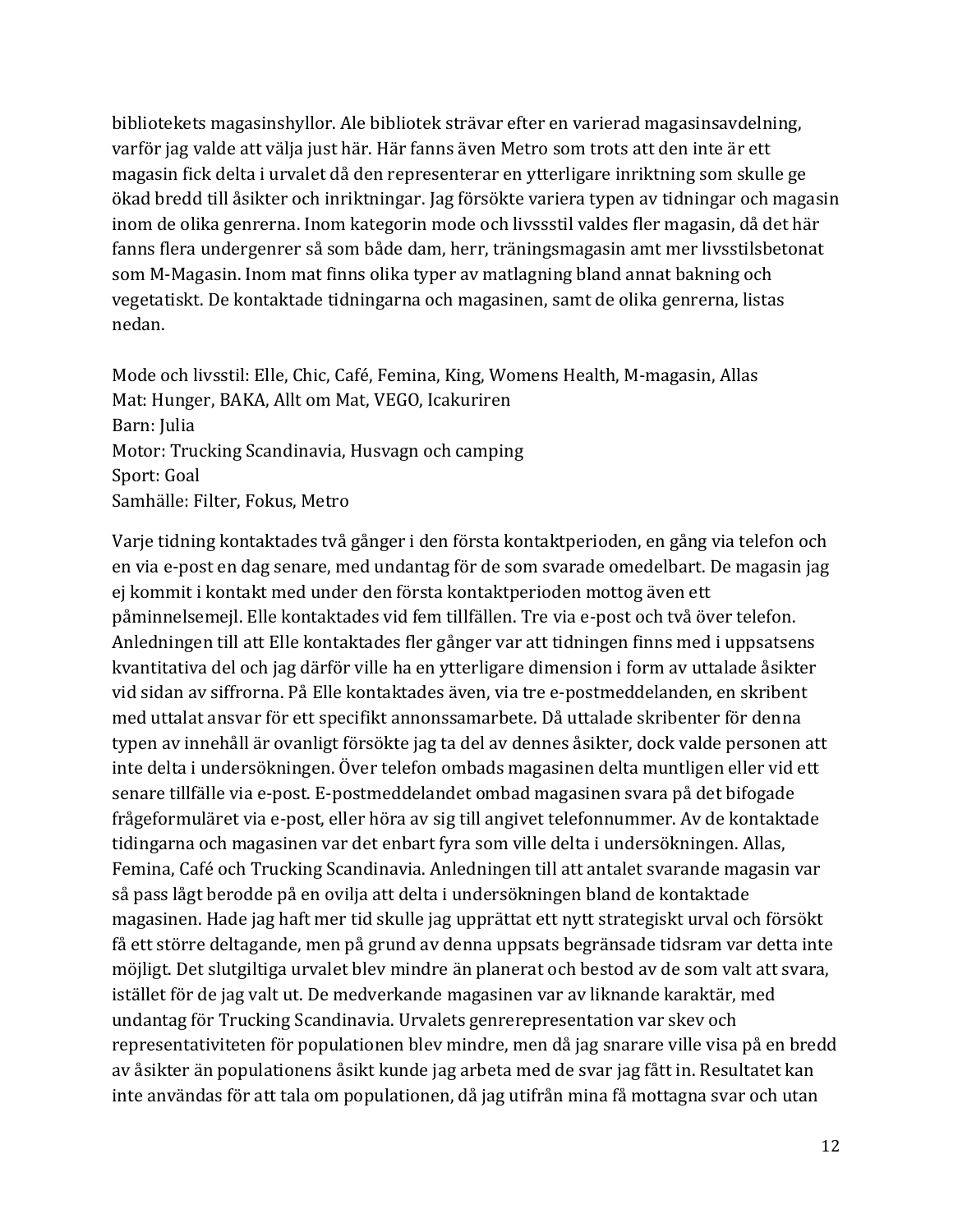material att jämföra mot som beskriver populationen kan jag inte veta om jag har mottagit åsikter som är spridda, eller om de svarande representerar endast en liten grupp med liknande åsikter inom populationen. För att bättre visa på tendenser inom populationens åsikter hade jag möjligtvis kunnat använt mig av en enkät. Hade jag sammanställt en enkät hade jag kunnat skicka denna till en stor grupp, snabbt via e-post. Detta hade möjligtvis resulterat i att fler känt sig bekväma med att uttala sig i frågor som kan uppfattas obekväma. Det hade också varit anonymt både i svaren och i kontakten med frågorna, vilket kanske hade lockat fler svaranden. De jag talade med erbjöds att ställa upp anonymt men de fyra som valde att delta gjorde detta utan krav på anonymitet. Trots fördelarna med en webbenkät valde jag att genomföra intervjuerna då jag ansåg att de bättre förmedlade tankarna som ligger bakom varför en redaktör väljer eller inte väljer att använda sponsrat material, samt hur redaktören ser på detta innehåll bland annat utifrån ett yrkesetiskt perspektiv. Med en enkät hade personliga tankar och åsikter inte representerats lika väl.

Trots att de fyra svarande tidningarna är av liknande genre finns skillnader mellan dem i deras undergenrer. Alla fyra är livsstilsmagasin där Café och Femina är lika i sin inrikting mot mode, men den ena vänder sig till män och den andra till kvinnor. Allas är främst en livsstilstidning men innehåller även mat och samhälle. Trucking Scandinavia riktar sig till individer med ett starkt intresse för motor och främst lastbilar. Av dessa använder tre annonssamarbeten och en tidning använder det inte.

En intervju, Allas, skedde över telefon och spelades in. De övriga tre intervjuerna skedde via e-post. Trucking Scandinavia fick samma antal ursprungliga frågor som övriga redaktioner som genomförde e-postintervju, men valde att inte svara på alla. Därför är deras intervju kortare än övriga redaktioners. Att genomföra samtliga intervjuer över telefon hade varit att föredra då jag ville fånga så mycket som möjligt av personliga åsikter och känslor, men för att inte riskera att förlora fler svaranden genomfördes intervjuerna på det sätt som respektive redaktör ansåg enklast. Hela intervjuerna finns att läsa i uppsatsens bilagor.

Populationen svenska magasin är en stor population som denna uppsats inte menar avspegla. Uppsatsen visar på åsikter kring valt ämne hos några av Sveriges redaktörer av svenska magasin. Urvalet av enbart 20 magasin var redan från början för lågt för att spegla hela populationen svenska magasin. Vid individbaserade frågeundersökningar kan ett normalt bortfall ligga på 25-40 procent (Esaiasson, Gilljam, Oscarsson, Wängnerud, 2012:185, 239), vilket är viktigt att tänka på för framtida forskning där syftet istället är att spegla populationen. För att detta ska vara möjligt krävs mer tid och mer utrymme än vad en C-uppsats kan erbjuda. Ett rättvist urval hade krävt ett större och planerat arbete vid urvalet av magasin, samt att fler hade valt att svara. Jag kunde dessutom enbart få intervjuer med fyra av mina tilltänkta 20 magasin, vilket gör representativiteten för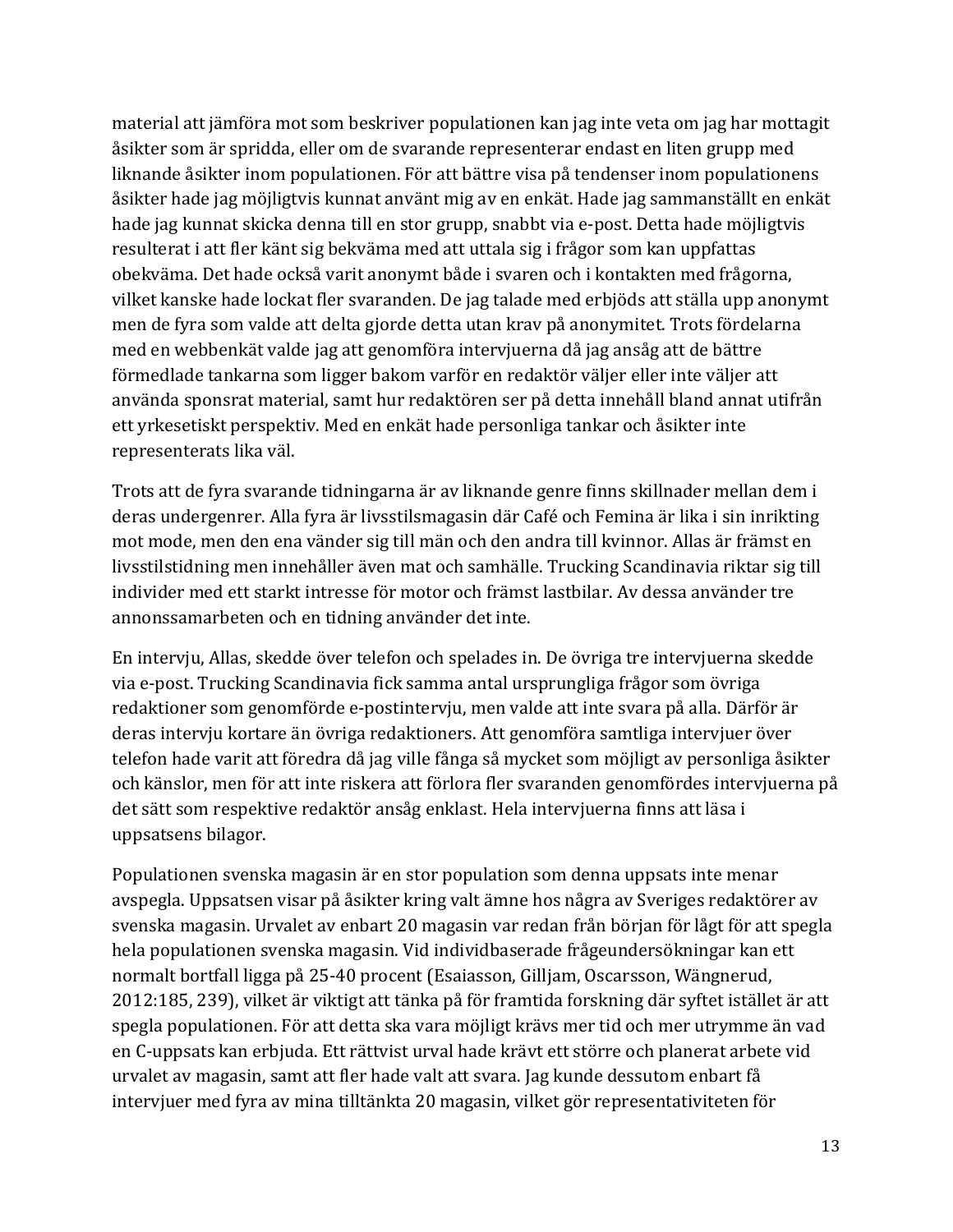populationen ännu mindre. Uppsatsen kan däremot visa på de personliga åsikter och tankar som dessa fyra redaktörer har kring ämnet sponsrad journalistik, vilket kan bidra till en ökad förståelse kring olika sätt att se på denna typ av material. Jag kan också visa på dessa individers uppfattningar kring en eventuell ökning av sponsrat innehåll vilket är av betydelse då dessa personer befinner sig i mitten av ett fenomen som de har större inblick i än peroner som befinner sig utanför en beslutsfattande roll inom ämnet. Dessa personer är viktiga vittnen för att uppnå en ökad förståelse för förändringar gällande sponsrat innehåll.

För att få en bild av hur mycket sponsrat innehåll det finns i några svenska magasin idag och huruvida sponsrat innehåll ökat eller ej genomförde jag en kvantitativ undersökning av antalet annonssamarbeten i två stora svenska magasin. Min teori var att antalet annonssamarbeten blivit fler i svenska magasin, efter att själv upplevt ett större antal annonssamarbeten i min egen magasinsläsning. Återigen var mängden fall för få för att ge en representativ bild av hela populationen svenska magasin, dock kan undersökningen visa på tendenser inom de valda magasinen under de studerade åren. Framtida forskning skulle kunna använda samma metod på fler magasin för att få en bättre och mer nyanserad bild av utvecklingen. Resultaten från denna forskning skulle också kunna användas som jämförelse för en eventuell framtida forskning.

För att finna magasin till den kvantitativa forskningsdelen användes ett klusterurval (Esaiasson, Gilljam, Oscarsson, Wängnerud 2012:178-179). Jag skapade en urvalsram som bestod av magasin placerade på de sex hyllorna på Ale biblioteks magasinsavdelning maj 2015. Varje hylla representerade ett kluster, från vilken två magasin slumpmässigt valdes. För varje hylla gav jag vardera magasin ett nummer, vilket jag skrev ned på ett papper. Pappret lades i en skål ur vilken jag slumpmässigt drog två nummer per hylla.

Magasinen stod i bokstavsordning från höger till vänster. Magasinen jag fick fram listas nedan.

Hylla 1: Allt om Mat & Vin, Amnesty Press Hylla 2: Elle, Femina Hylla 3: Goal, Hus & Hem Hylla 4: Jaktmarker & Fiskevatten, M-Magasin Hylla 5: Plaza Interiör, Sweden Rock Hylla 6: Vagabond, Vi Föräldrar

I nästa steg placerades de dragna lapparna i skålen igen och jag drog slumpmässigt två av dessa lappar. Resultatet blev Elle och Femina. Jag samlade in data för antalet annonssamarbeten och typ av annonssamarbete från båda tidningarna under år 2014 för att få en bild av nuläget. Jag valde att inte räkna med 2015 då enbart fem nummer hunnit utkomma av vardera tidning vid denna tidpunkt. Jag valde att endast räkna med år som kan uppvisas i sin helhet. Då båda tidningarna funnits under en lång period fanns möjligheten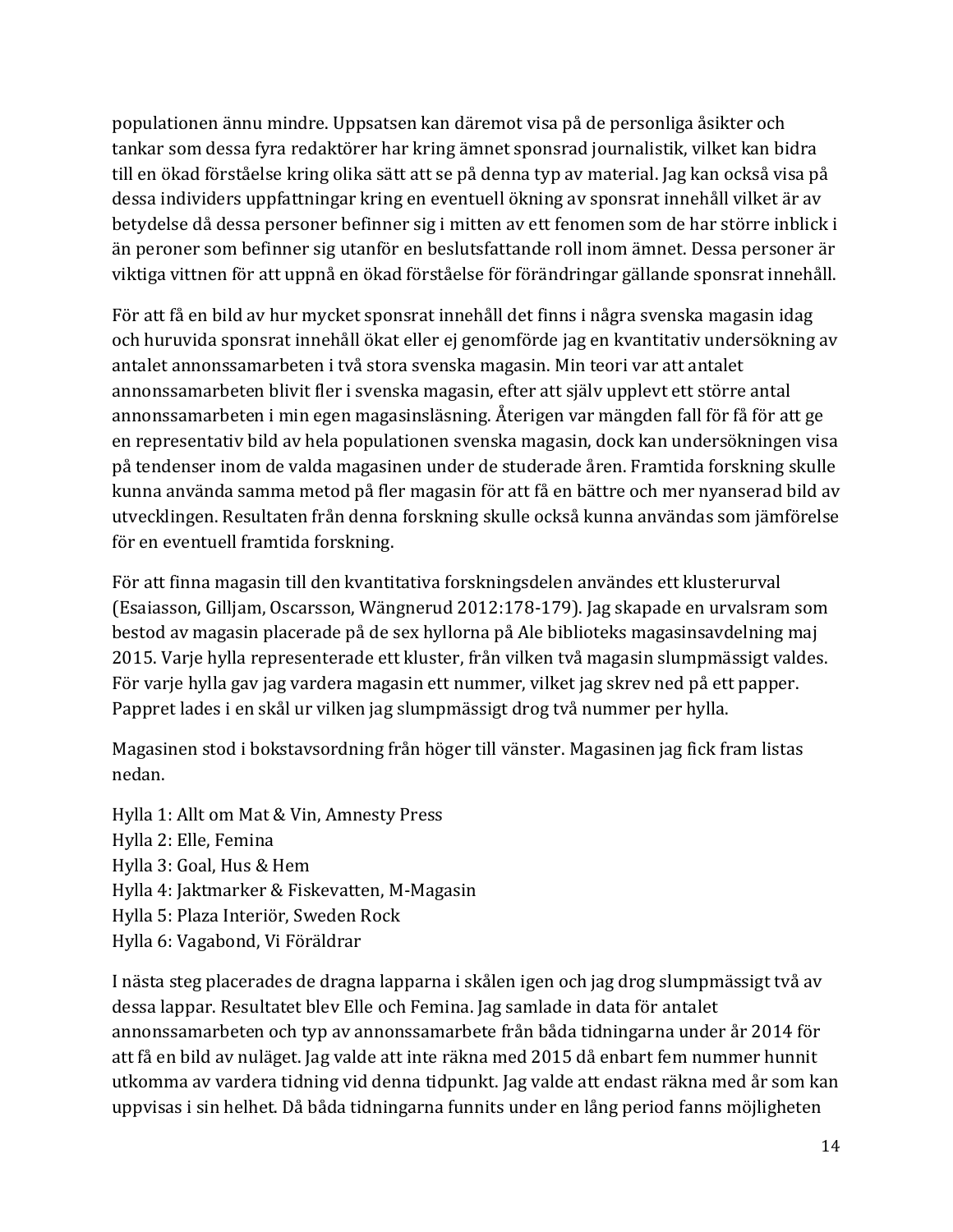att undersöka utvecklingen över en längre tid. Både innan och efter textreklamkommitténs nedläggande. Jag valde att studera tre olika årtal i tre olika årtionden. 1994, 2004 och 2014 gav mig en bild av utvecklingen över tid. Att inkludera fler år hade givetvis gett en tydligare bild av utvecklingen, men med C-uppsatsens begränsade tid har jag varit tvungen att avgränsa. Det tioåriga spannet mellan de studerade årtalen ger möjlighet att ändå se skillnader över en lång period. 2005 är året som textreklamkommittén lades ned, och det är därför intressant att se om det finns skillnader åren innan och efter nedläggandet. 2014 är det senaste fullständiga år data kan samlas in från. Det hade varit fördelaktigt att studera både fler tidningar och fler årtal för att få en bättre bild av tendenser inom sponsrat innehåll, men då tiden för skrivandet av denna uppsats är begränsad var endast två möjliga att studera. De två jag fått fram var av liknande karaktär och både använde sig vid valtillfället av sponsrat innehåll. Denna uppsats kan visa på en ökning under de studerade åren i de två studerade magasin, men med två studerade tidningar kommer inte undersökningen upp i de 20 procent av populationen som krävs för att kunna representera popoulationen (Esaiasson, Gilljam, Oscarsson, Wängnerud 2012:183-184). Att göra en större undersökning på samma sätt av fler magasin som bättre skulle kunna representera populationen hade varit ett intressant ämne för en framtida uppsats. Jag hade också kunnat genomföra en undersökning av ett större antal olika magain vid samma tidpunkt för att få en bild av hur ofta i vilken utsträckning annonssamarbeten återfinns i svenska magasin idag, vilket möjligtvis hade kunnat vara så omfattande att den kunnat representera populationen. Denna undersökning hade dock inte visat på eventuella ökningar eller minskningar av antalet annonssamarbeten utan hade behövts göras vid fler tidpunkter för att kunna sättas i ett perspektiv. Detta arbete hade dock varit mycket omfattande och skulle ej rymmas inom ramarna för denna uppsats. Vid den typen av undersökning hade även mer arbete behövts läggas på att bestämma vilka typer av annonssamarbeten som skulle räknas. Vid jämförelsen av enbart Elle och Femina var detta arbete inte lika omfattande då annonseringen var liknande i båda magasin. I andra magasin förekommer många fler typer av sponsrat innehåll där valet att inkludera det till textreklam inte alltid är lätt.

Femina är Sveriges största modetidning vars typiska läsare är i 40-årsåldern (Andersson, E. 2006:4). Elle riktar sig främst till en yngre målgrupp, kvinnor mellan 18 och 45 (Henningsson, C. & Thönnersten, H. 2011:17). Magasinen är liknande i sin karaktär och endast två av en stor population. Två magasin kan inte användas för att generalisera kring en så pass stor population, då bortfallet är allt för stort (Esaiasson, Gilljam, Oscarsson, Wängnerud 2012:185-187). Däremot kan den ge oss intressant kunskap om de studerade magasinen, speciellt som denna forskning visar på utvecklingen över tid.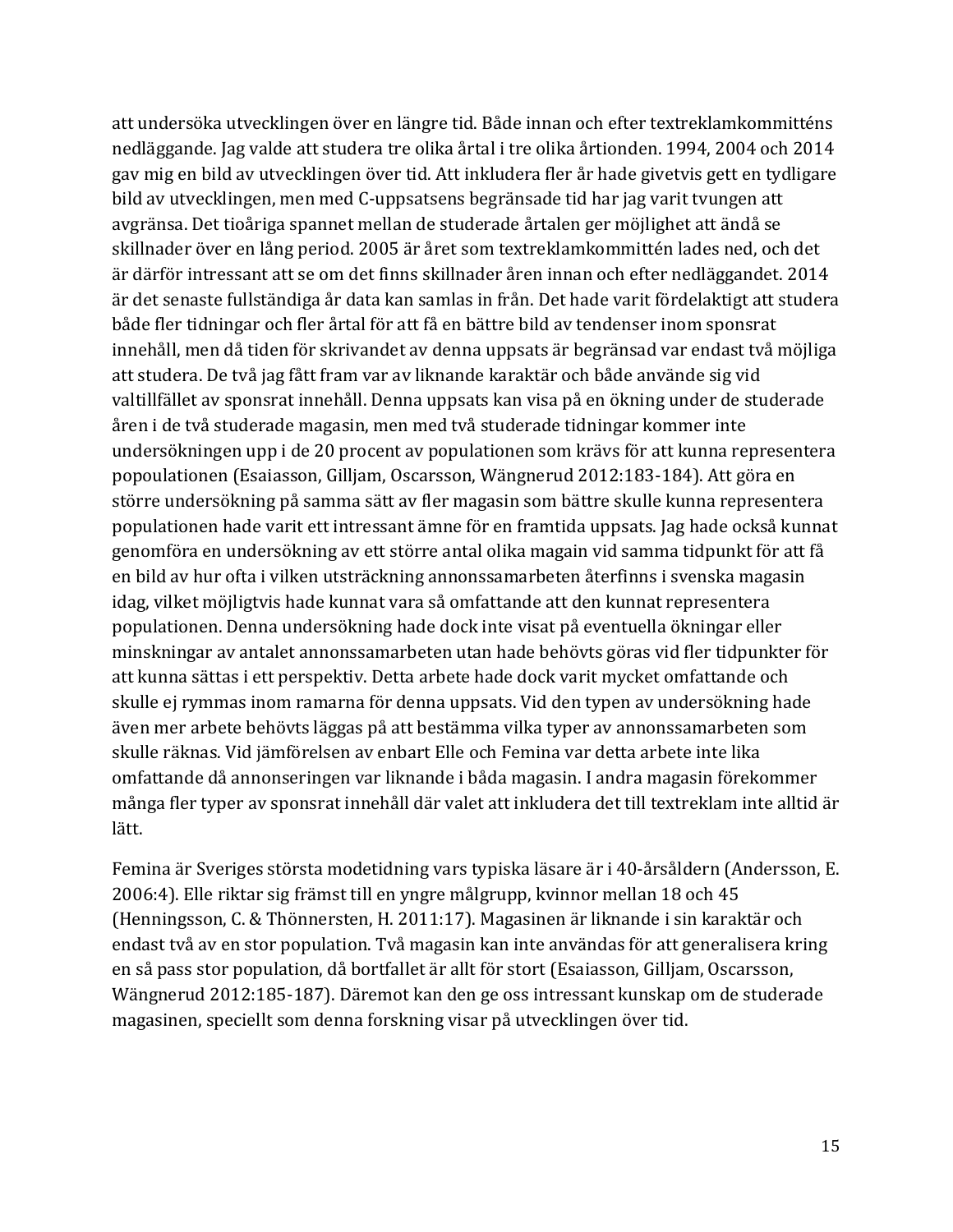Jag räknade antalet sponsrade annonser i tidningarna under de valda perioderna och delade upp dem efter typ. Jag noterade också sponsrade bilagor utkomna under samma period och dessas huvudsponsor.

Alla annonssamarbeten som presenteras i uppsatsens kvantitativa del räknas som ett samarbete, oavsett längd. I de fall samma företag annonserade på fler sidor i tidningen, men tydligt avskilda och alltså ej i löpande serie, räknas de som två annonser.

Annonser som räknas i denna forskning är enbart de som innehåller en förklaring för läsaren om att tidningen har samarbetat med annonserande företag. Det kan röra sig om texter liknande "sponsrad av", "annonssamarbete", "samarbete", eller löpande text i vilken det förklaras att tidningen genomför ett samarbete. Det kan också vara samarbeten uttryckta genom att placera tidningens och företagets loggor sida vid sida.

Inslag som inte räknats är exempelvis reportage om en produkt, då dessa inte uttryckligen varit samarbeten. Inte heller annonssidor som ser ut som redaktionellt material har räknats, då detta enbart är gömd reklam men utformningen inte uttalat skett med redaktionens samtyckte.

Under vissa av de studerade åren har både Elle och Femina haft klubbar där man kunnat handla utvalda produkter till nedsatt pris. Sidorna har inte medräknats i denna studie då de saknar en tydlig samarbetspartner.

### <span id="page-15-0"></span>**3.3 Terminologi**

Det finns många uttryck för samarbete mellan redaktion och annonsör. Bland annat används textreklam, annonssamarbete, artikelsamarbete, advertorial, native advertising, sponsrad annons, branded content, content marketing, med flera. Dessa uttryck har alla samma eller liknande betydelse. För tydlighetens skull använder sig denna uppsats enbart av samarbete och sponsring, och översätter i fall källan använt sig av ett annat uttryck till sponsring eller samarbete, för att göra terminologin så lättförståelig som möjligt, eftersom orden är synonymer.

#### <span id="page-15-1"></span>**3.4 Andra typer av samarbeten**

Medan några tidningar väljer att arbeta med märkta annonssamarbeten har andra funnit andra metoder för samarbete. Nedan följer ett urval av annonsmetoder som använts av tidningar under 2015. Dessa typer av annonssamarbeten har inte räknats med i denna uppsats intervju- eller kvantitativa del.

**Tidningen M-Magasin** använder sig av ett antal sidor i varje tidning där de annonserar ut egna tjänster och varor som kan köpas genom dem. Ofta handlar det om resor då man i grupp med andra M-magasin läsare samt en representant från tidningen besöker olika platser. Annonserna gäller också tidningens butik där läsaren kan handla allt från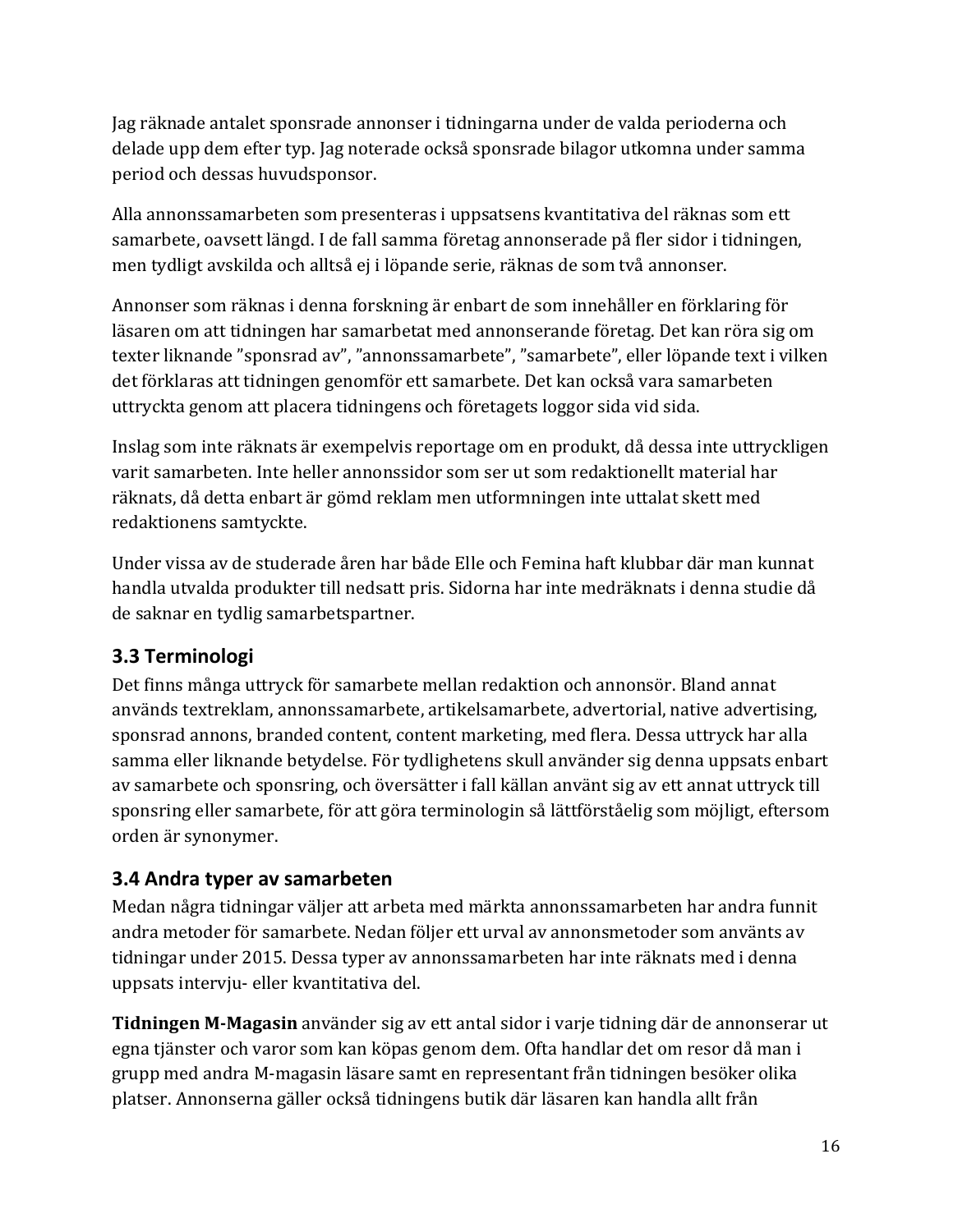underkläder och tvål till lyxig olivolja och signerade CD-skivor med Arja Saijonma. För tidningens prenumeranter erbjuds ofta lite lägre priser.

**Allt om mat** har i varje nummer ett samarbete med en utvald produkt, med vilken de provlagar en måltid.

**Magasinet VEGO** samarbetar med gröna matkassen och presenterar i samarbete med företaget en veckomeny.

**Plaza Interiör** har under våren 2015 samarbetat med butiken Hemtex för att skapa en egen inredningskollektion för butiken. Tidningen har även skrivit om samarbetet.

**Hus & Hem** publicerar sidor tillägnade sin egen auktion där bland annat badkar och fönstertvättar erbjuds.

**Allt om trädgård** har en webbshop som erbjuder varor och onlinekurser i odling för sina läsare. Om erbjudandena kan man läsa i papperstidningen.

### <span id="page-16-0"></span>**4. Bakgrund**

För att skapa en bättre förståelse för betydelsen av annonsering för den svenska tidningsbranschen presenterar detta kapitel en sammanfattad överblick över deras relation från den första tidningen till idag. Kapitlet presenterar även hur de yrkesetiska reglerna växt fram delvis på grund av journalistikens och annonseringens stundtals nära samarbete, samt vilka åtgärder som vidtagits för att skilja journalistik och annonsering.

#### <span id="page-16-1"></span>**4.1 Tidningsannonseringens historia**

Sveriges första tidning och sveriges första tidningsannons utkom samma år. Tidningen som annonsen var placerad i var densamma. Ända sedan mitten av 1600-talet har tidningsväsendet och annonsmarknaden utvecklats sida vid sida. Från början fanns tydliga skiljelinjer mellan de båda, men efterhand har de allt mer integrerats. Behovet av reklamintäkter har allt mer ökat för svenska tidningar, vilket lett till en gynnsam marknad för annonsörer, och en ojämn maktbalans.

#### <span id="page-16-2"></span>**4.1.1 Tidningsannonseringen föds**

Den första svenska tidningen, Ordinarie Post Tijender, utkom 1645 och strax därefter den publicerades den första tidningsannonsen, den 27 augusti 1645. Tydligt avskild från den övriga texten, efter nyhetstexterna och med en skiljelinje kunde man hitta annonsen för en bokhandlare.

Att placera annonser på sista sidan och tydligt avskilt från övriga texter blev normen under denna tid, inte bara i Sverige utan även i föregångsländer som Holland. Om annonsen stod bland det övriga materialet var det tydligt avskilt med en linje (Holmberg 2001:88).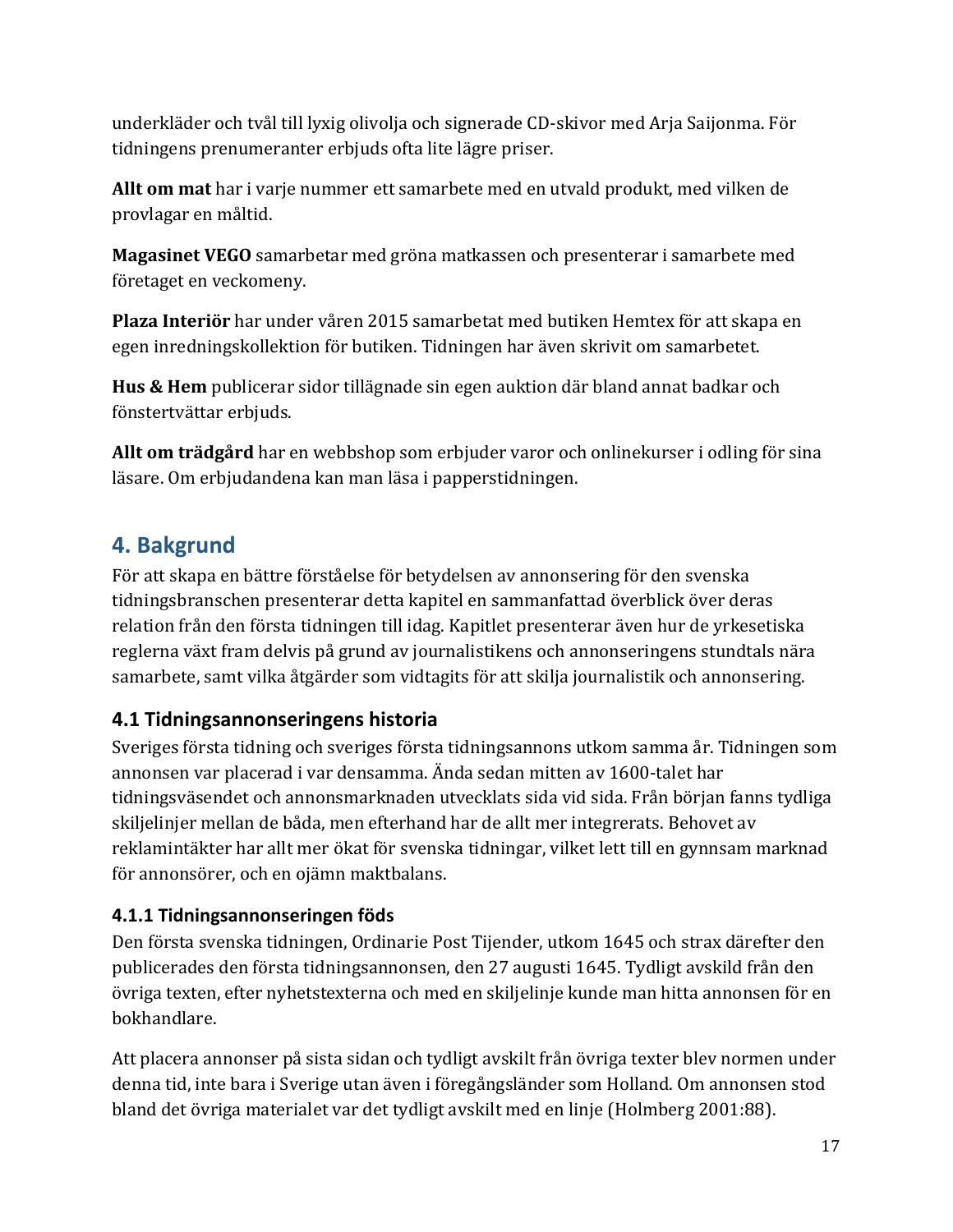Den tidiga tidningannonseringen var mycket sporadiska och hörde i tidningsmakeriets vagga inte till vanligheterna, men redan under 1680-talet började det som vi nu känner till som textreklam att utvecklas. Bland annat skrev tidningen Swenska Mercurius sina egna annonser där de utannonserade just annonseringstjänster (Holmberg 2001:90).

Det fanns även tidigt exempel på förtäckt reklam. Till synes vanliga nyheter som egentligen är just reklamtexter. Under senare tid har detta utvecklats till vad vi nu känner som textreklam. Under senare delen av 1600-talet inleddes en reklamkampanj där posttidningarna vid tre tillfällen publicerade brev som de fått skickade till sig från Hiärne. Breven rörde livet kring Hiärnes brunn och livet i Medevi. Vad som var anmärkningsvärt var att texterna inte publicerades bland de ordinarie annonssidorna i slutet av tidningen, utan på samma sidor som nyheterna (Holmberg 2001:92-93).

#### <span id="page-17-0"></span>**4.1.2 En växande kundkrets**

Under 1700-talet utvecklades tidningarna till ett bredare medie. Att trycka tidningar blev lättare och fler kunde ge sig in i kampen om läsarna. Det var också under denna tid utbildning kom att bli tillgänglig inte bara för samhällets högsta. Allt fler svenskar lärde sig läsa, och nyheter konsumerades inte längre enbart av högre samhällsklasser (Hadenius, Weibull, Wadbring 2011:59).

Med 1800-talet kom möjligheterna för tidningar att kunna spridas till en bredare massa. Man kunde tillverka fler exemplar och nå ut till fler personer tack vare förbättrade tryckmöjligheter, en utveckling av papperstillverkningen och främst på grund av framväxten av järnvägen och telegrafin. Dessutom innebar 1800-talets industrirevolution att fler människor lämnade landsbygden och sökte sig till industristäderna, dit arbetet förflyttats (Hadenius, Weibull, Wadbring 2011:60-61).

Den allt större mängden stadsbor med ökade inkomster, och en växande medelklass som i större grad ville konsumera, både nyheter och varor, gjorde att tidningars popularitet växte. Samtidigt hade företagen i allt större utsträckning kommit att bero på mellanhänder. Företag sålde sina produkter till flera mellanhänder som i sin tur skötte kundkontakterna. Att annonsera blev ett sätt att återta kundkontakten och möjligheten att sprida sitt budskap till köparna. Annonsörerna såg möjligheter i de växande tidningarna, och började allt mer försöka få sina varor sedda. Då annonsörerna ville nå fler kom tidningarnas innehåll att påverkas för att lättare nå ut till den breda massan. Nyheterna blev lättare och mer sensationslystna, för att locka en större publik och därmed högre betalande annonsörer. Men samtidigt var det under denna period som man började förstå vikten av specialisering. Vissa tidningar hade utvecklat dam- och familjesidor där annonsörerna lättare kunde hitta sin nyckelkund. Denna kund var specifikt utvald för en viss typ av produkt, och därav fanns en större chans att denne skulle välja att köpa produkten.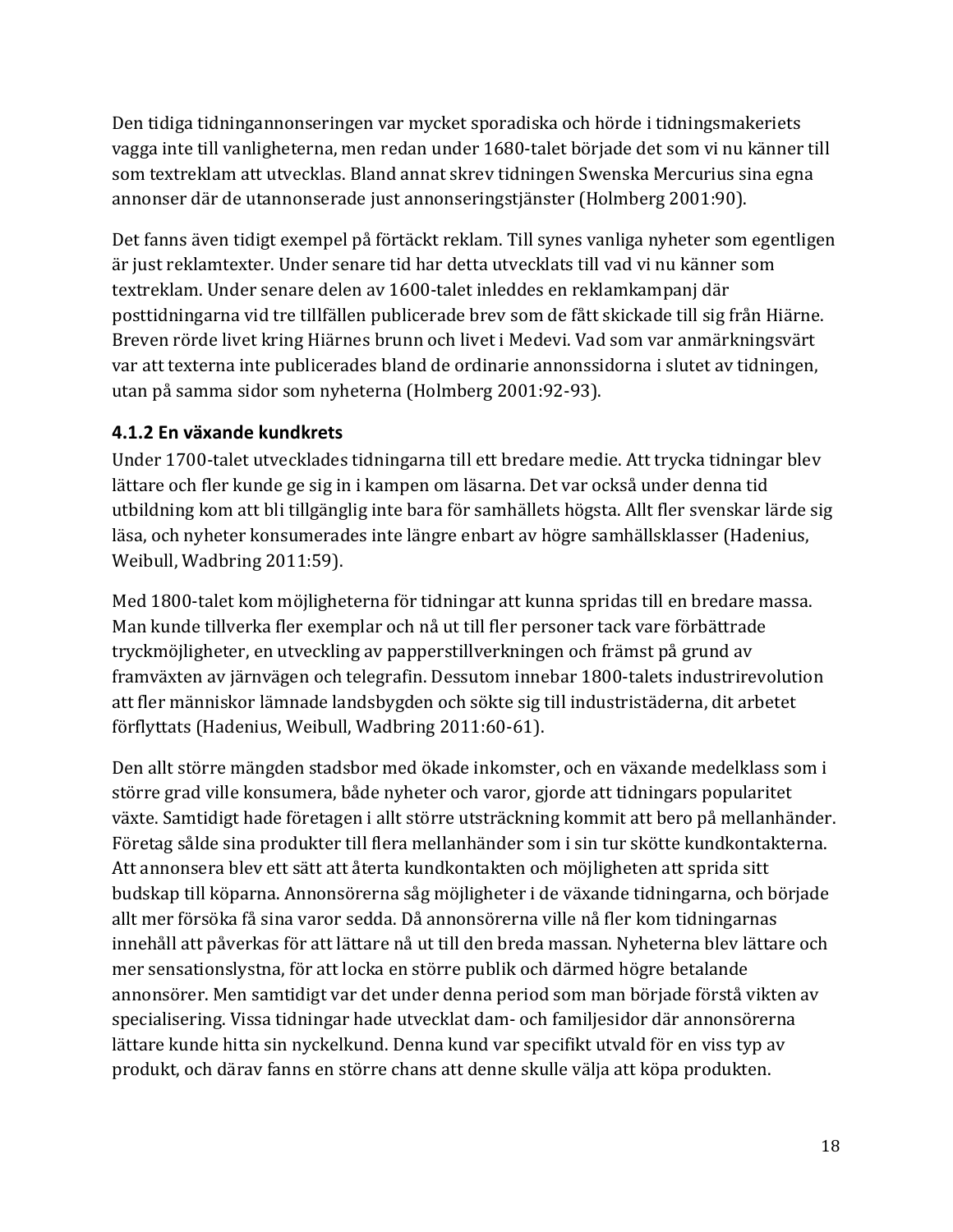Tidningarna kunde med sina specialsidor locka högre betalande annonsörer (Barnhurt, Nerone 2009:20).

#### <span id="page-18-0"></span>**4.1.3 En annonsmarknad i blåsväder**

Andra världskriget innebar hårda tider för tidningsannonseringen. Med en osäker handelsmarknad och försvårade handelsförbindelser med väst sjönk försäljningen av varor markant. Under krigets tre första månader minskade annonsmängden med över 30 procent, enligt Tidningsutgivareföreningens statistik. Annonseringen fortsatte sjunka också under hela 1940 (Sandlund 2001:287). På grund av det ökade intresset för den pågående krigsutvecklingen ökade under samma period tidningarnas upplagemängd, men det var inte tillräckligt. Tidningsmakarnas intäkter minskade och många valde att höja sina priser. Samtidigt ransonerades bland tidningarnas innehåll. Mindre angelägna nyhetssidor, såsom familjesidor och avdelningar för schack och bridge, fick stiga åt sidan som en del i tidningarnas besparingsåtgärder.

De annonsörer som fortfarande annonserade fick större utrymme i tidningarna och stor plats lades till att rapportera om ransonering av bränsle och livsmedel. Bland annat uppvaktades Livsmedelskommissionerna som i sin tur lovat annonsera mer. En diskussion blossades nu upp om var gränsen mellan informationsannonserna från kristidsorganen och det redaktionella nyhetsmaterialet gick. Tidningsutgivarna, TU, var inte nöjda med vad som pågick och uppmanade sina medlemmar att sluta rapportera om detta på nyhetsplats, då de ansåg det bättre höra hemma bland tidningarnas annonser (Sandlund 2001:290).

#### <span id="page-18-1"></span>**4.1.4 Bättre tider för annonsörer**

Annonsörernas vilja att nå ut till så stor massa som möjligt kom att påbörja en förändring under 1960-talet. Man hade börjat se konsumtionsmönster som främst berodde på ökade inkomster och ett större utbud av varor. Befolkningen i storstäderna hade ökat markant sedan 1950-talet, med runt två miljoner invånare. Den internationella handeln ökade samtidigt kraftigt och det svenska samhället upplevde en stark ekonomisk tillväxt. (Funke 2013:93) Från att tidigare oftast ha riktat sina annonser till en så stor massa som möjligt kom man istället att specialisera sin annonsering till de grupper som ansågs vara de sanna potentiella köparna. Man hittade målgruppen för sin produkt och skäddarsydde kampanjer som skulle locka just dessa (Funke, M. 2013:88). Ungdomskulturen och dess olika materiella livsstilar blev tydliga markörer för annonsörerna, så också hemmafruar och män (Funke 2013:91).

1970-talets vänstervåg förde med sig en reglering av annonsmarknaden. Reklamen kritiserades som manipulativ och som ett verktyg i att vilseleda konsumenten. Med detta bildades de statliga kontrollorganen Marknadsdomstolen, Konsumentverket och Konsumentombudsmannen. Det var också nu man introducerade marknadsföringslagen. Regleringen blev dock kortvarig, och 1980-talets gynnande ekonomiska ställning blev en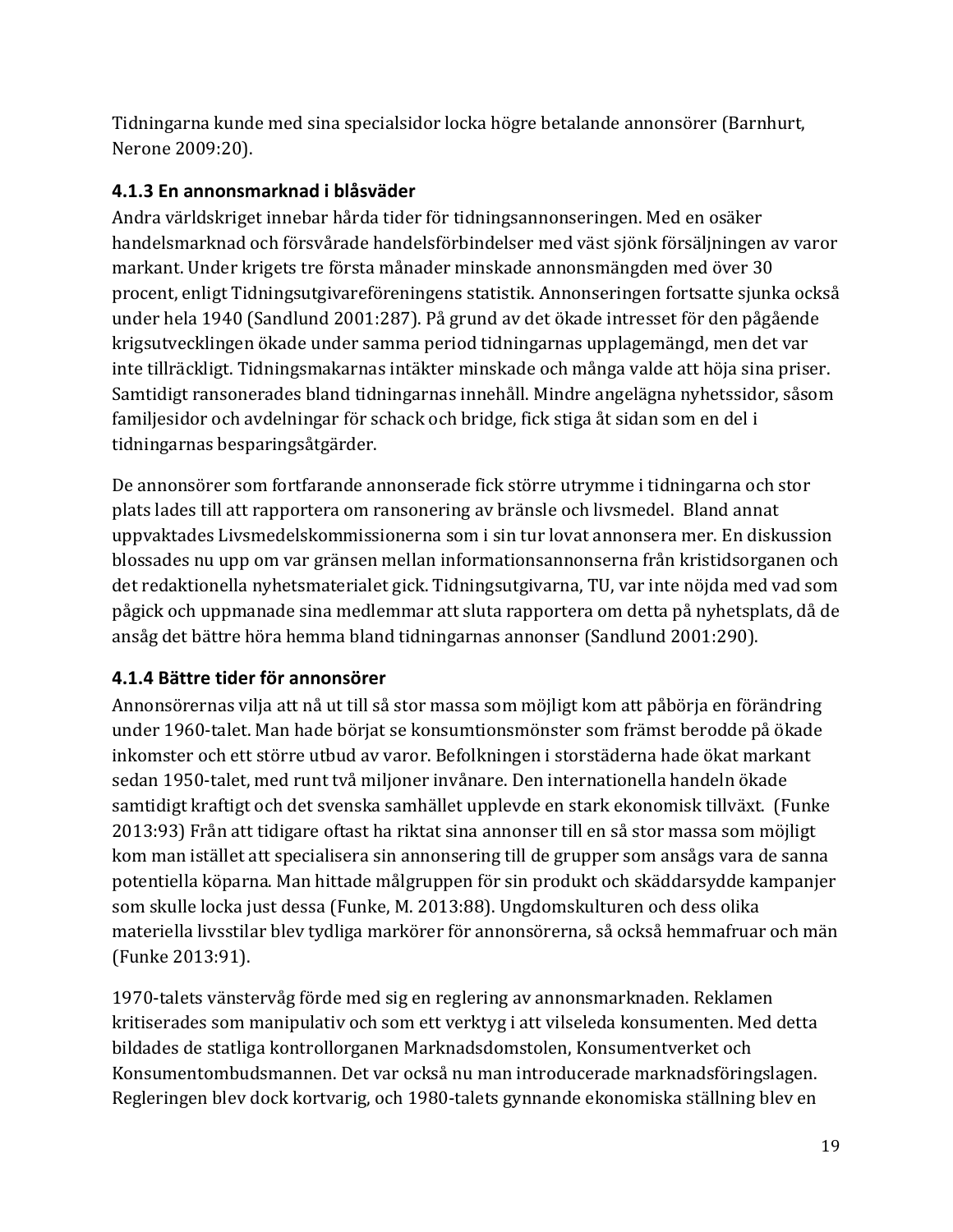dröm för reklamvärlden. Mediebyråer växte fram som lättare kunde hjälpa annonsörer hitta sin målgrupp. Livsstilsreklam slog igenom stort. En produkt kopplades samman med politiska åsikter, social status och individualism. Relationsmarknadsföring blev ett centralt begrepp. Sådant som tidigare setts som känsliga ämnen inom reklambranschen blev nu ett sätt att bygga tätare relationer med sina kunder. Ett exempel är jeansmärket Diesel som i sina annonser ifrågasatte sociala och sexuella normer.

#### <span id="page-19-0"></span>**4.1.5 Varumärket slår igenom**

Den nyare typen av reklam är inte längre en annons för en produkt, utan för en livsstil, en känsla och en gemenskap. Under 1990-talet växte starka idéer fram kring att skapa ett säljande varumärke, snarare än en säljande produkt. Mellan 1996 och 1997 ökade antalet annonser som talar om företagets själ, värderingar och personlighet med 18 procent (Klein 2000:42)

Varumärken var inte längre enbart en produkt, det blev något mer flytande som nu kunde ta många fler former för att representera sig självt. För att sälja sin produkt behövde man inte längre visa upp produkten, utan istället enbart sitt varumärke. Under mitten av 1990 talet började företag i större utsträckning sponsra event. Att sponsra händelser var vanligt förekommande ända sedan 1980-talet, men nu växte det till att bli något helt annat. Det sponsrades inte länge genom att bara ha sin logga synlig under till exempel ett evenemang, utan varumärket satte sin persona på hela projektet. Det skulle kännas varumärket, andas livstilen de ville sälja. Varumärket blev huvudattraktionen, inte en detalj. Till exempel kunde hela sporttillställningar presenteras av ett märke och denna nya synlighet blev ett sätt att tillsätta sin produkt ett högre värde (Klein 2000:47-48).

Muren mellan annonser och redaktionellt material har med tiden kommit att brytas ned ytterligare, och gränsen mellan reklam och redaktionellt material har blivit allt suddigare (Boëthius, M. 2001:137). Allt mer närmar sig de båda parter och allt oftare sker deras arbete i symbios. Allt fler annonsörer ber tidningar om hjälp i utformandet av annonser och tidningarna själva gör fler marknadsundersökningar för att finna rätt annonsörer för sin målgrupp. Något som många menar ska ge ett större mervärde för deras läsare (Klein 2000:58). Relationen till media är också det som värderas högst av annonsörer idag, då det anses vara den viktigaste vägen att nå ut till publiken (Larsson, L. 2005:175).

Dagens tidningar kämpar mot sjunkande upplagor och minskade intäkter för sin annonsering (Ots, M. 2012:119). Sedan nya medier börjat ta större plats har annonsörer kommit att flytta sin annonsering till dessa och bort från de traditionella medierna. Med detta har tidningarnas annonsintäkter minskat. Samtidigt har reklamens betydelse ökat, då människor i och med det ökade och mer lättillgängliga utbudet i allt mindre utsträckning är villiga att betala för journalistik. För att finansiera sina produkter behöver medierna annonsörer (Ots, M. 2012:130). För att locka annonsörer krävs det att man har ett innehåll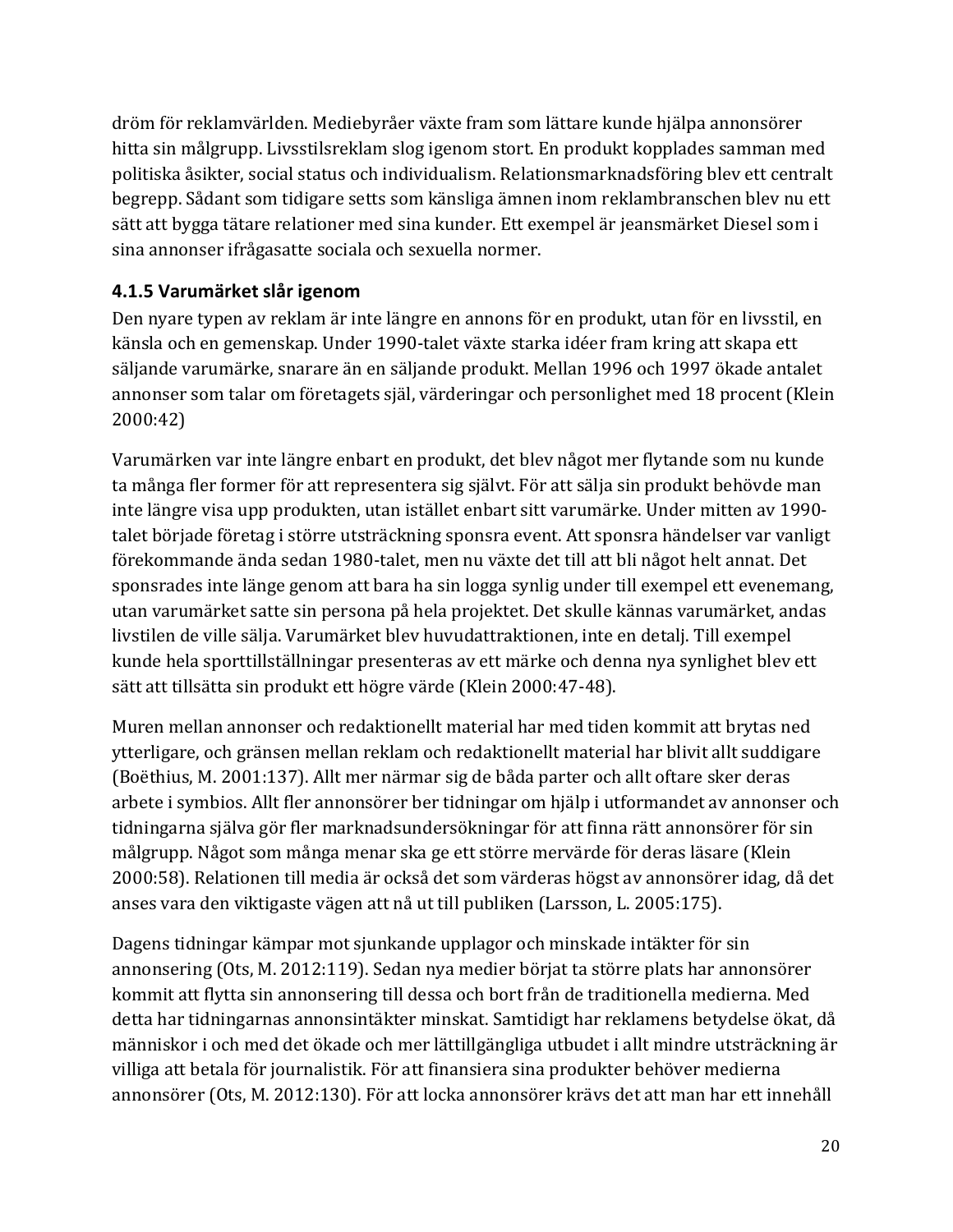som de personer som annonsören önskar nå vill se. Saknas detta riskerar tidningar att förlora sina annonsörer, och därmed sin finansiering. (Ots, M. 2012:132).

#### <span id="page-20-0"></span>**4.1.6 Diskussion**

Precis som våra tidningar har reklamen utvecklats. Från en separat tidningssektion till en integrerad del av vårt medielandskap. Utan annonser skulle våra svenska tidningar inte ha råd att existera. Men med tiden har också annonsmarknaden lärt sig hantera den makt den har över medierna och nöjer sig inte längre med att bara vara en del av ett medie utan slukar istället hela värddjuret, som en parasit (Boëthius, M. 2001:136-137).

Behovet att nischa sin marknadsföring har bara växt i och med det ökade varuutbud vi har idag, samt de oändliga informationsmöjligheterna som uppkommit med internets ökade inflytande. (Funke 2013:91) Dessutom har reklamens makt har bara blivit större och påverkar i stor utsträckning både mediets innehåll och dess utbredning. Ett tydligt exempel är tidningen Amelia som till en början var tänkt för en något äldre publik men som på grund av annonsörernas ointresse istället blev en tidning för kvinnor i åldrarna 25 – 40 (Gustafsson, K E. 2002:337). Tidningar som riktar sig till en målgrupp som annonsörer inte är intresserade av, kommer inte att bli långlivade. I rådande klimat kommer den som har ett stort reklamkapital alltid segra över den som har ett mindre kapital (Lindqvist 1957:103). Var finns utrymmet för den journalistiska friheten i ett medielandskap så beroende av en utomstående part?

Att reklamen allt mer närmar sig det journalistiska, både utseendemässigt och i sitt språk, kan vara en naturlig utveckling av det nära samarbete som med åren växt fram.

### <span id="page-20-1"></span>**4.2 De yrkesetiska reglernas framväxt**

Vägen från den tidiga yttrandefriheten till dagens uppfattning av fri journalistik har inte alltid varit självklar. Regleringar och avregleringar har kantat journalistikens väg mot införandet av etiska regler till dagens uppluckrade syn på de samma.

### <span id="page-20-2"></span>**4.2.1 Tryckfrihetsförordningen**

Under de tidiga tidningsåren stod media helt under statens kontroll. Vem som fick ge ut en tidning var ingen självklarhet, och vad texterna fick handla om var restriktivt. 1766 stiftades den första tryckfrihetslagen i Sverige. Denna hade till uppgift att garantera frihet från censur. Det fanns dock flera undantag för regeln, bland annat när det gällde kritik av kyrkan och kungahuset. Fler undantag för tryckfriheten infördes under slutet av 1700-talet, så till den grad att tryckfriheten på många sätt upphörde att existera. Reform blev ett måste, och 1810 skrevs tryckfrihet in i den svenska grundlagen (Hadenius, S., Weibull, L., Wadbring, I. 2011:31-32).

Tryckfrihetsförordningen syftar till att låta vem som helst, i tryckt skrift, uttrycka sig så som denne önskar. Varje individ har rätt att i tryckt skrift vädra sina åsikter. Innehållet får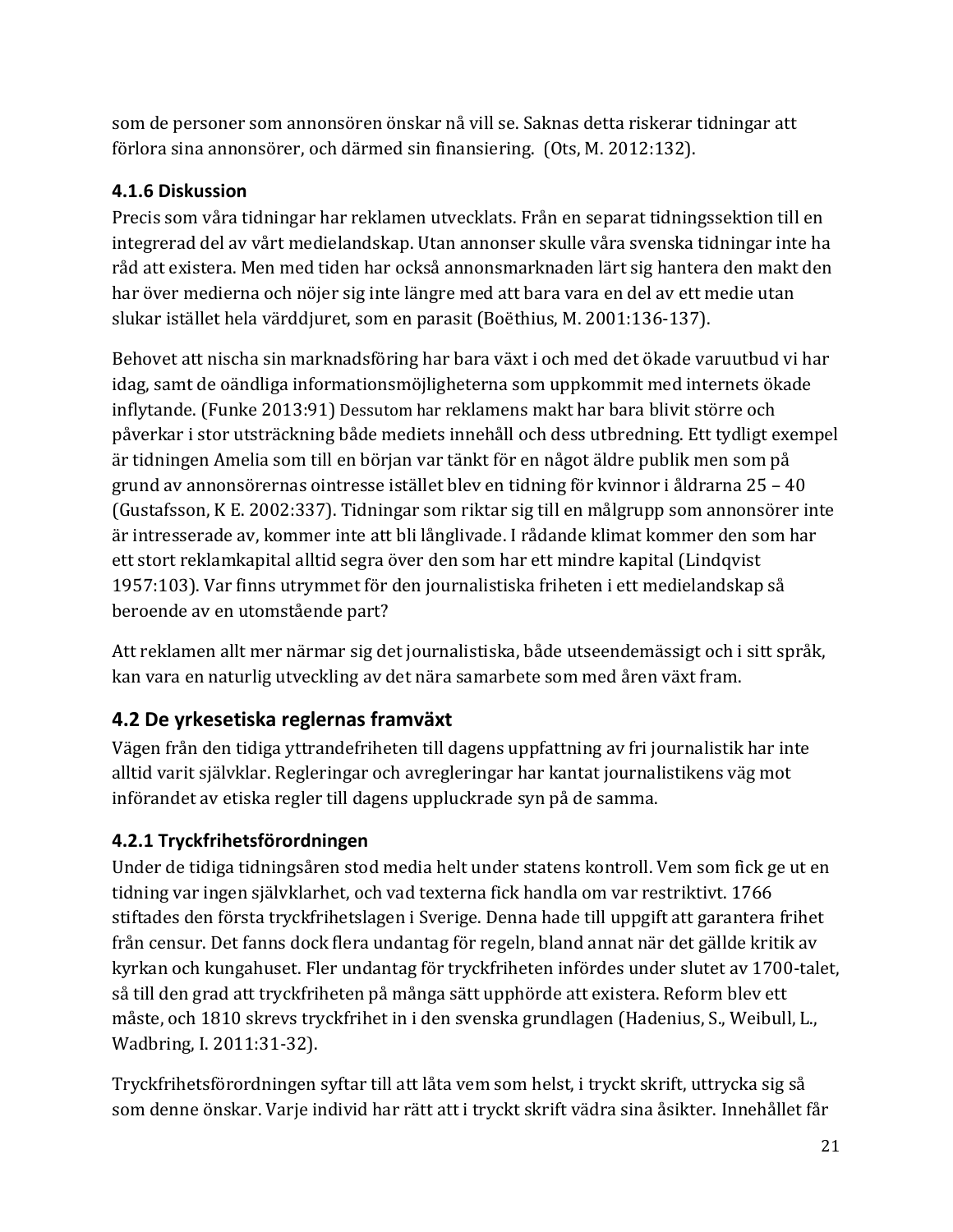på inget vis censureras eller hindras från att tryckas. Det står också var och en fritt att tillförskaffa sig information inom vilket ämne som helst och sedan ge ut denna i tryckt form (SFS 1949:105).

#### <span id="page-21-0"></span>**4.2.2 Professionalisering**

Under andra halvan av 1800-talet började allt fler sträva efter en professionalisering av journalistyrket. För att locka fler läsare ur den växande arbetarklassen och därmed fler annonsörer hade många många tidningar börjat arbeta med sensationsjournalistik. Det var främst brottsfall och skandaler som rapporterades och tidningarna fick snabbt ett rykte om att vara dålig press som enbart bidrog till att tillfredställa publikens smak för drama. Allt eftersom sensationalismen växte växte missnöjet bland vissa som menade att tidningarna enbart bidrog till att fördumma läsarna (Barnhurst, K.G. & Nerone, J. 2009:20).

1874 grundades Publicistklubben som hade till uppgift att främja god journalistik. Organisationen bestod av redaktörer, utgivare och publicister som tillsammans hade som mål att förändra sensationsnyheterna och införa regler för att reglera innehållet i tidningarna, bland annat utpekandet av människor i samband med brottsrapportering (Hadenius, S., Weibull, L., Wadbring, I. 2011:36). En del i strävandet efter professionalisering blev att förstärka väggen mellan annonsavdelningen och redaktionen, för att pengar i så liten utsträckning som möjligt skulle få påverka det journalistiska arbetet (Barnhurst, K.G. & Nerone, J. 2009:21).

#### <span id="page-21-1"></span>**4.2.3 De pressetiska reglerna växer fram**

Pressens Opinionsnämnd (PON) inrättades 1916 för att fungera som en hedersdomstol för självgranskning. Sedan dess har en rad pressetiska regler växt fram för att säkerställa en professionell journalistisk nivå. PON är det organ som ansvarar för att de pressetiska reglerna efterlevs. Reglerna innehåller bland annat förhållningsregler när det gäller att handskas med uppdrag som kan komma att påverka journalistens ställning som fri och självständig. Reglerna utgår en stark yttrandefrihet, men med ansvar.

Sedan 1970-talet omfattar de etiska reglerna publicitetsreglerna, yrkesreglerna och reglerna mot textreklam (Hadenius, S., Weibull, L., Wadbring, I. 2011:36).

#### <span id="page-21-2"></span>**4.2.4 Reglerna mot textreklam**

Textreklamkommittén hade sina rötter i ett uttalande från 1929 av Svenska Tidningsutgivareföreningen som handlade om att motarbeta textreklam. Det var dock inte från början av etiska skäl, utan ekonomiska. Alla annonsplatser skulle vara betalda och uttalandet var menat att stärka annonssäljarna inför sina samtal med annonsörer. Först under 1950-talet togs den etiska delen i åtanke och 1961 presenterades för första gången en övervakningskommitté och formella regler mot smygreklam. Under sina verksamma år hanterade kommittén ungefär 15 – 20 ärenden per år (Gustafsson, K. E. 2005:90)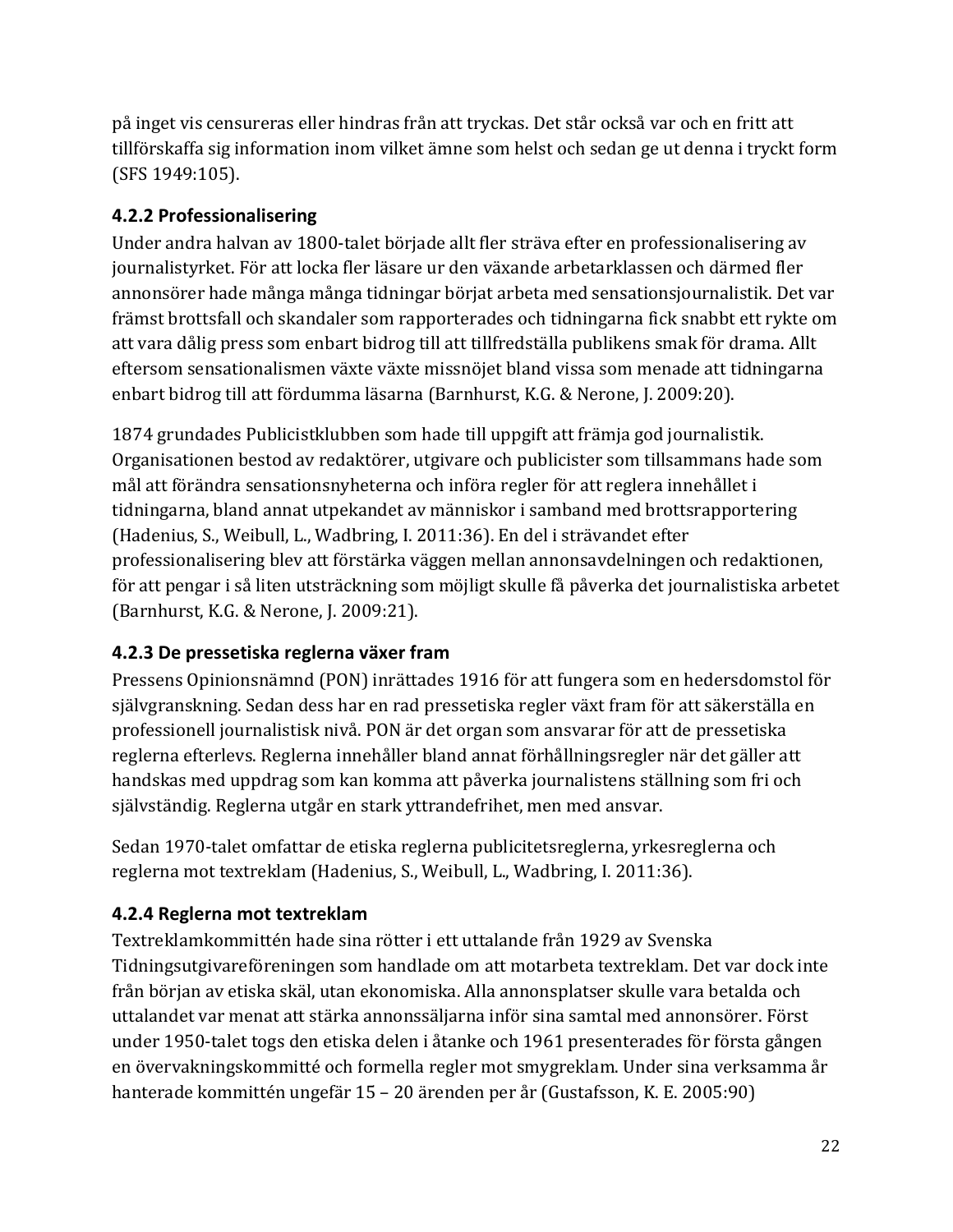Sedan 2005 finns inte längre textreklamkommittén kvar. Argumenten för att verksamheten inte längre behövdes var att anmälningarna var så pass få och att reglerna var föråldrade. Man menade att det var en ny värld för tidningsutgivare att förhålla sig till och att reglerna inte längre speglade verkligheten (Navier, H. 2009, 11 Februari).

Idag är det upp till varje enskild redaktör att själv avgöra var gränsen går för just deras redaktion. Svenska Journalistförbundet har publicerat en checklista med riktlinjer mot textreklam, vilken de som vill kan ta hjälp av när frågor kring situationen uppstår.

#### <span id="page-22-0"></span>**4.2.5 Diskussion**

Tio år har gått sedan textreklamkommittén lades ned. En av anledningarna var att det ansågs att den inte behövdes, då det helt enkelt var så få fall som togs upp. På senare år har annonssamarbeten ökat. Möjligtvis beror det på att det helt enkelt inte finns någon som reglerar den typen av material. Det är idag fritt fram för sveriges tidningar att släppa in annonser på redaktionella sidor, och det enda som stoppar dem är deras egna tankar om vad som är passande för just dem.

### <span id="page-22-1"></span>**5. Resultat**

#### <span id="page-22-2"></span>**5.1 Vad tänker den yrkesverksamma?**

Sponsrade annonser märks oftast med en text som visar att materialet är sponsrat och inte en del av det vanliga innehållet. Ett sätt att försvara denna typ av innehåll är att det på grund av märkningen är tydligt för läsaren vilken typ av material hen har att göra med (Market Makers (1), 2014). En studie gjord av amerikanska Interactive Advertising Bureau och Edelman Berland visar dock att endast 41 procent av nyhetsläsarna märker att en artikel är sponsrad (IAB, 2014).

Time Incs vd Joeseph A. Ripp menar att de som arbetar med det journalistiska materialet skulle få en större kreativ frihet i och med ett ökat och närmre samarbete med annonsörer. Han säger också att det viktiga är inte att separera redaktion och annons utan att upprätthålla tilliten från läsarna (Market Makers (2), 2014).

#### <span id="page-22-3"></span>**5.1.1 Allas**

Tidningen Allas chefredaktör Gunilla Håkansson tycker att tydlighet är det viktigaste när det gäller annonssamarbeten. Allas skiljer ut de sponsrade texterna med texten "Allas i annonssamarbete med...". Håkansson menar att om tidningen är tydlig med att avskilja vad som är reklam och vad som är redaktionellt material riskeras inte läsarens förtroende att rubbas.

Håkansson menar att tidningens självständiga journalistiska ställning inte påverkas av sponsrat innehåll då tydligheten mellan dem och deras läsare är stark.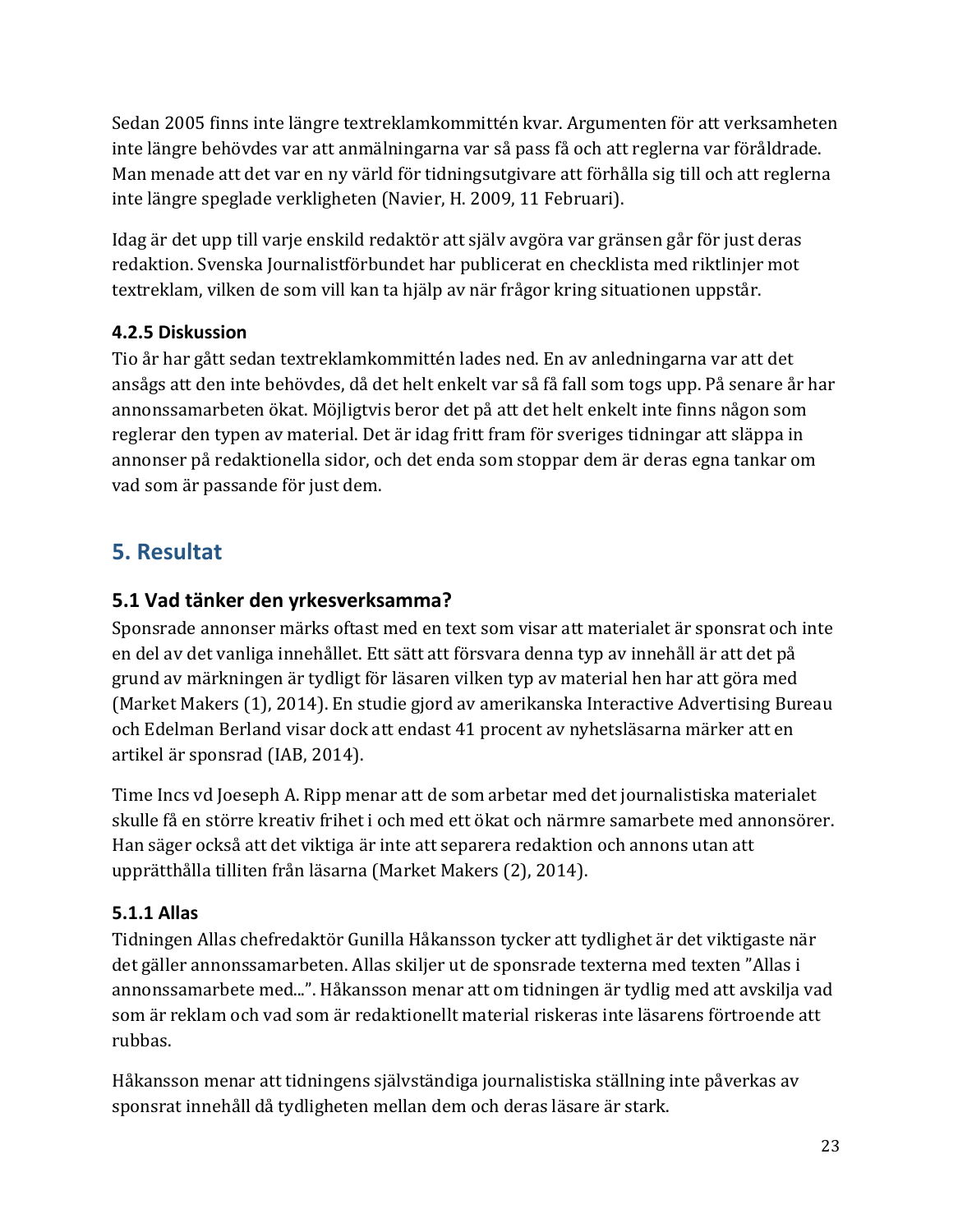Allas har en egen layoutare på tidningens annonsavdelning som arbetar med annonssamarbeten, för att på det viset skilja annonsarbetet från det övriga arbetet på tidningen. Det är inte heller tidningens journalister som skriver texterna, utan det görs av copywriters. Annonssamarbeten räknas som reklam och behandlas därefter, varför man inte publicerar skribentens namn. Däremot är tidningen med och bestämmer över innehållet i annonserna. Innehållet ska passa och på något vis gynna deras läsare, ibland genom rabattkuponger. Allas väljer att samarbeta med företag vars produkter de själva har kännedom om och har provat. Kriteriet är att det skall vara en bra produkt som tidningen kan stå bakom och som deras läsare inte kommer att bli besvikna över. Tidigare tog Allas inte betalt för samarbeten där deras läsare fick ta del av ett bra erbjudande, men på senare tid är även dessa annonsplatser betalda.

Håkansson har märkt en ökning av antalet sponsrade artiklar på senare år. Hon menar att annonsörer i mycket högre utsträckning vill att deras annonser ska se ut att vara redaktionella. I och med det ökade intresset har Allas valt att arbeta mer med den efterfrågade typen av reklam.

#### <span id="page-23-0"></span>**5.1.2 Femina**

Ulrika Norberg, chefredaktör på Femina, anser att tydlighet är något att vara noggrann med när det gäller annonssamarbeten. De väljer att skriva "annonssamarbete" istället för "samarbete" och skiljer på typsnittet i annonserna och det redaktionella materialet. En undersökning gjord med tidningens läsare har visat att sidorna uppfattas som annonser, och även som användbara. Norberg anser också att Femina-läsaren inte skulle tvekat att höra av sig om hon var missnöjd med tidningens innehåll. Något som hittills inte hänt.

Femina skriver inte sina egna annonssamarbeten, och de väljer inte heller ut vilka som annonserar i tidningen. Detta gör Aller Media. Däremot kontrollerar Femina annonserna innan de trycks för att hitta eventuella felskrivningar och sådant som känns tveksamt. Att de räknas som samarbeten och inte annonser, trots att Femina inte deltar i arbetet, beror på att samarbetet görs genom Aller Media.

Norberg anser inte att SJF:s yrkesregler kan appliceras på annonssamarbeten i Femina, då annonserna skapas utanför redaktionen.

Att tidningen väljer att använda denna typ av material beror på att annonsmarknaden utvecklats mot detta håll, och att annonsörerna vill ha dessa nya lösningar. Dessutom kostar denna typ av annonser mer, och betyder en högre inkomst för tidningen. Antalet annonssamarbeten har inte ökat drastiskt i Femina, däremot har antalet förfrågningar blivit fler.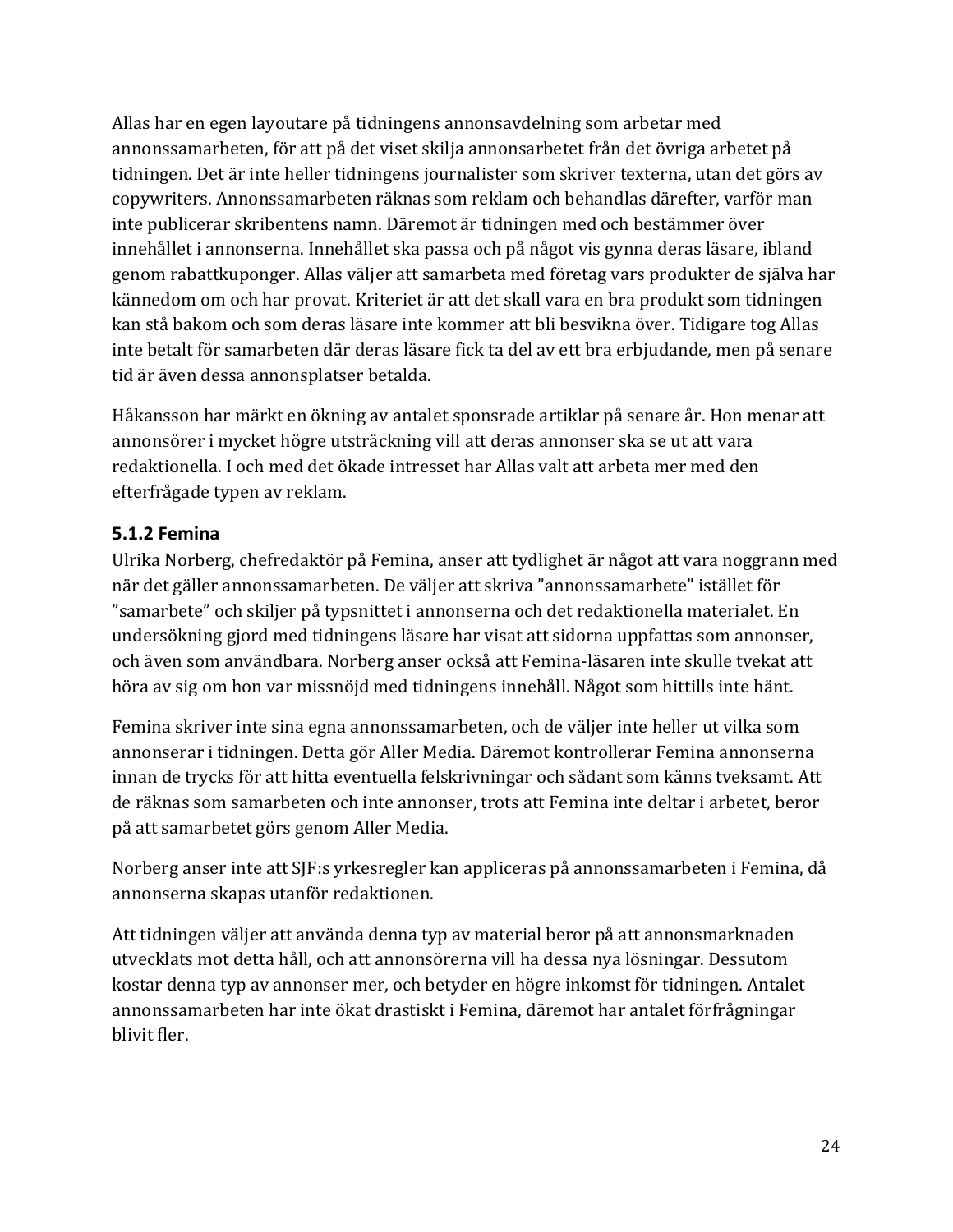#### <span id="page-24-0"></span>**5.1.3 Café**

Cafés chefredaktör Jens Stenberg tycker att det är viktigt att de annonssamarbeten som tidningen använder blir "win-win-win". Alltså, positivt för Café, Cafés läsare och för annonsören. Samarbetena ska vara sådana som tidningen kan vara stolta över och som passar tidningens egna varumärke. Läsarna ska också känna att dessa annonser är relevanta. Stenberg menar att det ändå är viktigt med transparens och att läsaren vet att det är ett annonssamarbete. Detta löser man genom att tydligt märka dessa sidor.

Stenberg själv är i grunden positivt inställd till annonssamarbeten då han tycker att det ger dem en möjlighet att påverka reklamen i Café. På detta sätt kan de göra tidningen mer relevant för läsaren. Han tror dock att samarbeten kan påverka läsarnas förtroende om samarbetet skett med ett varumärke som inte passar ihop med tidningen, om det är för många samarbeten och om samarbetena får läsaren att känna sig lurad eller missnöjd med innehållet. Om samarbetena sker i rimliga mängder och är tydligt märkta och håller en hög kvalitet ser han dock inget problem.

Café är alltid inblandade till viss del i samarbetena. De har använt skribenter från den egna redaktionen och frilansare för att skriva texterna, ibland driver de hela produktionen medan de ibland står för designen. Oavsett hur stor delaktighet de haft under produktionen är de alltid delaktiga, då Stenberg som anvarig utgivare är den som godkänner samarbetet innan det hamnar i tidningen.

Stenberg tycker att det är upp till varje publicist att själv fundera över om samarbetsannonser passar deras tidning. Själv menar han att han som ansvarig utgivare har sista ordet och kan se till att de samarbeten som hamnar i hans tidning alltid blir rätt gjort och relevant för Cafés läsare.

Förfrågningar om samarbeten har ökat under senare år, enligt Stenberg. Fler och fler efterfrågar kreativa annonssamarbeten i Café.

#### <span id="page-24-1"></span>**5.1.4 Trucking Scandinavia**

Trucking Scandinavia använder sig inte av annonssamarbeten. Chefredaktören Henrik Kindwall menar att annonssamarbeten är oetiska. Att använda dem i tidningen skulle urholka tidningens trovärdighet för läsarna. En del av läsarna skulle reagera negativt om de anser att det är annonsörer, snarare än redaktionen, som styr innehållet i tidningen, tror han. Han tror också att det skulle rubba relationen till andra annonsörer, både i att även annonsörer skulle förlora förtroende för tidningens trovärdighet, men också att vissa kunde komma att känna sig missgynnade om de själva saknar resurser för att få sina annonser sponsrade.

Kindwall menar att annonssamarbeten är något mycket tveksamt i relation till SJF:s yrkesregler.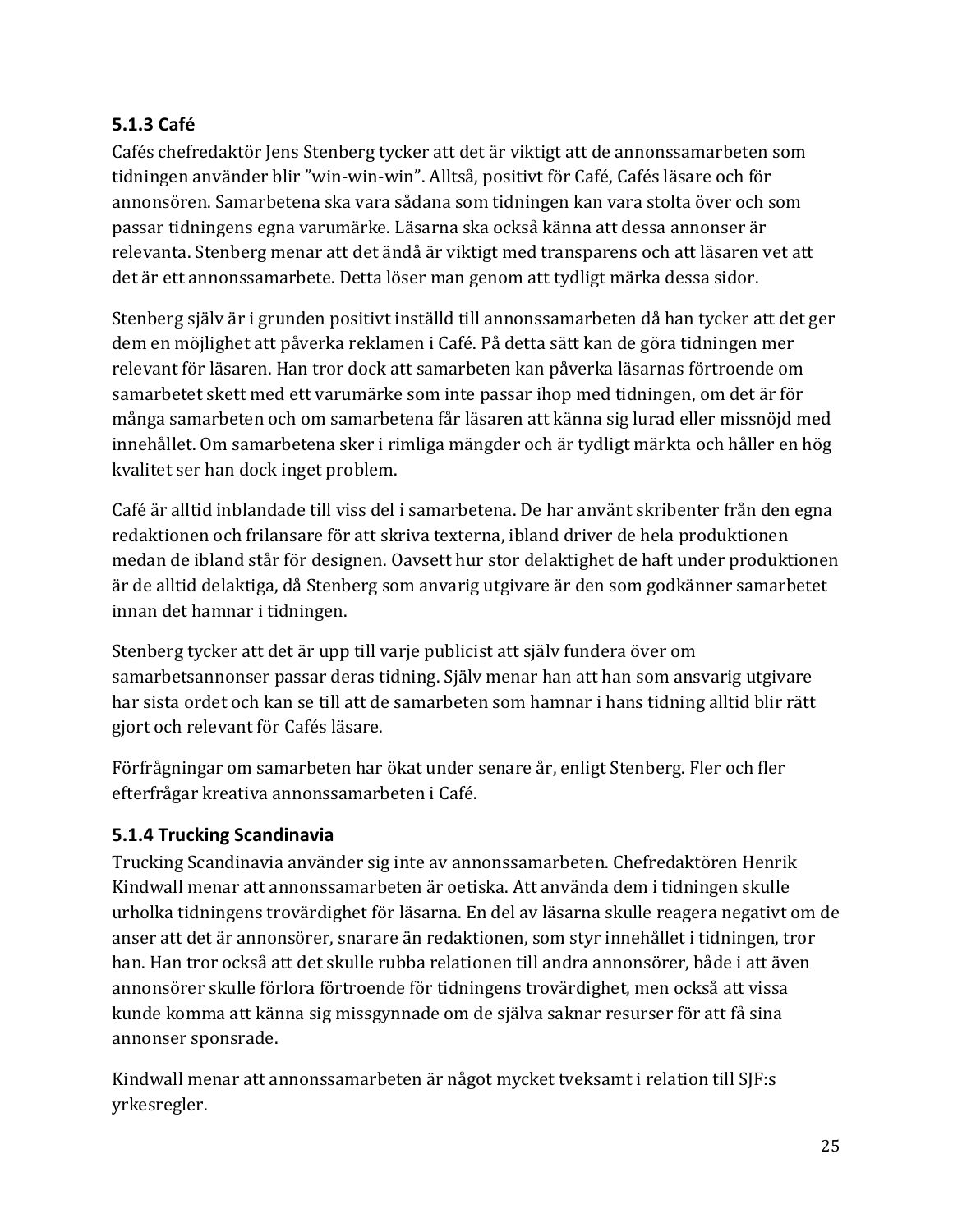#### <span id="page-25-0"></span>**5.1.5 Samanfattning**

Tydlighet är något som värderas högt av redaktioner. Av alla intervjuade redaktioner som använder sig av annonssamarbeten är just detta ett av de viktigaste inslagen i annonssamarbetet. Café talar om transparens, Allas har en egen layoutare för sponsrat material och Femina använder olika typsnitt på sponsrat och redaktionellt material. Man vill inte luras och man vill behålla en god kontakt med sin läsare. För en så tydlig kommunikation som möjligt märker man samarbetena med texter som beskriver typen av material. "I annonssamarbete med..." och "sponsrat av..." är vanliga markörer. Trucking Scandinavia tycker däremot att annonssamarbeten är oetiska och tror att läsaren reagerar negativt om tidningsmaterialet styrs av annonssören snarare än redaktionen.

Trucking Scandinavia skiljer sig också från de andra tillfrågade redaktionerna då de tror att även relationen till tidningens annonsörer kan påverkas negativt av annonssamarbeten. Förtroendet från annonsörerna för tidningen kan rubbas, och andra annonsörer kan känna sig missgynnade.

Två av redaktionerna anser också att det är viktigt att skilja på var annonserna tillverkas. Redaktionen ska inte vara medverkande i skrivande och utformande. Från mina intervjuer finnas dock olika inställningar till hur man ska utföra annonssamarbeten. Femina medverkar inte alls i valet av annonsör och utformning. De godkänner dock samarbetet innan det hamnar i tidningen. Allas däremot lägger sig i högre grad i framställningen av annonssamarbetena. De väljer annonsörer som de tycker passar tidningens läsare och som tillför något. De vill också att produkten ska vara något som tidningen kan stå för, därför vill de till exempel smaka på en ätbar produkt, så att de vet att den är bra. Café väljer, precis som Allas, ut annonsörer som de tror passar tidningens varumärke och läsare. De medverkar dock mer i framställningen av samarbetena. Ibland ansvarar de för designen eller hela framställningen och de använder både egna skribenter och frilansare för det skrivna materialet.

Ingen av de tillfrågade redaktörerna på tidningarna som använder samarbetsannonser anser att yrkesetiken rubbas av införandet av annonssamarbeten i tidningarna, så länge det finns en stark tydlighet. Om det tydligt syns vilket material som är redaktionellt och vilket som är reklam finns inget problem enligt Gunilla Håkansson på Allers. Ulrika Norberg på Femina menar att yrkesetiken inte påverkas, då materialet inte är skapat av redaktionen. Cafés Jens Stenberg tar det slutgiltiga beslutet över vad som publiceras och ser till att allt ska passa läsaren och bli rätt. På Trucking Scandinavia där man inte använder annonssamarbeten ser man inte likadant på saken. Henrik Kindwall tycker att annonssamarbeten är något mycket tveksamt.

Oavsett om den tre tidningarna som använder annonssamarbeten har valt att öka antalet annonssamarbeten eller ej har alla märkt ett ökat intresse från annonsörerna håll.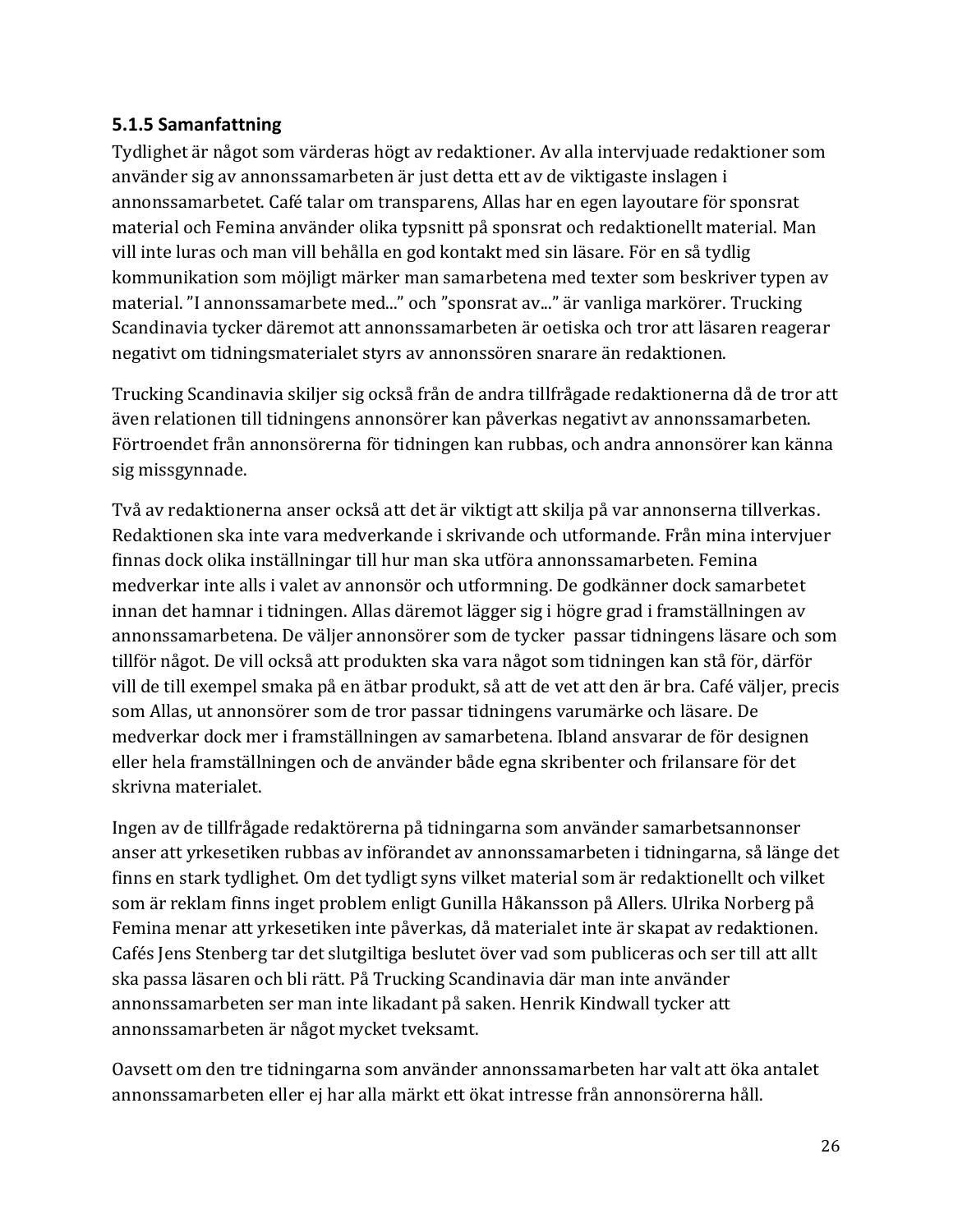#### <span id="page-26-0"></span>**5.2 Hur ser det ut idag?**

Det finns flera exempel på sätt att använda sig av textreklam på marknaden idag. I denna uppsats studeras de som tydligt märkt sina annonser med en text som förklarar att det rör sig om ett samarbete. Texterna kan till exempel vara "i samarbete med..." eller "sponsrad av ...". Nedan följer exempel från två av de största svenska tidningarna som använder sig av annonssamarbeten. Den kvantitativa forskningen visar hur många samarbeten det finns i dessa tidningar idag, samt hur det sett ut över tid. Åren som undersökts är 1994, 2004 och 2014. Med tio års mellanrum kan uppsatsen presentera förekomsten av annonssamarbeten i tre olika årtionden, de senaste fullständiga siffrorna samt förekomsten innan och efter textreklamkommitténs nedläggande.

#### <span id="page-26-1"></span>**5.2.1 Annonssamarbeten i tidningen Elle**

Elle är en av de största svenska tidningarna idag med 59 500 sålda exemplar varje månad och ett läsarantal på 208 000 personer (Elle, 2015). Tidningen har varit framgångsrik sedan starten 1988 och ges sedan 2007 ut av Aller Media AB.

Figurerna nedan visar hur ofta sponsrat innehåll förekommit i tidningen Elle under 1994, 2004 och 2014. Alla annonssamarbeten räknas som ett samarbete, oavsett längd. I vissa fall tog annonsen enbart upp en tredjedels sida, medan den i andra fall var en lång serie löpande annonssidor på upp till 17 sidor (Elle 3, 2014). I de fall samma företag annonserade på fler sidor i tidningen, men tydligt avskilda och alltså ej i löpande serie, räknas de som två annonser.

| <b>Nummer</b>           | 1994             | 2004     | 2014           |
|-------------------------|------------------|----------|----------------|
| 1                       | $\theta$         | 1        | 3              |
| $\overline{2}$          | $\Omega$         | $\Omega$ | 1              |
| 3                       | 0                | $\Omega$ | $\overline{4}$ |
| $\overline{\mathbf{4}}$ | 0                | $\Omega$ | 1              |
| 5                       |                  | 1        | 1              |
| 6                       | 0                | $\Omega$ | 6              |
| 7                       | $\left( \right)$ | 0        | 5              |
| 8                       | $\overline{0}$   | $\Omega$ | 1              |
| 9                       |                  | $\Omega$ | 5              |
| 10                      | 0                | $\Omega$ | 3              |
| 11                      | $\left( \right)$ | $\Omega$ | 3              |
| 12                      |                  | 1        | 3              |
| <b>Totalt</b>           | 3                | 3        | 36             |

#### **Tabell 5.1 Mängden annonssamarbeten i tidningen Elle under åren 1994, 2004 och 2014, nummer ett till tolv (antal)**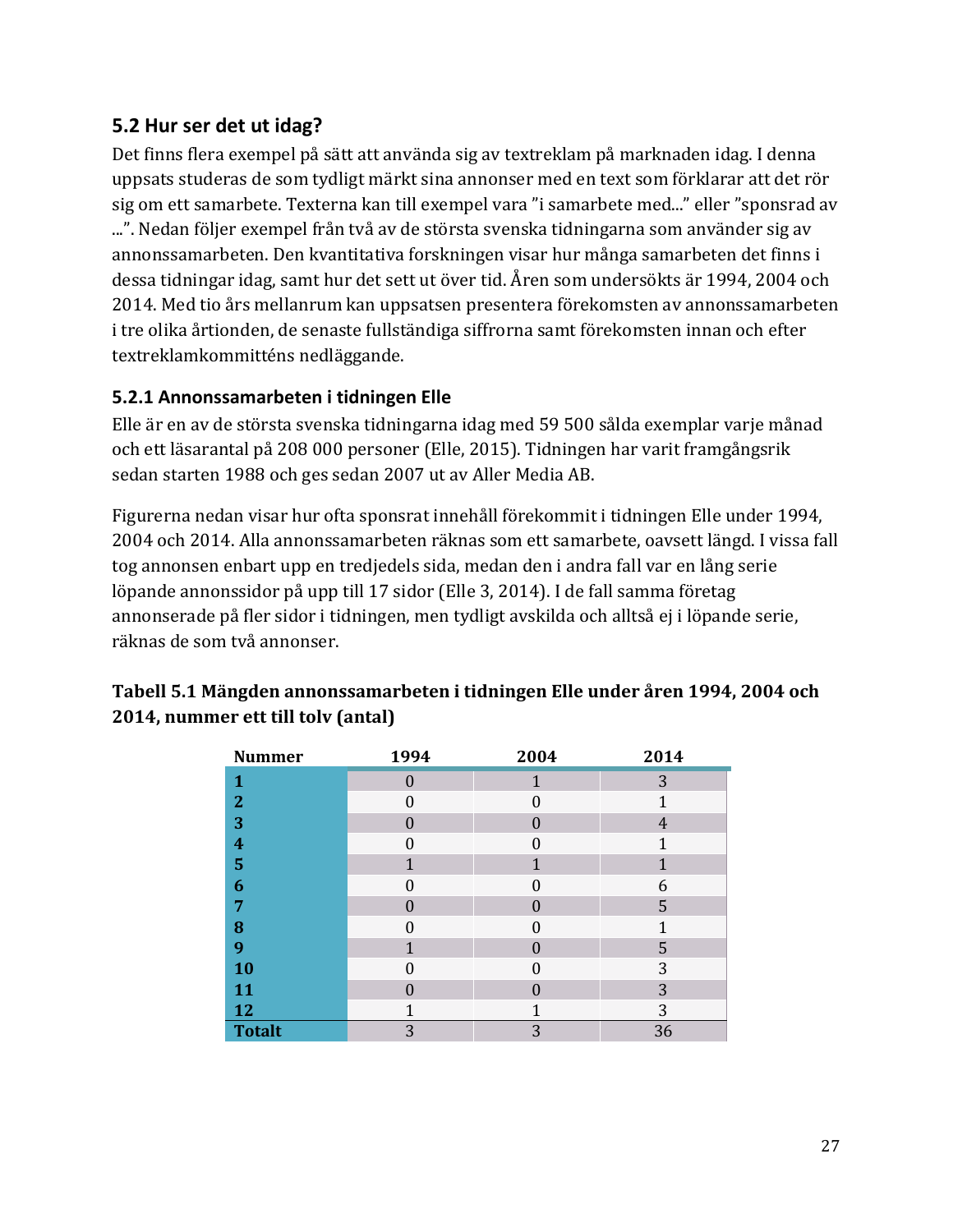Under 1994 och 2004 fanns i genomsnitt 0,25 annonssamarbeten per nummer av tidningen Elle. 2014 fanns 2,3 annonssamarbeten per tidning. Ökningen är oförändrad mellan 1994 och 2004, men har mellan 2004 och 2014 ökar med mer än 900 procent.

Under 1994 och 2004 förekom enbart sponsrade annonser. I Elle nummer fem 1994 förekom en tävling i samband med den sponsrade annonsen, men då annonsen och tävlingen var ett och samma uppslag där fokus låg på annonsen, räknas den som en sponsrad annons. I Elle 2014 fanns tydliga skillnader mellan olika typer av sponsrat innehåll, och nedan presenteras de efter typ.

Den största delen av det sponsrade innehållet var 2014 sponsrade annonser, men även andra typer av sponsrat innehåll förekom. I figurerna nedan presenteras uppdelningen av de olika typerna av sponsrat innehåll som förekom i Elle under den studerade perioden. Det rör sig om sponsrade annonser, sponsrade tävlingar, samarbeten med andra tidningar eller förlag samt tävlingar i samarbete med andra tidningar eller förlag.





Den största delen av samarbetena som inte var sponsrade annonser var i Elle under 2014 samarbeten med andra tidningar eller förlag.

Under 1994 och 2004 såldes inte Elle med sponsrade bilagor. Under 2014 såldes däremot vissa av tidningarna med sponsrade bilagor. Bilagorna var av varierande sidantal och utseendemässigt mycket lika huvudtidningen.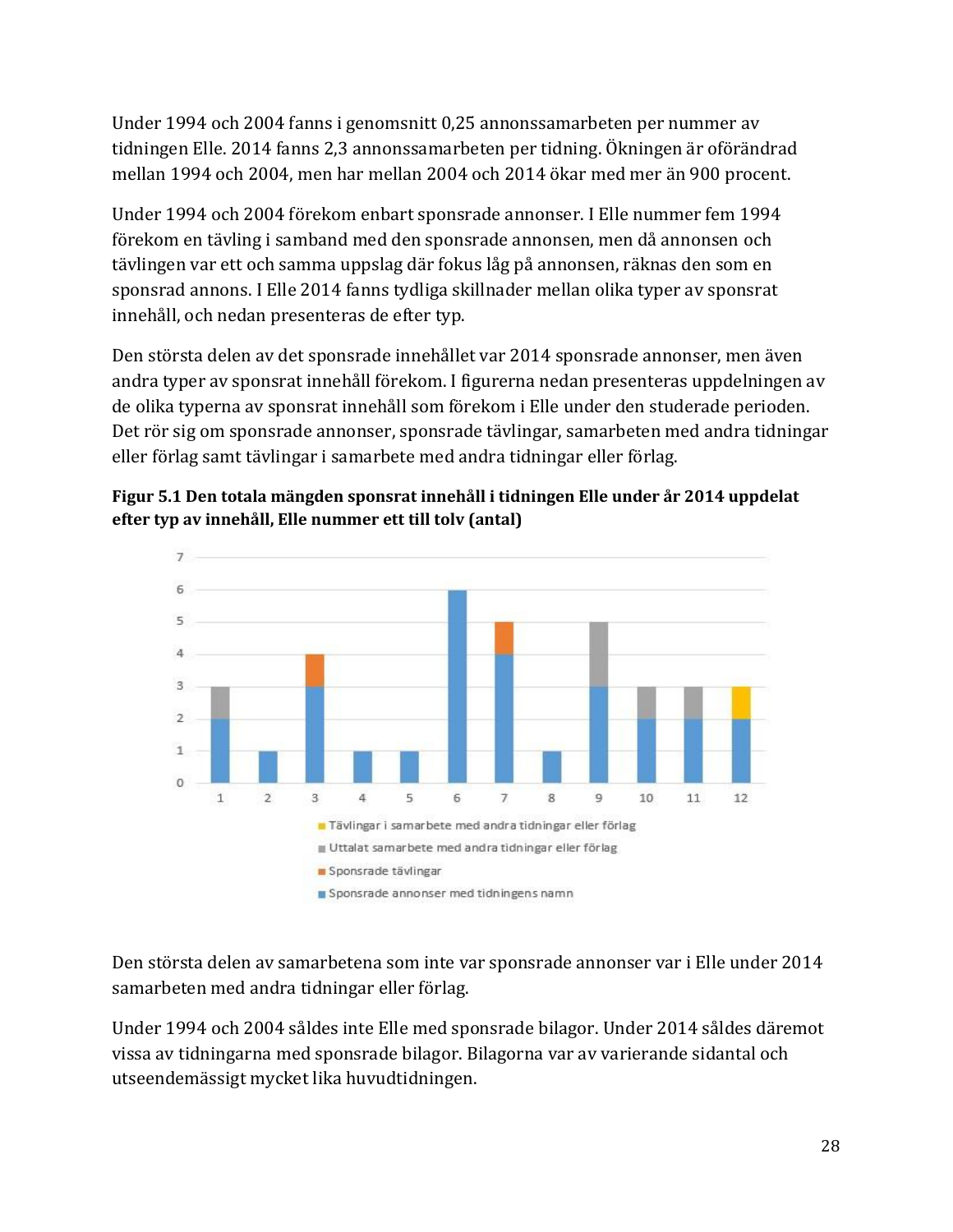**Tabell 5.2 Bilagor i tidningen Elle, tidningens nummer samt sponsrande annonsör, Elle nummer ett till tolv 2014**

| <b>Bilaga</b> | Tidning nr | <b>Sponsor</b> |
|---------------|------------|----------------|
| Trendbibeln   |            | Loréal         |
| Jeansbibeln   |            | IC             |
| Trendbibeln   |            | Loréal         |

I Elle nummer 8, 2014 medföljde även hela tidningen Elle Decoration utan ytterligare kostnad.

Under 1994 fanns *Elle Club* och *Elle Shop* där läsaren genom Elle kunde handla utvalda produkter. Ofta hade produkterna Elles logga. Även 2004 fanns *Elle Club*, och läsaren fick nu specialpris på diverse varor. Dessa sidor märktes med texten "Annons". Sidorna har inte medräknats i denna studie då de saknar en tydlig samarbetspartner.

#### <span id="page-28-0"></span>**5.2.2 Annonssamarbeten i tidningen Femina**

Den svenska versionen av tidningen Femina gavs för första gången ut 1944. 1984 gick Femina från veckotidning till månadstidning och är idag en av sveriges största med en upplaga på 110 100 exemplar, och 227 000 läsare per nummer. Tidningen ges ut av Aller Media AB (Facebook.com/femina.se, 2015). Tidningen har haft olika namn och hette under det studerade året 1994 *Femina Månadens Magasin*. Sedan 1996 heter tidningen *Femina*.

Figur 5.3 visar hur ofta sponsrat innehåll förekommit i tidningen Femina under 1994, 2004 och 2014. Alla annonssamarbeten räknas som ett samarbete, oavsett längd. I de fall samma företag annonserade på fler sidor i tidningen, men tydligt avskilt och ej i löpande serie, räknas de som två annonser.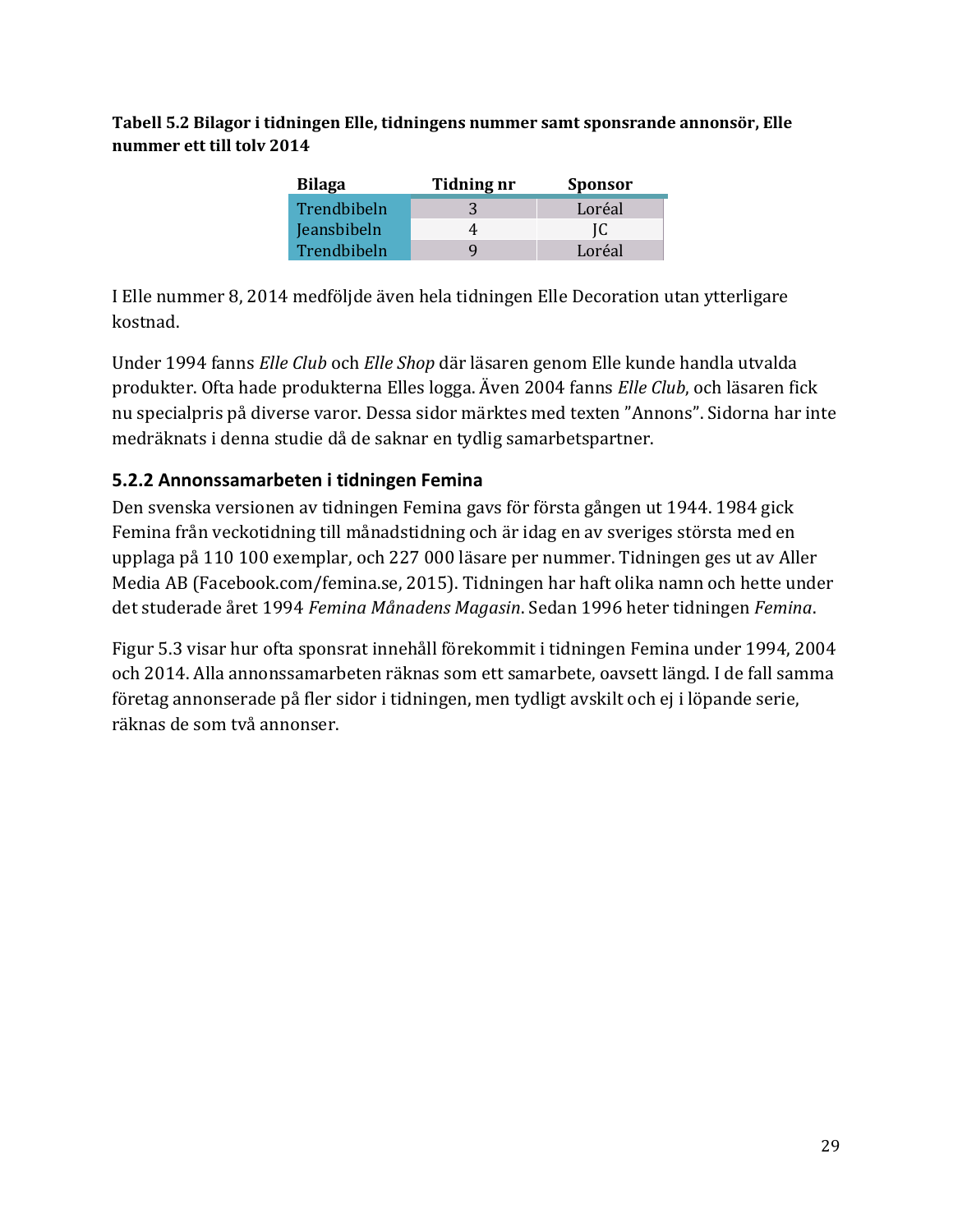#### **Tabell 5.3 Mängden annonssamarbeten i tidningen Femina under åren 1994, 2004 och 2014, nummer ett till tolv (antal)**

| <b>Nummer</b>           | 1994         | 2004     | 2014             |
|-------------------------|--------------|----------|------------------|
| 1                       | $\theta$     | $\Omega$ | $\left( \right)$ |
| $\overline{2}$          | $\Omega$     | 0        | 0                |
| 3                       | $\theta$     | $\Omega$ | $\theta$         |
| $\overline{\mathbf{4}}$ | 0            | 0        | 0                |
| 5                       | $\theta$     | $\Omega$ | 3                |
| 6                       | 0            | U        | 1                |
| 7                       | $\mathbf{0}$ | $\Omega$ | 0                |
| 8                       | 0            | U        |                  |
| 9                       | $\mathbf{0}$ | $\Omega$ | 1                |
| <b>10</b>               | 0            | 0        | 0                |
| 11                      | 0            | O        | $\overline{2}$   |
| 12                      | 0            | 0        | 1                |
| <b>Totalt</b>           |              |          | 9                |

Under 1994 och 2004 förekom inga annonssamarbeten i Femina. 2014 fanns 0,75 annonssamarbeten per nummer av tidningen.

Den vanligaste typen av sponsrat innehåll under 2014 var annonssamarbeten. Endast en annan typ av samarbete förekom i Femina under 2014, sponsrade tävlingar. Figur 5.2 visar fördelningen av de olika typerna av sponsrat innehåll som förekommit under 2014.





Femina har under 1994, 2004 och 2014 erbjudit klubbköp där deras prenumeranter kunnat handla varor till ett lägre pris genom, eller med rabatt från, Femina. Dessa sidor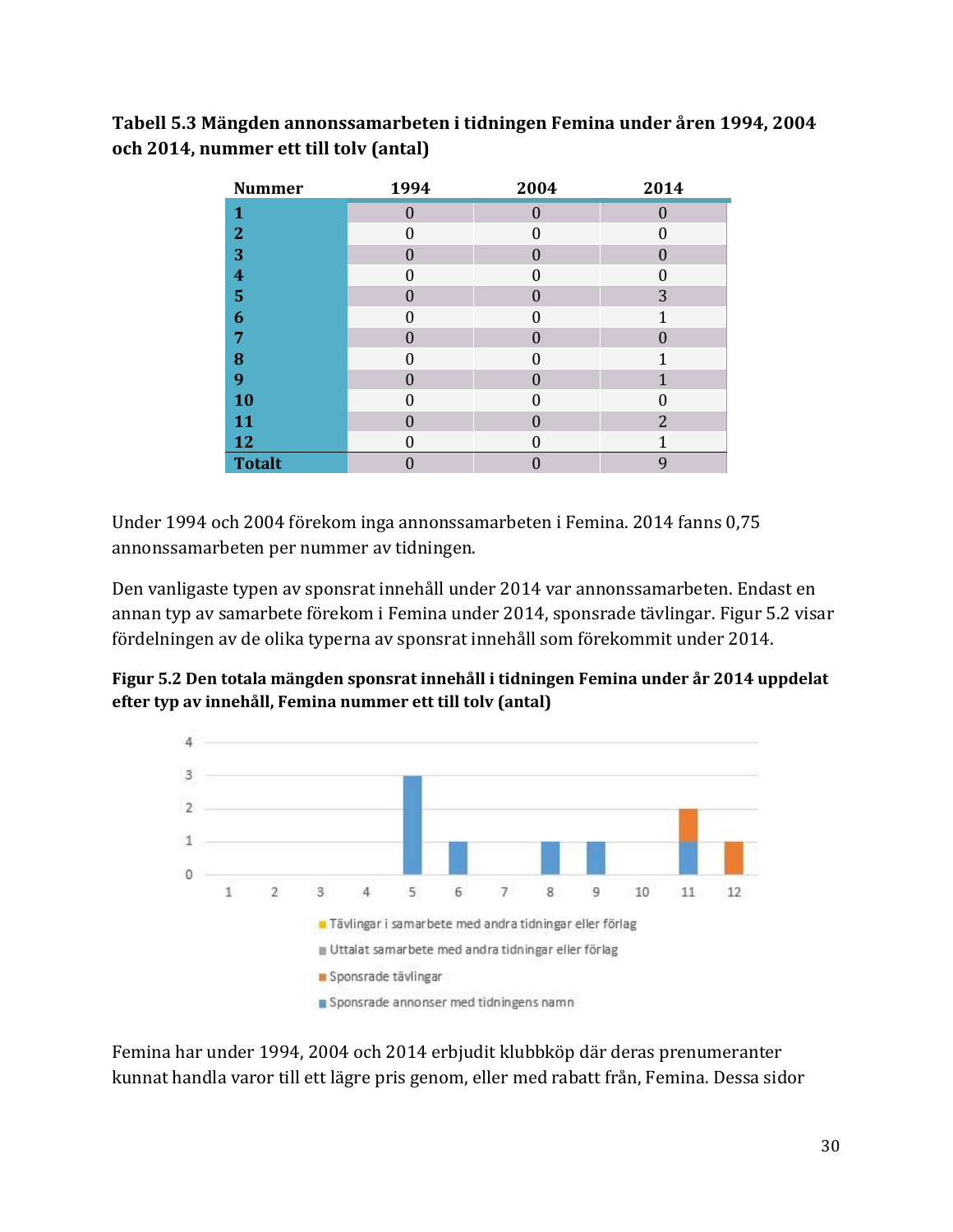märks med texten "Annons". Då de saknar en tydlig samarbetspartner har de inte medräknats i denna undersökning.

#### <span id="page-30-0"></span>**5.3.4 Sammanfattning**

#### **Tabell 5.4 Totala mängden annonssamarbeten i tidningarna Elle och Femina år 1994, 2004 och 2014 (antal)**

| År            | Elle | Femina |
|---------------|------|--------|
| 1994          |      |        |
| 2004          | 3    |        |
| 2014          | 36   |        |
| <b>Totalt</b> |      |        |

I både Elle och Femina har antalet annonssamarbeten ökat sedan 1994. I både Elle och Femina förekommer 2014 regelbundna annonssamarbeten. Under 1994 och 2004 förekom inte annonssamarbeten alls i tidningen Femina. 2014 hade detta ökat till 0,75 annonssamarbeten per nummer. Elle använde sig av annonssamarbeten både 1994 och 2004. Det rörde sig då om 0,25 annonssamarbeten per nummer. 2014 ligger den siffran på 2,3 annonssamarbeten per nummer. Mellan 2004 och 2014 har antalet annonssamarbeten i Elle ökat med över 900 procent.

Det finns inget tydligt mönster över hur många samarbeten som skall förekomma i varje nummer av de studerade tidningarna under 2014. I vissa nummer kan det röra sig om inget eller få annonssamarbeten, medan det i andra finns många fler. Femina saknar anonssamarbeten i flera av sina utkomna nummer 2014, medan Elle har ett annonssamarbete som minst.

Medan Femina mest använder sig av sponsrade annonser, och endast två sponsrade tävlingar har Elle ett större urval av sponsringstyper. Förutom sponsrade annonser är den vanligaste typen av samarbete sponsrat samarbete med andra tidningar eller förlag.

Annonserna som studerats i denna uppsats har i vissa fall varit en tredjedels sida, och i andra fall flera uppslag.

### <span id="page-30-1"></span>**6. Slutdiskussion**

Det är ett hårt klimat för svenska medier. Dåliga tider har, som ett exempel, lett till att mediekoncernen Stampen, som är en av de största i landet, under 2013 sagt upp 500 personer. Därefter har neddragningarna bara fortsatt. En av anledningarna, menar de själva, är minskade annonsintäkter (Dürsing, 2014, 30 juni). Fallande upplagor bland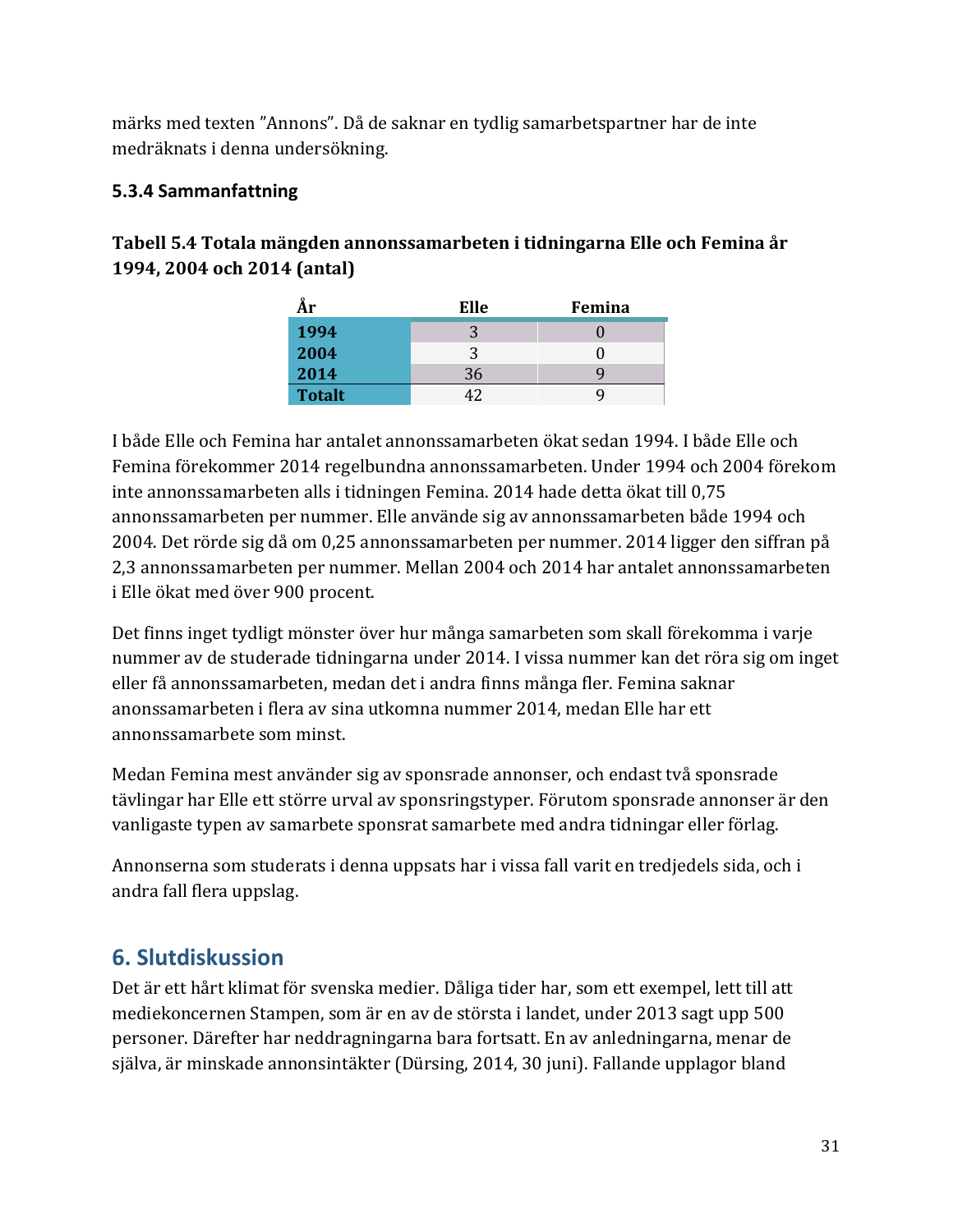många dagstidningar har haft följden att allt mer satsas på digitala upplagor. Med detta flyttar även annonsörerna.

Med nya informationskanaler och vägar att nå sin konsument behöver inte annonsörer tidningsbranschen så som de en gång gjorde. Samtidigt, med fallande upplagor, blir tidningarna bara mer beroende av reklamen som inkomstkälla. Medier har sedan länge varit beroende av annonsering för att finansiera sin verksamhet. Men med det utökade antalet medier och nya mediekanaler har annonsörerna numer avsevärt fler alternativ. För att behålla annonsörer måste medier kunna erbjuda annonsörerna det de vill ha. Når mediet inte rätt målgrupp, tillräckligt många eller har ett tillräckligt bra erbjudande kan annonsörerna gå vidare till ett annat medie. Med detta har maktbalansen mellan redaktion och annonsör skiftat. Vad som tidigare varit ett ömsesidigt beroende har nu förändrats mot att annonsören blivit en mer tydlig ledare.

Den kvantitativa forskningen samt intervjuerna med redaktörerna i denna uppsats visar en tendens för en ökning av annonssamarbeten i de studerade magasinen. Uppsatsen föreslår en möjlig generalisering för tidningarna Femina och Elle. Resultatet av studier av 36 exemplar av vardera magasin under tre årtal, med tio års mellanrum visar på en ökning av antalet annonssamarbeten i båda tidningarna. Elle har under alla studerade år använt sig av annonssamarbeten, men upplevt en stor ökning mellan 2004 och 2014. Femina har gått från att inte uppvisa några annonssamarbeten under de första två studerade årtalen, till att använda 0,75 annonssamarbeten per nummer under 2014. Ökningen som visas i denna uppsats kan dock vara mer markant än den behöver vara. Ökningen kan vara mindre, speciellt över tid. De år jag valt att studera kan vara år med extra många eller extra få annonssamarbeten. För att få en exakt bild hade fler år behövt studeras.

Resultatet från denna uppsats kvantitativa del kan inte användas för att generalisera kring populationen av svenska magasin då två magasin är absolut för få. Däremot visar resultaten från uppsatsens bakgrundsdel, kvantitativa del och intervjuer alla att annonsering kommit att ha ett ökat inflytande i det studerade materialet. Bakgrunden visar att annonsering har en ökad betydelse för magasinbranschens ekonomi, alla fyra tillfrågade redaktörer ser en ökning i antalet sponsrade artiklar och de två studerade magasinenen visar en ökning under de studerade årtalen. Både studierna av Elle och Femina och intervjuerna med de fyra redaktörerna kan vara tillfälliga i likriktningen i resultaten, en mer omfattande forskning av ett generaliserbart antal magasin och redaktörer hade gett ett mer generaliserbart resultat. I bakgrundskapitel 4.2.4 delas flera teorier från olika medieforskare om framtiden för annonsering och tidningsbranschen där samtliga åsikter lutar mot ett ökat inflytande för reklam. I kapitel 1.1 kan vi läsa att 100 procent av nyhetssajten Buzzfeeds intäkter kommer från sponsrat innehåll och under 2015 har även den tidigare, i Sverige, reklamfria mobilapplikationen Instagram kommit att använda sig av sponsrat innehåll även i Sverige där reklambilder eller reklamfilmer märkta med en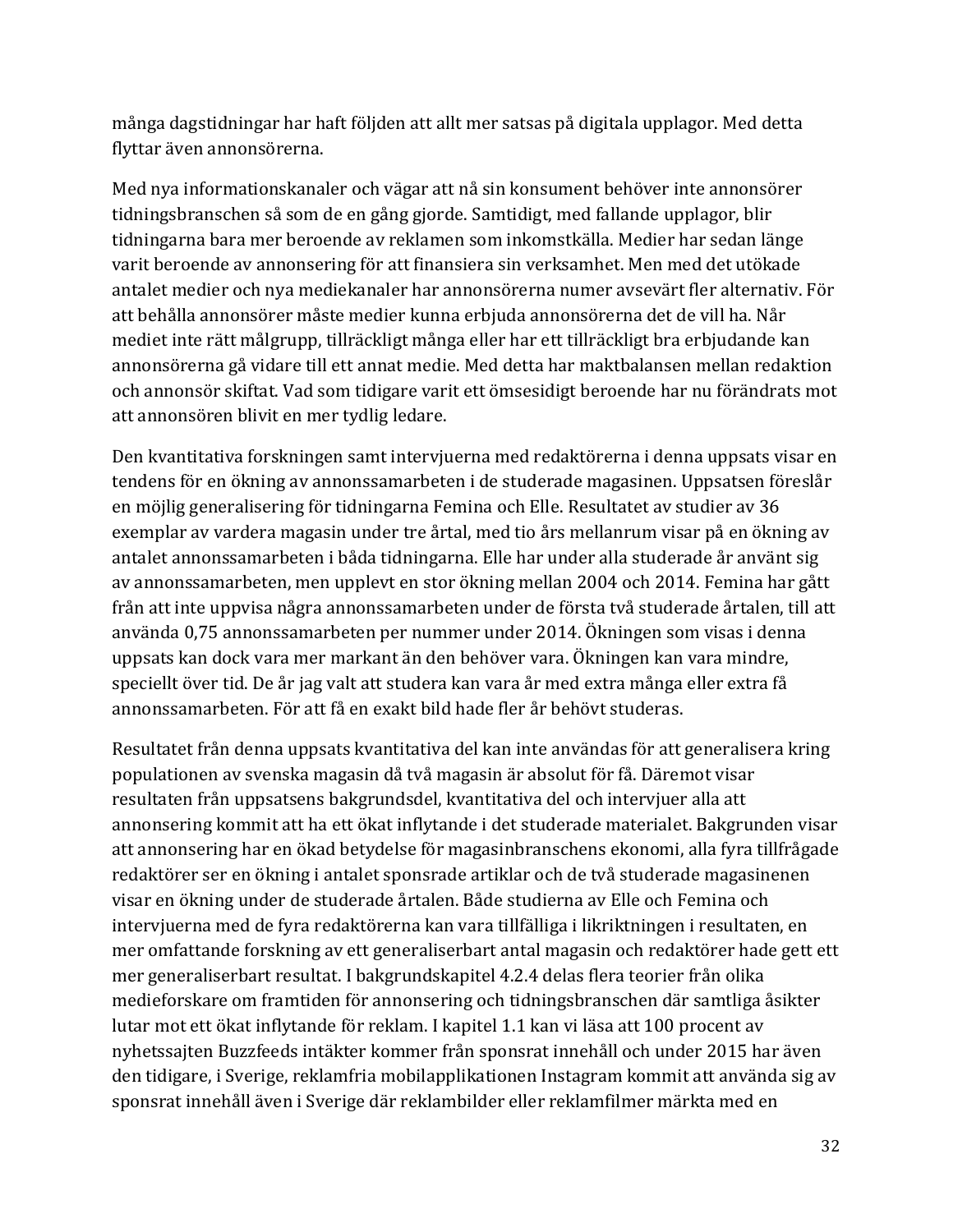symbol för sponsring blandas med användarens övriga bildflöde (Ström, 2015, 18 augusti). I Hagström och Kämäräinens uppsats "Uppdrag gränser" framgår att de intervjuade lokaltidningsredaktörerna blivit mer öppna för textreklam (Hagström & Kämäräinen, 2014). Utifrån resultaten i denna uppsats kan jag visa att det i uppsatsen studerade materialet följer den utveckling som målats upp av uppsatsens bakgrundsdel samt den i paragrafens tidigare nämnda utveckling.

Då intervjudelen av uppsatsen består av fyra intervjuobjekt hade det varit intressant för framtida forskning att med ett större antal intervjuobjekt bekräfta eller motbevisa de intervjuade reaktörernas inställning till reklamsamarbeten. Tre av fyra intervjuade redaktörer ser positivt på annonssamarbeten och anser att de snarare ger läsaren något extra än lurar den att läsa mer reklam. Tre av fyra är ingen majoritet att lita på men åsikten är intressant och skulle vid en framtida, mer representativ forskning, kunna visa på en tendens för eller mot annonssamarbeten. Om redaktörer ser positivt på annonsamarbeten och tycker att dessa tillför läsaren mervärde samtidigt som de tillför mer i annonsintäkter är det möjligt att tänka att en ökning av användandet av dem är möjlig, om åsikten är den motsatta och annonsintäkterna inte ökar är det däremot möjligt att tänka sig en framtida minskning av annonssamarbeten. För att ta reda på detta skulle man i en framtida undersökning kunna formulera frågan i en enkät som gick ut till samtliga redaktörer i Sverige. Förhoppningsvis skulle man då lyckas få ett större antal svaranden än jag lyckats få till denna uppsats.

Arbetet med insamlandet av intervjuer till kapitel 5.1 visade på en stor ovilja att delta i undersökningen bland de magasin som ingick i mitt strategiska urval. Att enbart fyra av 20 kontaktade magasin valt att svara på mina frågor kan tyda på en ovilja bland svenska redaktörer att tala om annonssamarbeten. Möjligtvis beror oviljan på att annonssamarbeten historiskt sett ansetts oetiskt och kanske hade en anonym enkät snarare än ett personligt telefonsamtal eller e-postmeddelande genererat fler villiga svaranden. För framtida forskning skulle min upplevda ovilja från redaktörer att tala om annonssamarbeten vara ett intressant ämne att ta upp och undersöka.

För att locka annonsörer har många tidningar lättat på sina regler. Där tidigare starka linjer dragits tillåts reklamen stiga över. Idéer om en journalistik helt avskild från ekonomiska influenser hör på flera redaktioner idag till det förflutna. Annonsörernas viljor har påverkan både på målgrupp och innehåll, då tidningar måste förhålla sig till vilka annonsörerna kan tänka sig annonsera till. Dessutom är det upp till annonsörer huruvida en tidning över huvud taget ska få finnas på marknaden, då deras pengar är det som styr vårt medieutbud. Man kan då fråga sig om redaktioner arbetar för att samla in och sprida information, eller om de snarare arbetar för att samla in annonspengar? Denna uppsats visar att båda de två studerade tidningarna Elle och Femina har ökat antalet sponsrade annonser de senaste tio åren. Femina har gått från att tidigare inte använda sig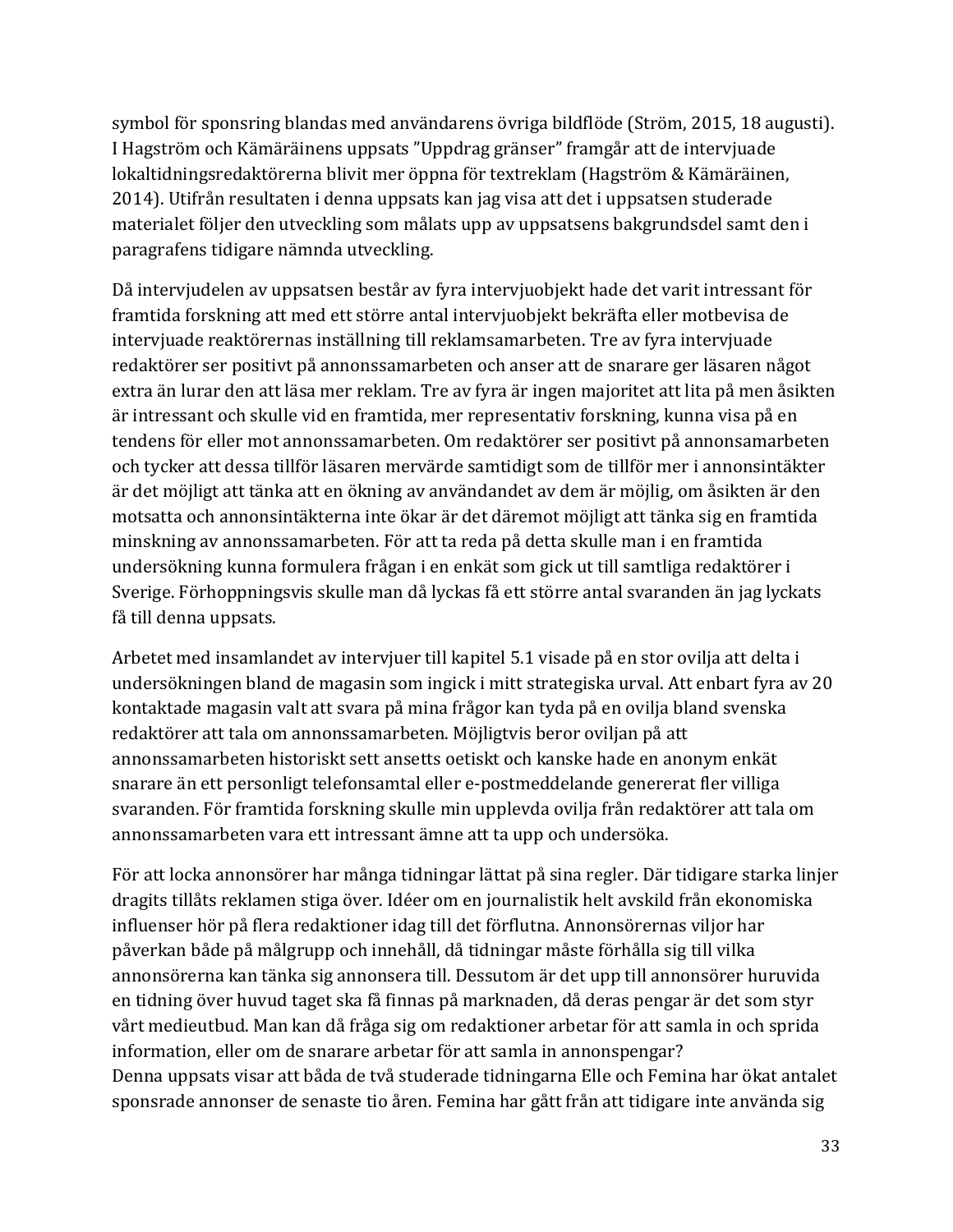av sponsrat innehåll över huvud taget till att nu ha 0,75 annonssamarbeten per nummer. Elle har ökat antalet annonssamarbeten i sin tidning med så mycket som över 900 procent under de studerade åren. Under 2014 uppgick dessutom ett av dessa samarbeten i Elle till hela 17 sidor. Med en sådan kraftig ökning och högt antal sidor i Elle kan man undra hur mycket plats som finns kvar för det journalistiska materialet. Skulle samma markanta ökning fortsätta skulle uppskattningsvis cirka 53 annonssamarbeten finnas i varje nummer år 2024.

Men vad hände egentligen med den journalistiska etiken som vi svenskar idealiserat så högt? I spåren av en ekonomisk kris har moralen fått ta ett steg åt sidan. Reklam, som oftast ses som något fult och som ett negativt fenomen (Grusell, 2012:13) har fått stiga in och ta del i vår grundlag, där den skyddas av yttrandefrihet och, då den samarbetar redaktionell, tryckfrihetsförordningen. Då textreklamkommittén inte längre finns är det upp till varje redaktion är själv avgöra var gränsen skall gå. Till sin hjälp har de en checklista, men denna är enbart en rekommendation. De redaktörer som intervjuats för uppsatsen är överlag positiva till annonssamarbeten. En redaktör menar att sponsrade annonser istället ger tidningarna mer kontroll, då det ger dem bestämmanderätt över hur annonserna ska se ut. Hen menar också att annonssamarbetena gör tidningen mer relevant för läsaren. Alla tillfrågade redaktörer som är positiva till sponsring argumenterar för att tillåta sponsrade artiklar med kravet att man tydligt märker texterna med ord som visar att de är samarbeten. Vad som är fult, anser dem, är när man ljuger och luras. Studier visar dock att så lite som 41 procent av nyhetsläsarna faktiskt ser att det är reklam (IAB, 2014). Är det då inte att lura övriga 59 procent, om än ofrivilligt?

Dagens kommersiella press befinner sig i ett läge där den starkaste överlever. En möjlig risk med den typen av tidnings- och annonsmarknad är en medial likriktning. Ett innehåll som riktas mot den breda massan tenderar att bli trivial och sensationssökande, något som denna uppsats bakgrundsdel också visar hänt förut. Bortprioriteras görs då viktiga nyheter (Ots, M. 2012:118). Vissa annonsörer vill dock nå en smalare grupp för en mer genomslagskraftig reklam, men vilka smala grupper kommer detta röra sig om? Annonsörer är till exempel inte intresserade av personer över 60 år (Ots, M. 2012:131), och troligtvis är annonsörerna inte intresserade av personer som inte är köpkraftiga. En fri journalistik kräver rapportering om det som är viktigt, och inte bara viktigt för de som har råd att betala för varorna som annonseras ut på samma sida.

Att mer och mer sudda ut gränserna mellan reklam och journalistik, där den ena parten kämpar för den andres godkännande, kan gå över styr. Klein talade om reklamen som en parasit, som lever av sin värd, i detta fall tidningarna. Allt mer slukar parasiten sin värd, till den grad att värden till slut enbart är ett tomt skal för parasiten att fylla med vad den önskar.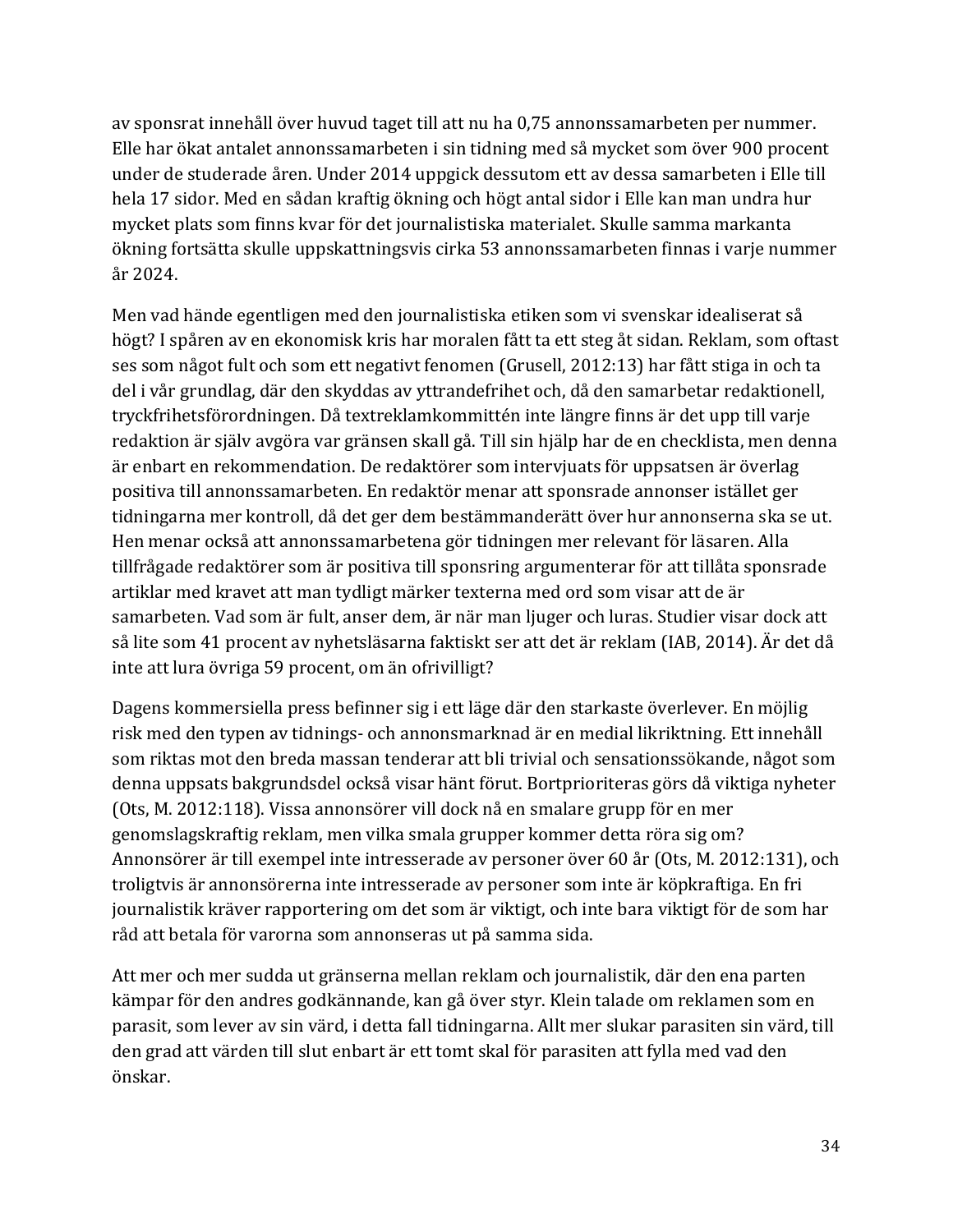De tre redaktörer som intervjuats som är positiva till annonssamarbeten anser inte att sponsrat innehåll utgör ett problem för den journalistiska yrkesetiken. De anser sig hålla fast vid sin fristående ställning och att samarbetena inte påverkar hur deras läsare uppfattar dem eller deras opartiskthet. Främst menar de att de tydliga textmarkörerna, och enligt två av de tillfrågade, det faktum att de inte själva skriver materialet, bidrar till en tydlig separation mellan det redaktionella materialet och annonssamarbetena. Att redaktioner sätter sitt namn, en typ av kvalitetsstämpel, på en artikel som de inte skrivit visar på den makt annonsörer har över redaktioner och deras pressfrihet.

Dagens problematik med en annonsmarknad med ett allt för stort inflytande och som påverkar tidningarnas innehåll är inget nytt fenomen. Professionaliseringen av journalistiken under slutet av 1800-talet och början av 1900-talet skedde av samma grunder. Tidningarna var många, konkurrensen stor. Betydelsefullt innehåll vek undan för sådant som sålde. Man förstod efter en tid att det var av vikt att skilja på pengar och innehåll. Mer än hundra år senare har vi åter närmat oss läget innan professionaliseringen. Frågan är om det denna gång kommer att ske en reglering, eller om annonsmarknadens makt blivit allt för stor.

### <span id="page-34-0"></span>**7. Sammanfattning**

Denna uppsats historiska utredning visar på en långtgående tradition av samarbete mellan journalistik och annonsering. Den första svenska tidningsannonsen och den första svenska tidningen utkom båda 1645 och därefter har båda parterna växt sig större, och samarbetena tätare. Länge var annonser placerade på sista sidan av tidningar, i en egen sektion. Med åren kom annonserna att integrerats i det övriga materialet, men fortfarande med en tydlig avskiljning.

Utredningen visar att annonseringen, i och med industrialiseringen, blev ett allt viktigare verktyg för producenter att nå ut till sin kund. Tidningarna ville locka annonsörerna och tjäna så mycket som möjligt på annonsplatserna de hade att erbjuda. Detta ledde till att tidningarnas material kom att påverkas för att nå en stor massa. Nyheterna blev mer sensationssökande och triviala. Effekten av detta blev att man ansåg att journalistiken behövde genomgå en professionalisering. Ett steg i professionaliseringen var att journalister skildes från den ekonomiska delen av tidningsbranschen. Nyheterna skulle vara viktiga och utan ekonomiska intressen. Under det tidiga 1900-talet växte tryckfriheten fram och blev en del av vår grundlag. Fri journalistik skulle råda och en journalist skulle rapportera sanningsenligt och utan restriktioner. Under 1900-talet växte även textreklamkommittén fram för att stoppa den växande annonsmarknaden från att få för stort inflytande över journalistiken.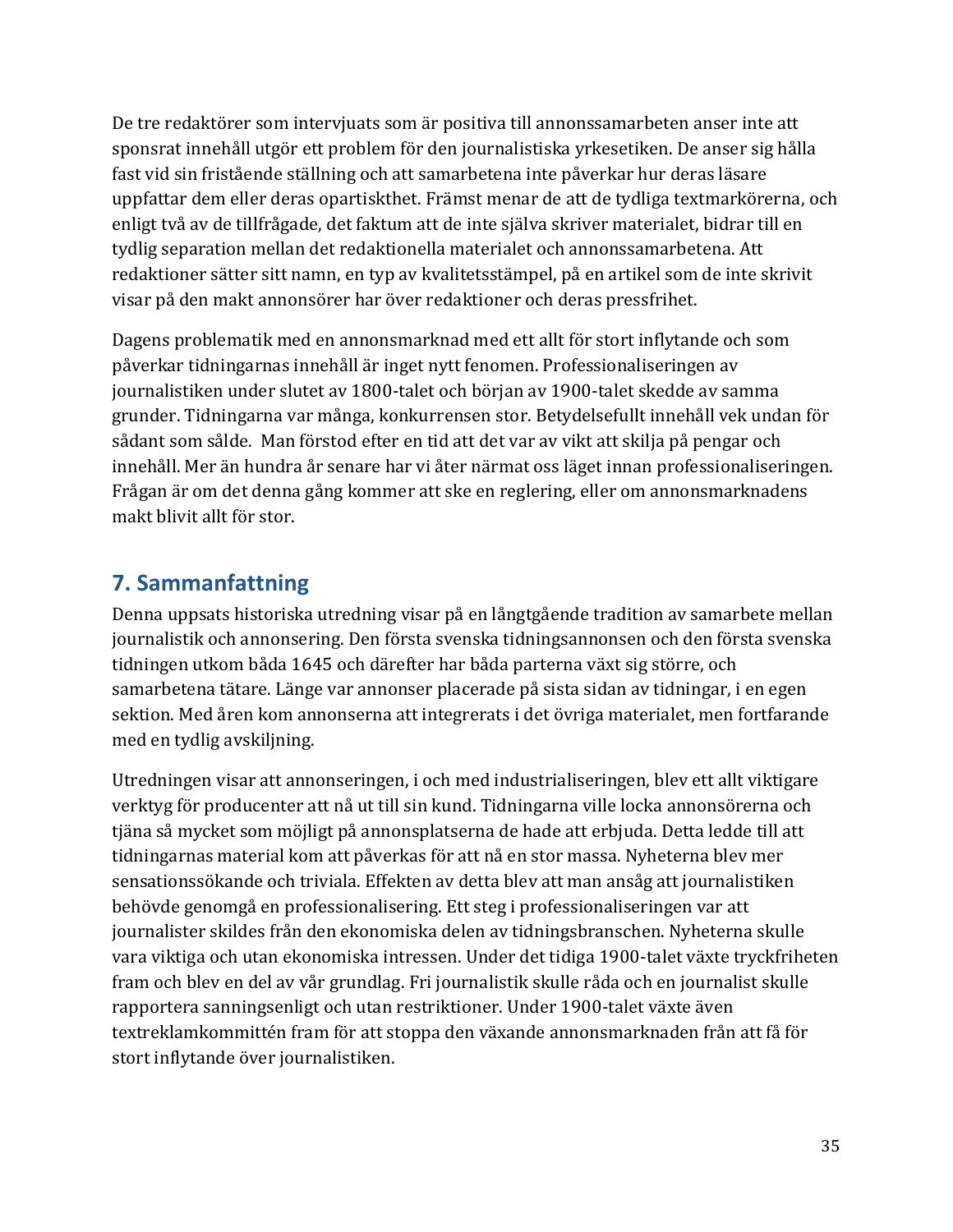Ansvaret för att se över att detta inflytande inte blir för stort har efter textreklamkommittén nedläggande 2005 hamnat hos varje enskild redaktör. Med detta har också attityden mot annonssamarbeten blivit en annan. Denna uppsats visar att två av Sveriges största magasin ökat sitt användande av sponsrat innehåll markant sedan året innan textreklamkommittén lades ned till idag. Tidningen Femina har gått från att inte använda några samarbeten alls till att 2014 ha i genomsnitt 0,75 samarbeten per nummer. I Elle har under samma period antalet samarbeten ökat med över 900 procent. Att attityden förändras märks också hos de intervjuade redaktörerna. Tre av fyra intervjuade redaktörer är positiva till annonssamarbeten. De menar att de snarare är positiva än negativa för läsaren, bland annat på grund av olika kampanjer som läsaren kan ta del av, som till exempel kuponger och tävlingar.

Efter min utredning har det också blivit tydligt att tidningarna idag befinner sig i en omställningsperiod. Det utökade medieutbudet har gjort det svårare för tidningar att hålla fast vid sina annonsörer. För att locka tillbaka annonsörerna har man behövt komma med nya idéer om hur annonseringen kan ske, för att tillgodose annonsörernas intressen. Min forskning visar ett av detta sätt har varit att öppna dörrarna till det redaktionella och införa fler sponsrade artiklar i tidningarna.

Med annonsörernas ökade makt över tidningarna har innehållet i tidningarna kommit att påverkas. Det är annonspengar som avgör vilka tidningar som kommer att överleva, innehållet ska passa den publik annonsören vill nå, och målgruppen ska vara köpkraftig. Genom sponsrade artiklar tillåts annonsören ta plats även i tidningens redaktionella del, med annonser som för läsaren kan uppfattas som liknande tidningens redaktionella material. De tre intervjuade redaktörer som är positiva till annonssamarbeten menar dock att skillnaden mellan sponsrat och redaktionellt material är tydlig då sidorna märks med en text som visar att det rör sig om ett samarbete. En av redaktörerna anser också att annonssamarbeten snarare är ett sätt för reaktionen att få ta del i och delvis styra annonseringen.

Uppsatsen presenterar en kvantitativ forskning av tidningarna Elle och Femina under tre år, med tio års mellanrum. Under denna period har ökningen av annonssamarbeten varit markant, speciellt under de senaste tio åren. Även de redaktörer som intervjuats anser att antalet förfrågningar om annonssamarbeten har ökat, och att det blivit allt mer eftersökt hos annonsörerna. De tre redaktörer vars tidningar använder annonssamarbeten menar att det på grund av textmarkörerna är tydligt att dessa sidor är annonser, och att de därför inte påverkar tidningens fristående ställning. En intressant upptäckt under skrivandet av denna uppsats var skillnaderna i åsikt mellan de reaktörerna som använder annonssamarbeten och de som inte gör det. Den intervjuade redaktör som inte använder annonssamarbeten menar att de är oetiska och urholkar läsarnas förtroende för tidningen.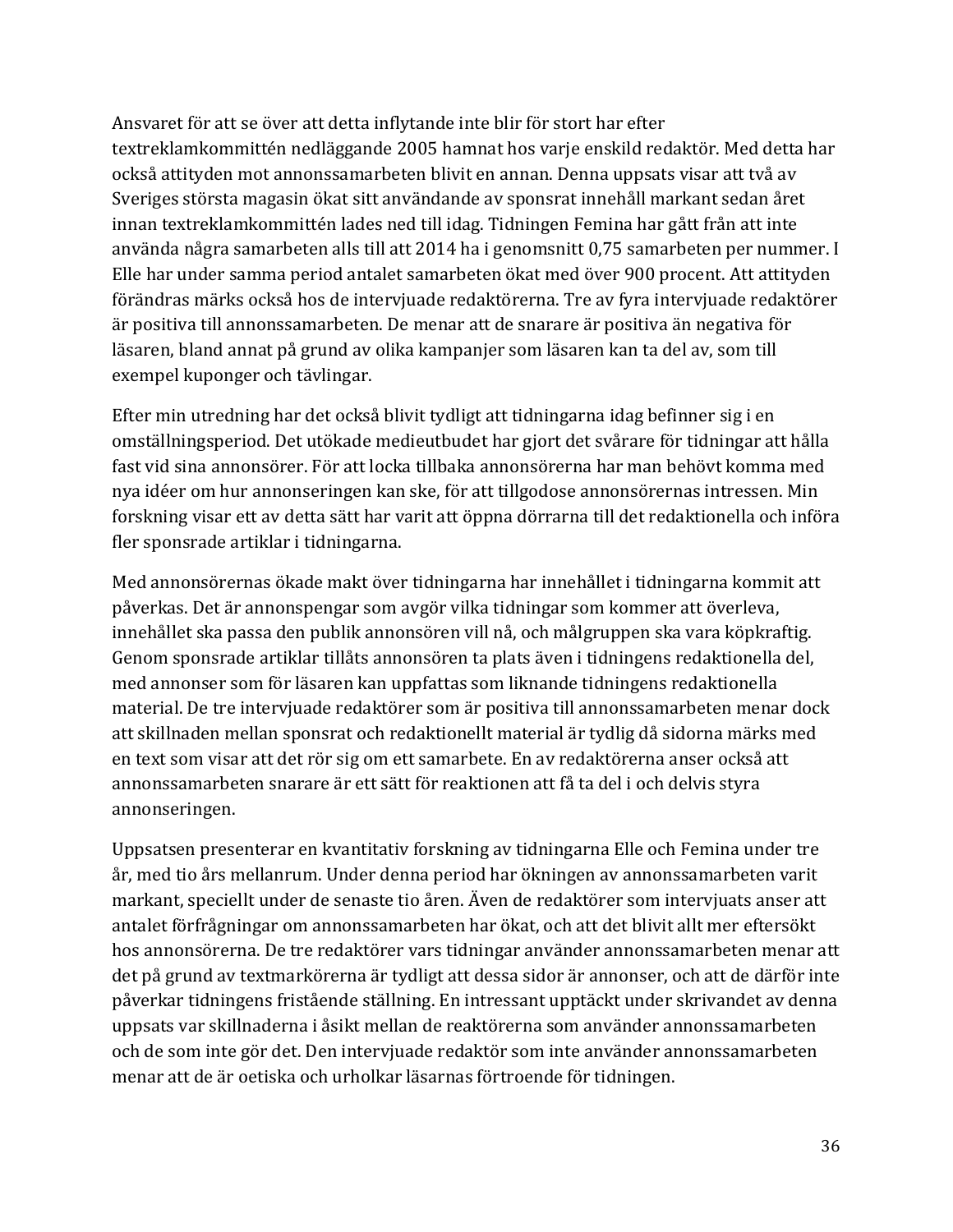Två av de intervjuade redaktörerna menar att de även behåller sin fristående ställning då de inte skrivit sina tidningars samarbeten själva. Arbetet har skett utanför redaktionen, på pr byråer och annonsavdelningar. Däremot har redaktörerna satt sin tidnings namn som en delvis avsändare, något som markerar att annonsen har tidningens godkännande. En tredje tillfrågad redaktör ser inget hinder i att delta i framställningen av samarbetena. Det är snarare positivt då det ger redaktionen ett större inflytande i allt material i tidningen.

Denna uppsats har visat på vitt skilda åsikter både för och emot användandet av annonssamarbeten. Det framkommer tydligt att bristen på regler och riktlinjer efter nedläggandet av textreklamkommittén lämnar rum för beslutsfattande baserat helt på personliga åsikter. Denna subjektivitet kan vara av stor betydelse för läsaren, som i slutändan är den som påverkas av besluten.

Hur framtiden ser ut för tidningsbranschen är svårt att sia om. Frågan är dock hur långt annonsörernas viljor kommer att få lov att styra medierna och deras innehåll, i en möjligt sämre framtida ekonomi.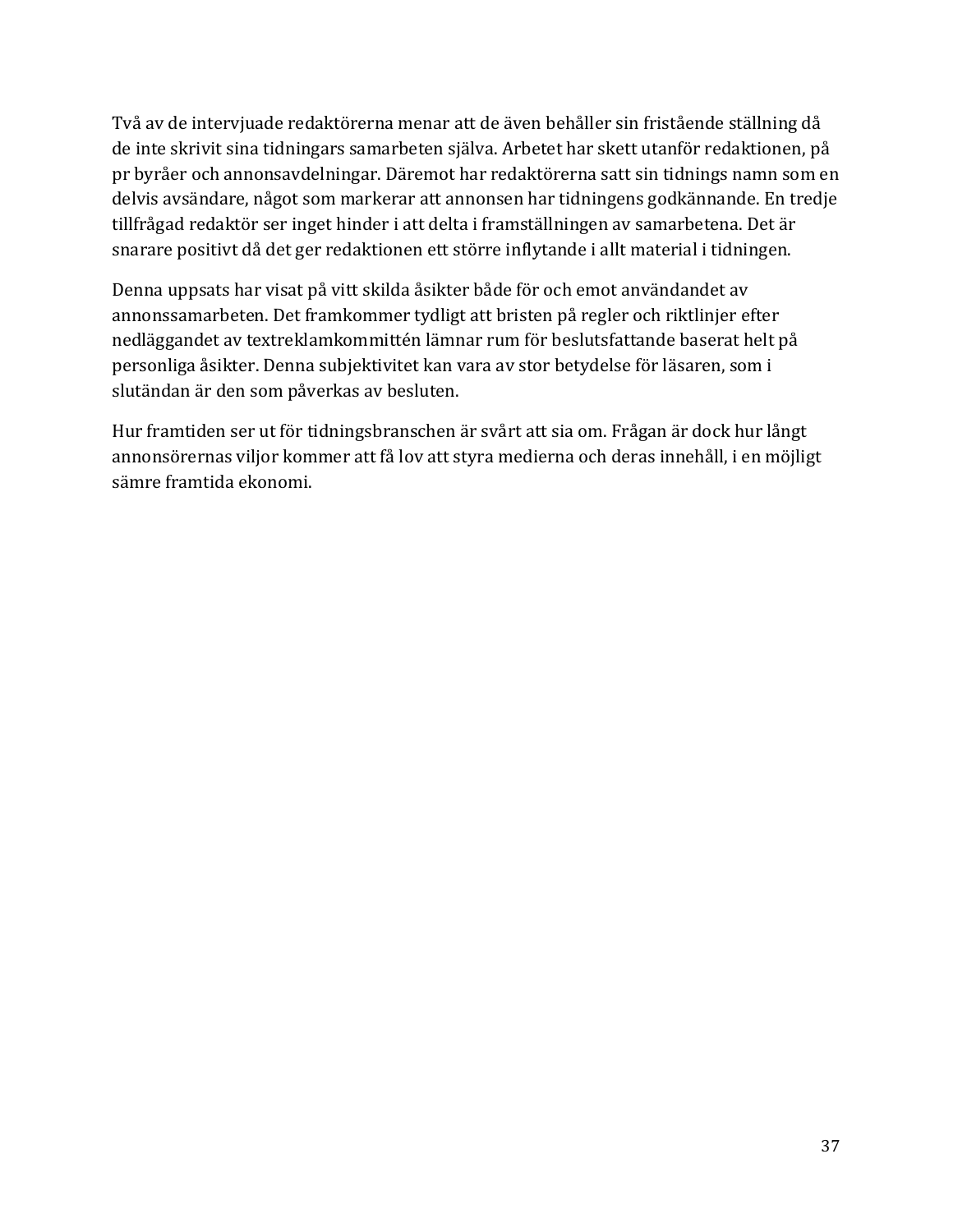### <span id="page-37-0"></span>**Källförteckning**

Andersson, Emelie. (2006). *Tvetydigheten i damtidningar. Om hur en kvinna förväntas vara om tidningarna får bestämma* (Kandidatuppsats). Lund: Institutionen för nordiska språk, Lunds universitet. Tillgänglig:

http://lup.lub.lu.se/luur/download?func=downloadFile&recordOId=1327591&fileOId=13 27592

Avery, K. (Författare), Carvell, T. (Författare), Gurewitch, D. (Författare), Haggerty, G. (Författare), Mauer, J. (Författare), Oliver, J. (Författare), … Weiner, J. (Författare) & Perota, J. (Regissör). (2014). *Last Week Tonight with John Oliver Episode #1.13* [TV-program]. USA:Avalon Television/Sixteen String Jack Productions

Barnhurst, K. G. & Nerone, J. (2009). Journalism History. In K, Wahl-Jorgensen & T, Hanitzsch (Eds.) *The Handbook of Journalism Studies*. (pp. 17-28). New York: Routledge.

Boëthius, Maria-pia. (2001). Mediernas svarta bok. (1. uppl.) Falun: Ordfront

Boisen, Lars A. (2003). *Reklam – den goda kraften.* (1 uppl.) Stockholm: Ekerlids Förlag

Demirian, Natalie & Eriksson, Ida. (2013). *När reklam och journalistik vävs samman. En studie om hur textreklam i svenska tjejtidningar har förändrats under ett decennium* (Kandidatuppsats). Huddinge: Institutionen för kommunikation, medier och IT, Södertörns högskola.

DN. (2007). *Medierna den minst bevakade supermakten.* Hämtad 2015-08-05, från http://www.dn.se/nyheter/medierna-den-minst-bevakade-supermakten/

Dürsing, Pär. (2014, 30 juni). Peter Hjörne tar över rodret i Stampen. *Göteborgs-Posten.* Hämtad 2015-05-05 från http://www.gp.se/ekonomi/1.2416565-peter-hjorne-tar-overrodret-i-stampen

Elle. (2015). *ELLEs historia.* Hämtad 2015-05-01, från http://elle.se/elles-historia/

Elle 3, 2014. (2014, mars). Elle (nr 3), start sidnummer-slut sidnummer.

Esaiasson, P., Gilljam, M., Oscarsson, H., Wängnerud, L. *Metodpraktikan. Konsten att studera samhälle, individ och marknad.* (4. uppl). Vällingby: Norstedts Juridik AB.

ETC. (2015). *Makten är det onda.* Hämtad 2015-08-05, från http://www.etc.se/ledare/makten-ar-det-onda

Facebook.com/femina.se. (2015). *Sidinformation.* Hämtad 2015-05-01, från https://www.facebook.com/femina.se/info?tab=page\_info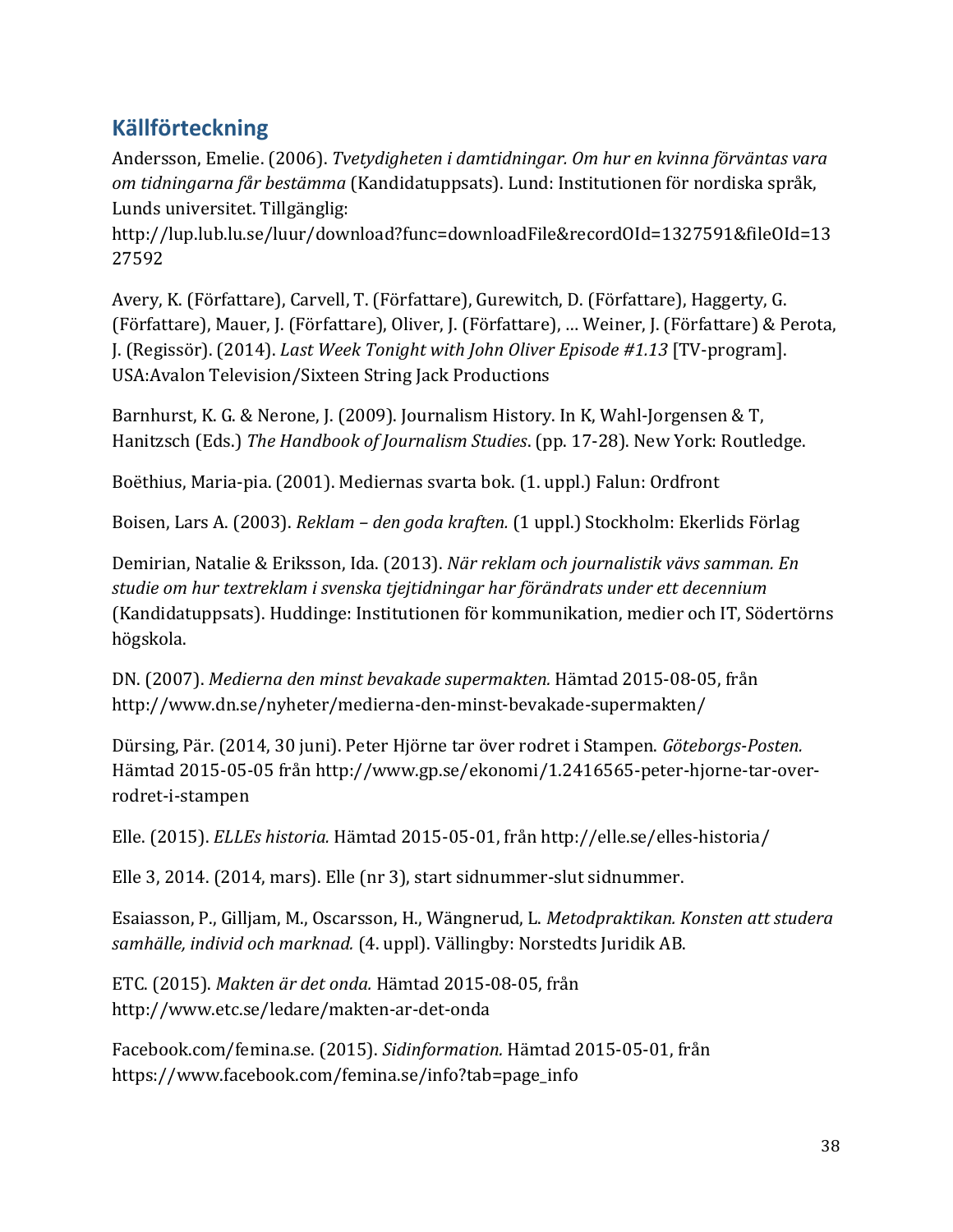Funke, Michael. (2013). Från tidningsannonser till sponsrade länkar: Den svenska reklamens utveckling. In M, Larsson, M, Lönnborg & K, Winroth (Eds.) *Entreprenörskap och varumärken.* (pp. 87-106). Poznań: Gidlunds Förlag.

Goodlad, N., Eadie, D. R., Kinnin, H., Raymond, M. (1997). Advertorials: Creative Solution or Last Resort? *International Journal of Advertising* 16(2), 73-84 doi: 10.1111/j.0265- 0487.1997.00045.pp.x

Grusell, Marie. (2012). *Unga om reklam.* (Unga om reklam-rapport 2012:03). Sundsvall: Demicom/Mittuniversitetet

Gustafsson, K E. (2002). Veckopressens åldersgrupper och livsstilar. In K E, Gustafsson & P, Rydén (Eds.) *Den svenska pressens historia IV. Bland andra massmedier (efter 1945).* (pp. 335-339). Stockholm: Ekerlids Förlag.

Gustafsson, K. E. (2005). *Reklamens makt över medierna*. (1. uppl.) Stockholm: SNS Förlag

Hadenius, S., Weibull, L., Wadbring, I. (2011). *Massmedier. Press, radio och tv I den digitala tidsåldern.* (pp. 31-32, 44, 46-48, 58-59, 60-61) (10. uppl). Stockholm: Ekerlids Förlag.

Hagström, A. & Kämäräinen, D. (2014) *Uppdrag gränser – en kvalitativ analys av textreklam i en kommersialiserad verklighet* (Kandidatuppsats). Göteborg. Institutionen för journalistik, medier och kommunikation, Göteborgs Universitet.

Henningsson, C. & Thönnersten, H. (2011) *The right one. En studie av användningen av könsstereotyper i tryckt alkoholreklam i svensk månadspress* (Kandidatuppsats). Norrköping: Institutionen för studier av samhällsutveckling och kultur, Linköpings universitet.

Historiska Media. (2015). *Stig Hadenius.* Hämtad 2015-08-05, från http://www.historiskamedia.se/forfattare/stig-hadenius/

Holmberg, Claes-Göran. (2001). Pressen – fakta och funktioner. In K E, Gustafsson & P, Rydén (Eds.) *Den svenska pressens historia I. I begynnelsen (tiden före 1830).* (pp. 76-97). Stockholm: Ekerlids Förlag.

Högskolan i Jönköping. (2015). *Mart Ots.* Hämtad 2015-08-05, från https://hj.se/personinfo.html?sign=otma

IAB. (2014). *Critical to Success of In-Feed Sponsored Content Are Brand Familiarity, Trust And Subject Matter Authority, As Well As Relevance, According to New Research From IAB & Edelman Berland.* Hämtad 2015-05-01 från

http://www.iab.net/about\_the\_iab/recent\_press\_releases/press\_release\_archive/press\_rel ease/pr-072214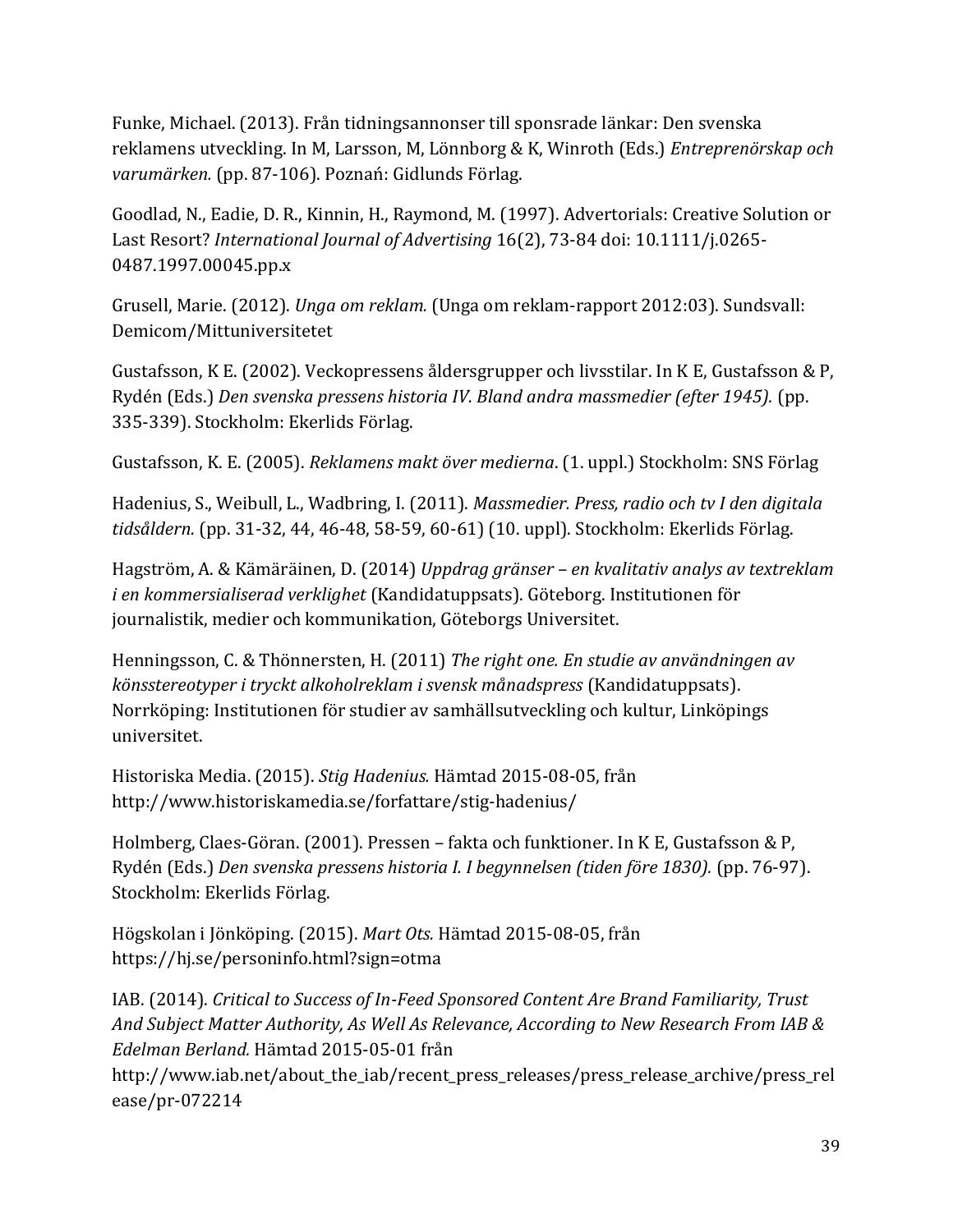Jensen, Robert. (2014, 6 Oktober). "Journalistikens kollaps och kollapsens journalistik". Göteborgs Fria. Hämtad 2015-05-03 från http://www.goteborgsfria.se/artikel/115547

Kim B., Pasadeos Y., Barban, A. (2001). *On the deceptive effectiveness of labeled and unlabeled advertorial formats.* (Vetenskaplig artikel). Columbia: University of South Carolina

Klein, Naomi. (2000). *No Logo*. (1. uppl.) Great Britain: Flamingo.

Larsson, Larsåke. (2005).Upplysning och propaganda. Utvecklingen av svensk PR och information. (uppl. 1). (p.p. 175). Lund: Studentlitteratur/Larsåke Larsson

Lindqvist, Sven. (2001). *Reklamen är livsfarlig.* (1. uppl.) Avesta: Pocky/Bokförlaget Tranan.

Lunds Universitet. (2015). *Claes-Göran Holmberg.* Hämtad 2015-08-05 från, http://www.lu.se/lucat/user/3f8d51b17314b19f8c0de7ff93a306e1

Market Makers (1). (2014, Juni 9) *Time Inc. Looking at All Costs For Savings: CEO* [Videoklipp]. Hämtad från http://www.bloomberg.com/news/videos/b/313fc996-b439- 4305-8756-43eb4ea14727

Market Makers (2). (2014, Juni 20) *Time CEO Ripp: We're Not Just a Magazine Anymore* [Videoklipp]. Hämtad från http://www.bloomberg.com/news/videos/b/d3786419-2d0b-4e73-afb1-b31d53149926

Morveto, Anna & Näs, Lisa. (2013). *"Jag litar inte på ett ord de skriver. Det är bara dumheter" En studie om läsares reaktioner på smygreklam och hur det påverkar tidningarnas trovärdighet* (Kandidatuppsats). Sundsvall: Avdelningen för medie- och kommunikationsvetenskap, Mittuniversitetet.

Nationalencyklopedin. (2015), *Karl Erik Gustafsson.* Hämtad 2015-08-05, från http://www.ne.se/uppslagsverk/encyklopedi/l%C3%A5ng/karl-erik-gustafsson

Navier, H. (2009, 11 Februari). "Textreklamkommittén var otidsenlig". Second Opinion. Hämtad 2015-05-03 från http://www.second-opinion.se/energi/view/36

Nordicom. (2015). *Ingela Wadbring.* Hämtad 2015-08-05, från http://www.nordicom.gu.se/sv/medieforskning/nyheter/ingela-wadbring

Ots, Mart. (2012). Mediernas ekonomiska villkor. In Nord, L. & Strömbäck, J. (Eds.) Medierna och demokratin. (p.p. 117-148). Lund: Studentlitteratur AB

Peretti, J. (2014). Jonah Peretti on Bloomberg West 6-20-14 [Videoklipp]. Hämtad från https://www.youtube.com/watch?v=bjG54Q06ZVA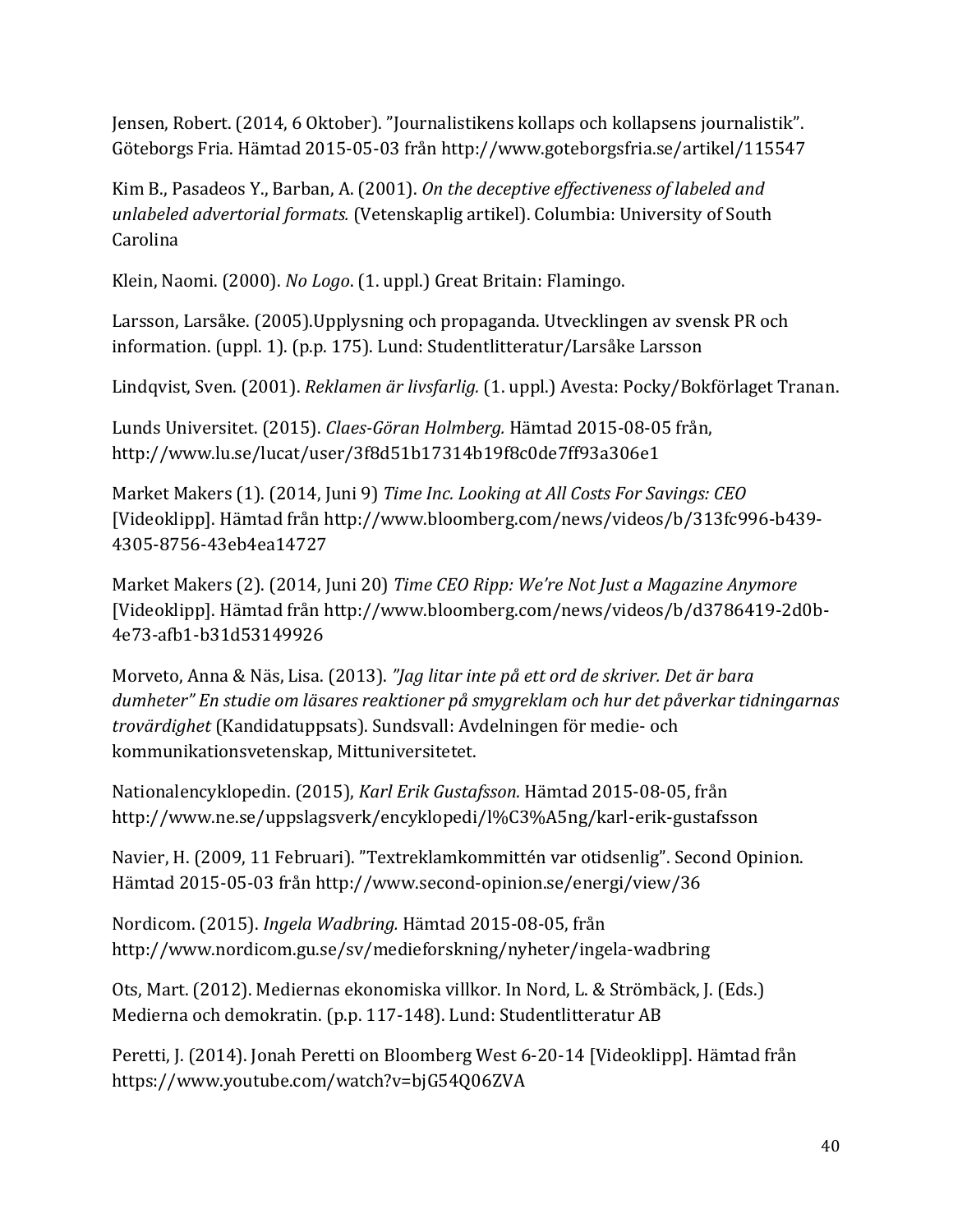Petersson, O., Djerf-Pierre, M., Strömbäck, J. & Weibull, L. (2005) *Demokratirådets rapport 2005. Mediernas integritet.* (1. uppl.) Kristianstad: SNS Förlag

Rosengren, Sara. (2011). En bok, en författare: Sara Rosengren [Video]. Hämtad från http://www.ur.se/Produkter/164786-En-bok-en-forfattare-Sara-Rosengren

Sandlund, Elisabeth. (2001). Brist på det mesta. In K E, Gustafsson & P, Rydén (Eds.) *Den svenska pressens historia III. Det moderna Sveriges spegel (1897-1945).* (pp.180-190). Stockholm: Ekerlids Förlag.

Segerstrom, Paul S. (2010). *Naomi Klein and the Anti-Globalization Movement* (Scientific article) Stockholm: Stockholm School of Economics. Tillgänglig: http://www2.hhs.se/personal/segerstrom/naomiklein.pdf

SFS 1949:105. *Tryckfrihetsförordning*. Stockholm: Justitiedepartementet.

SOM-Institutet. (2014). *Lennart Weibull.* Hämtad 2015-08-05, från http://som.gu.se/om\_som/Kontakt/lennart\_weibull

Ström, V. (2015, 18 augusti). Så blir Instagrams annonser i Sverige. *DI Digital*. Hämtad 2015-10-10, från http://digital.di.se/artikel/sa-blir-instagrams-annonser-i-sverige

Svenska journalistförbundet. (2014). Yrkesregler. Hämtad 2015-05-03, från https://www.sjf.se/yrkesfragor/yrkesetik/spelregler-for-press-radio-och-tv/yrkesregler

Svenska journalistförbundet. (2015). Riktlinjer mot textreklam. Hämtad 2015-05-03, från https://www.sjf.se/yrkesfragor/yrkesetik/spelregler-for-press-radio-och-tv/riktlinjermot-textreklam

Sydsvenskan. (2010). *Professor Stig Hadenius har avlidit.* Hämtad 2015-08-05, från http://www.historiskamedia.se/forfattare/stig-hadenius/

University of Illinois, College of Media. (2015). *Faculty Profiles: John Nerone.* Hämtad 2015- 08-05, från http://media.illinois.edu/faculty/detail/john\_nerone

University of Illinois at Chicago. (2015). *Faculty: Kevin G Barnhurst*. Hämtad 2015-08-05, från http://comm.uic.edu/comm/people/faculty/kevin-g-barnhurst

Uppsala universitet. (2015). *Michael Funke.* Hämtad 2015-08-05, från http://katalog.uu.se/empinfo/?id=n6-679

Wikipedia. (2015). *Elisabeth Sandlund.* Hämtad 2015-08-05, från http://www.ne.se/uppslagsverk/encyklopedi/l%C3%A5ng/karl-erik-gustafsson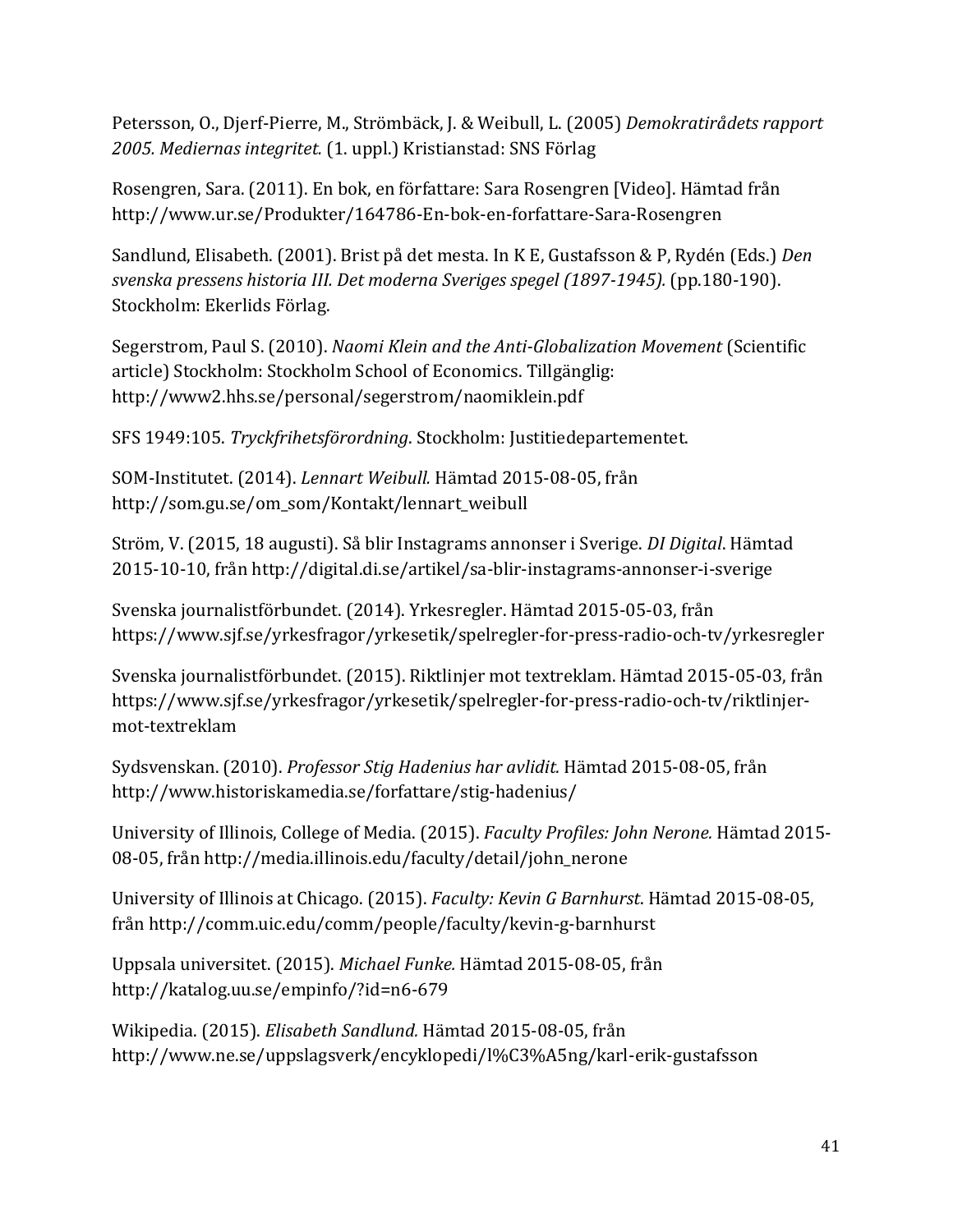### <span id="page-41-0"></span>**Bilagor**

#### <span id="page-41-1"></span>**Bilaga 1. Intervjuer**

#### <span id="page-41-2"></span>**Bilaga 1.1 Allas**

Transkribering av telefonintervju med Gunilla Håkansson, 28-04-15.

GH = Gunilla Håkansson SK = Sofia Karlsson (intervjuare)

SK: Jag har sett att ni använder er av annonssamarbeten i er tidning, bland annat med Oatly och Skånemejerier, men att ni aldrig sätter ut namn på skribenten. Varför inte då?

GH: För att vi räknar det som en annons. (paus) Det här är någonting som går ganska långt tillbaka i tiden. Faktiskt så långt tillbaka så att från början tog vi inte riktigt betalt för det. Men nu är detta betalda annonser. Så det är alltså inte skrivet av våra journalister utan det är skrivet av copywriters.

SK: På er hemsida fanns exempel på ett samarbete med Mattel, och då stod det att det var en guide av Mattel.

GH: Ja där är det helt enkelt inget som är ett annonssamarbete utan där har vi helt enkelt lånat deras forskning och för att läsarna ska veta att det är ingen objektiv forskning gjord av ett universitet. Men det var ju ändå lite roligt för det var den som visade att morföräldrar och farföräldrar köper dyrare presenter än någon annan, eller är det den du tänker på?

SK: "Vem köper mest presenter?", precis.

GH: Det var något som vi bedömde som en rolig nyhet men det var inget annonssamarbete. Utan vi skriver alltså om deras forskning och så skriver vi deras namn för att läsarna då inte ska tro att det är någon neutral forskning. Och det här är faktiskt en prao-elev som har gjort den som bara går i nian, så därför var jag väldigt insatt i denna, jag övervakade det. Så det här är inget annonssamarbete utan här har vi fått en pressrelease från Mattel och Fisher Price och så vill de att vi ska skriva och använda deras bilder med Fisher Priceleksaker men det har vi varit noga att inte göra. Men däremot är det viktigt att redovisa var undersökningen kommer från så att våra läsare kan ta med det i beaktandet att det inte är någon exakt forskning på det viset utan att det faktiskt är ett leksaksföretag som ligger bakom. Även om det var en ganska rolig slutsats. Men däremot har vi jättemycket annonssamarbeten som vi faktiskt tar betalt för. Och där har vi gjort, i alla tider höll jag på att säga, men åtminstone i tolv, femton år tillbaka, samarbeten med till exempel Arla. Och då gör vi så att vi får kanske ett recept från dem, och då skriver vi ju inte att det är någon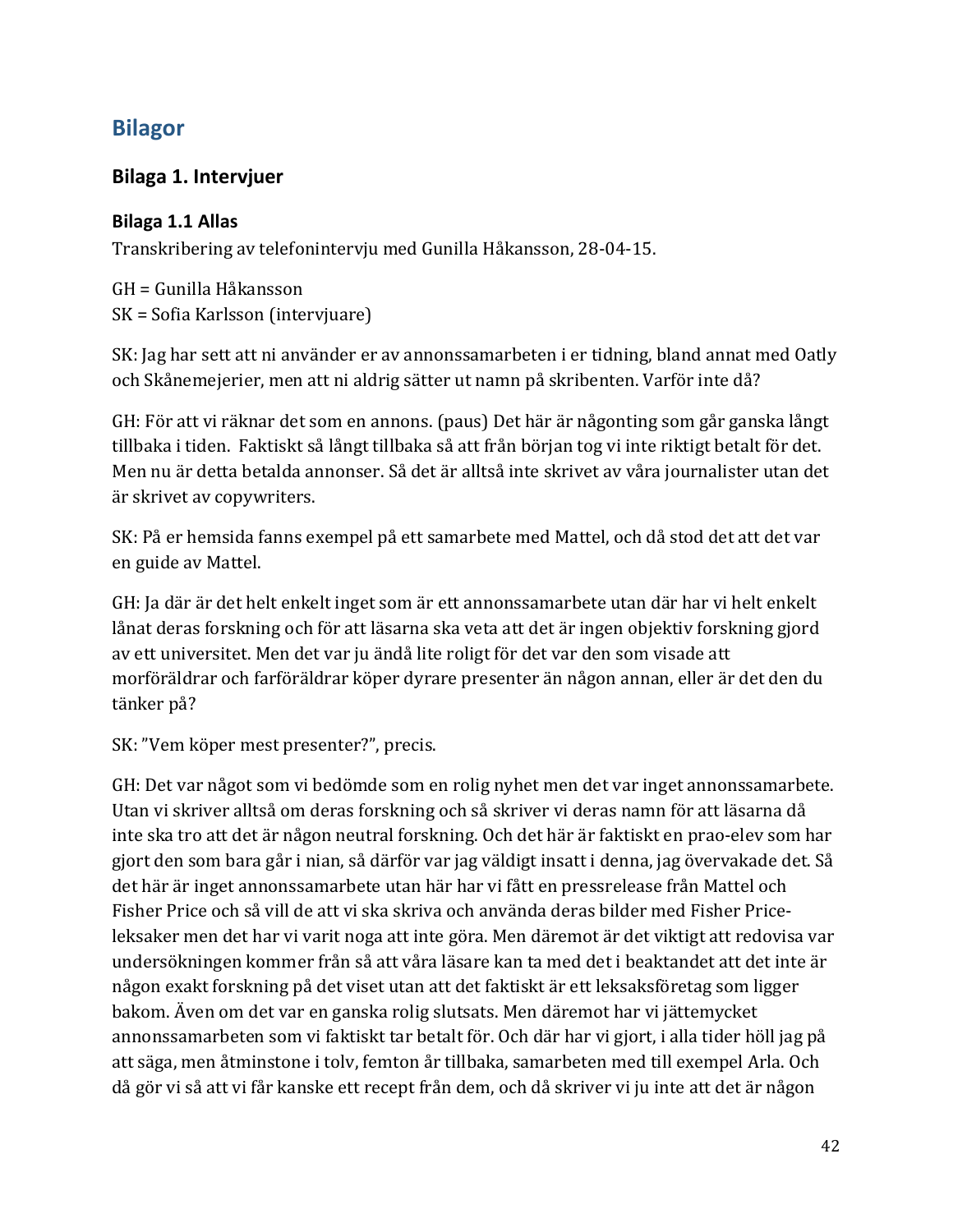journalist hos oss, för det är det ju inte, och sen får våra läsare kanske gå och hämta en creme fraise gratis. Då skriver vi att det här är en annons, för det är det ju även om våra läsare kanske gillar receptet. Och då är vi ju noga med att vi gillar receptet också, men vi är noga med att berätta att det inte är vi som är avsändare då. Det måste vi ju vara noga med att redovisa, vem det är som är avsändare. Från början tog vi inte betalt för de här för vi tyckte det var nog att våra läsare fick gå och hämta en produkt som var värd kanske femton, tjugo spänn. Då vann ju de någonting på det här. Det är det som vi hela tiden har som riktlinje när vi går in i annonssamarbeten. "Är den här någonting som gynnar våra läsare", är det inte det så avstår vi. Oc h sedan är det väldigt noga att faktiskt redovisa vem som är avsändare. Det här har vi, ja så länge jag kan minnas i alla fall och jag har jobbat här i 16 år, gjort så. Fast på senare år har det blivit att man är bättre på att ta betalt för de här samarbetena. Så förr skänkte vi bort de här annonserna för vi tyckte det var så lysande att våra läsare fick gå och hämta någonting gratis som var kanske värt lika mycket som tidningen de köpte. Men det har vi blivit tuffare med, att ta betalt för de samarbetena.

#### SK: Hur väljer ni de som ni samarbetar med?

GH: Ja vi har ju ganska god kontroll på vad våra läsare tycker om för någonting. Våra läsare är väldigt intresserade av att prova särskilt matnyheter, och då väljer vi ju produkter som vi själva tycker om och har provat och känner att vi kan stå bakom. Så det är egentligen det kriteriet : Att det är en bra produkt och att våra läsare inte kommer känna sig lurade eller besvikna på något sätt. Sen har vi varit ganska snåla med... Rabattkuponger vill vi egentligen, det kan de ju ha i vanliga annonser men ska de in på så kallat "redaktionell plats", alltså där det blir lite mer likt det redaktionella, då måste det vara bättre erbjudanden. Däremot om de köper en annons som verkligen ser ut som en annons... Vi har ju lite olika namn för det här. Först så har vi vanliga annonser, och sedan har vi konceptuella annonser som kan vara ganska långtgående samarbeten. Till exempel hade vi ett samarbete med, vad var det, Ving kanske? I alla fall någon stor resebyrå för några år sedan. Då lät vi läsarna skicka in foton till oss, inte till Ving, av sitt bästa semesterminne eller sommarminne. Sedan använde vi det, för det blev ett himla trevligt material, så att vi kunde använda det rent redaktionellt. Alltså, läsarna delade med sig av sina bästa sommarminnen till varandra samtidigt som en av dem vann en resa med Ving och två fick badlakan eller något sådant där. Så det var vi som anordnade tävlingen men Ving som stod för priserna, om du förstår vad jag menar. Sedan gjorde vi en uppföljning på den som vann den här resan, så att de berättade hur det hade varit och så där och att de hade vunnit och var glada. Det blir man ju när man vinner en resa (skratt)! Och där bedömde vi att det var intressant för våra läsare så att det är hela tiden sådan där journalistisk bedömning och ändå så var det annonsmärkt och det stod tydligt hela tiden när det var de här gränsfallen "Allas i samarbete med Ving". Fast det var inte Ving, det var Fritidsresor kom jag på nu, men i alla fall (skratt).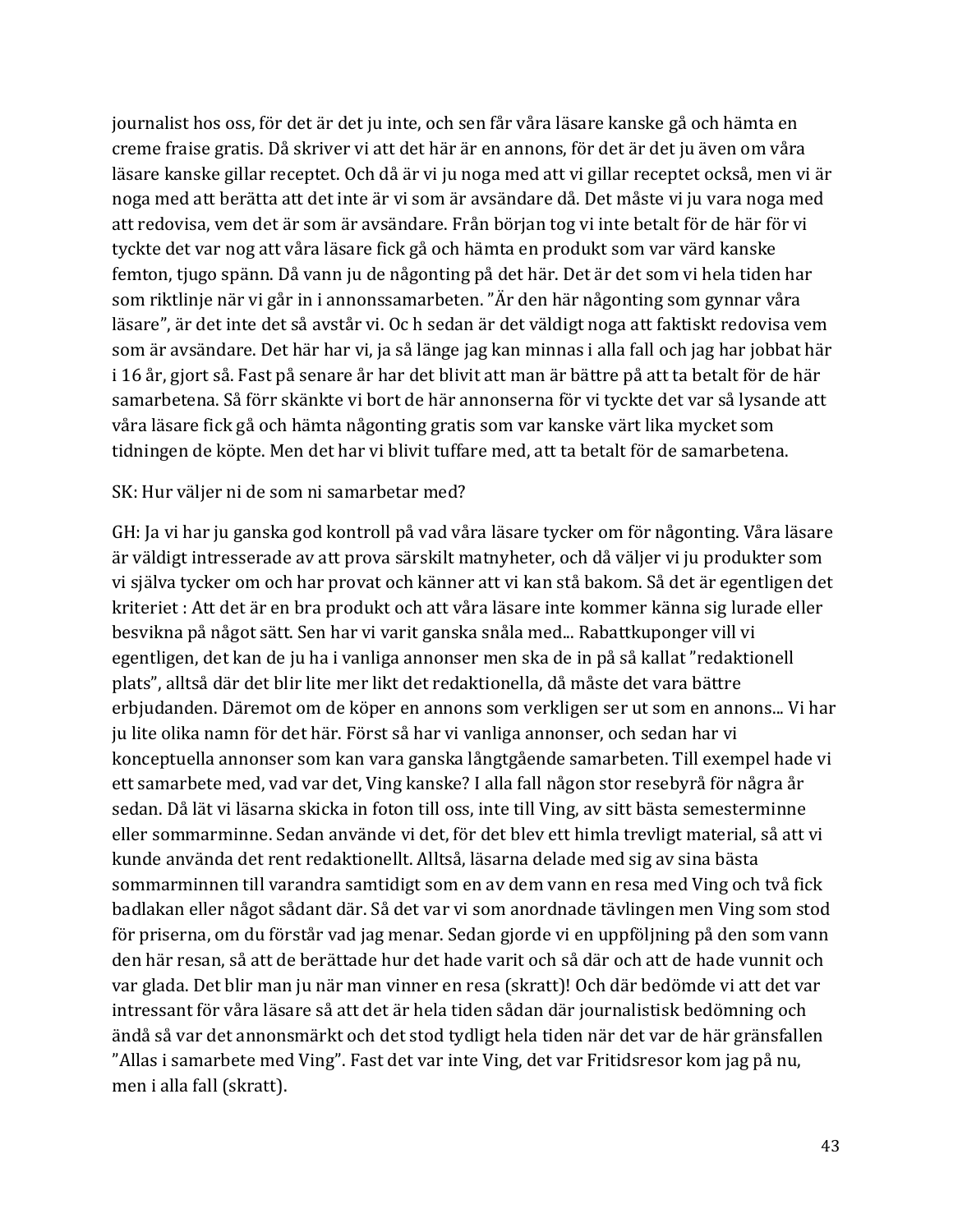SK: Varför väljer ni att klassa visa som reklam och andra som samarbeten? Var går gränsen?

GH: När det är samarbeten har vi varit med och släppt in våra tankar och våra idéer och det blir ett samarbete. När det är annonser bestämmer de helt själva, och då ska det se ut som en annons också.

SK: Ni är med och bestämmer då men är inte med och skriver på något sätt?

GH: Nej det gjorde vi faktiskt i frågan om de här sommarminnena, för att det var ju till oss de skickade dem och inte till Ving, sen var visserligen priserna från Ving, men det tyckte vi att det gick okej eftersom själva materialet var ett journalistiskt material som vi hade haft ändå, det var bara att vi hade fått priserna sponsrade plus att de betalade, inte exakt för dessa sidor, men de betalade för samarbetet då. Men normalt sett skriver vi inte de här texterna. När det är recept till exempel. Vi kan hjälpa til att layouta det ibland, men oftast inte, utan det gör vår annonsavdelning som numera har en särskilt layoutare så att vi ska kunna skilja det från vårt eget material. Våra journalister ska inte behöva sitta och skriva reklamtexter.

SK: Har du märkt att det blivit mer av den här typen av text, eller är det ungeför samma som tidigare?

GH: Nej mycket mer. Det är så att annonsköparna är mycket, mycket mer intresserade av att det ska se ut som det är redaktionellt. Då har vi fått ta ett steg åt det hållet men med väldigt tydliga regler om att det ska framgå klart och tydligt för våra läsare att det är ett annonssamarbete. Därför använder vi den här texten "Allas i annonssamarbete med..." vem det nu är.

SK: Hur ser du på annonssamarbeten om man tänker på de yrkesetiska reglerna som journalistförbundet har satt upp där man säger att man, eller om man tänker som en journalistiskt produkt, att det kan påverka ställningen som en självständig journalistisk produkt?

GH: Ja, det är ju därför vi är så himla noga med att läsarna får inte sväva i villfarelsen att det är vi som är avsändaren. Där är det jätteviktigt att det inte är vi som skriver materialet heller och att vi hela tiden märker det med "annonssamarbete". Inte bara "samarbete", utan "annonssamarbete", så att läsarna förstår att visserligen är det någonting som vi tycker är okej och vi vill vara med och bjuda dem på, men det är jätteviktigt att läsarna inte tror att det här är någonting som kommer från oss bara. Så länge man redovisar tydligt, och det här är någonting som läsarna faktiskt gillar också. Däremot har vi sett i forskning att sådana här annonser som försöker låtsas vara redaktionella, fastän redaktionen inte har godkänt det, du vet, jättevanligt i hälsokostbranschen bland annat där det ser ut som en artikel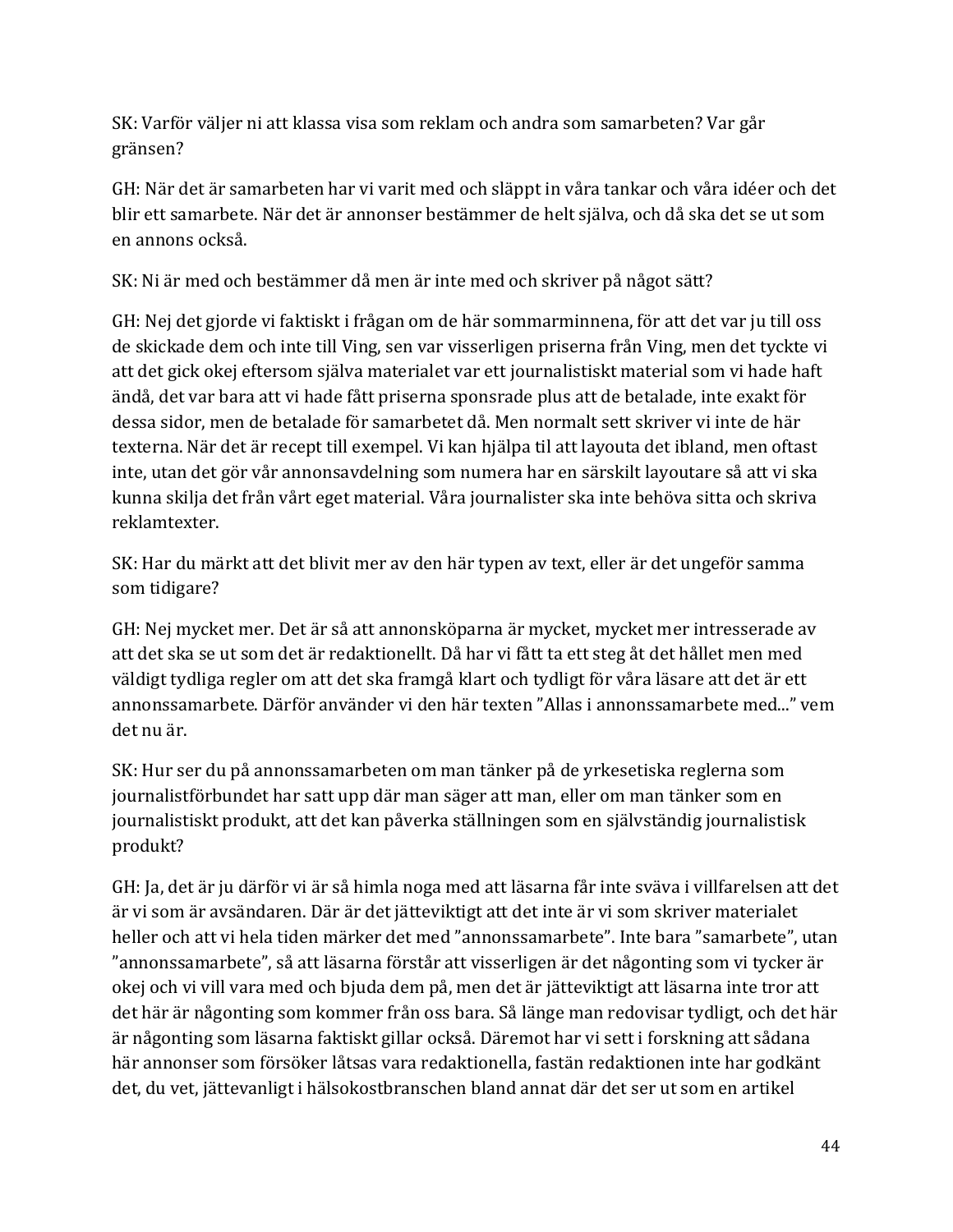fastän det är en annons och så vill de helst inte att man ska annonsmärka det, för de vill att läsarna ska tro att det är vi som är avsändare. Vi är ju jättenoga med att annonsmärka att det inte är samarbete på något sätt så då står det "annons" med stora bokstäver så att läsarna inte ska missa det. Vi har inte haft det, men forskning visar att om läsaren läser en sådan artikel och halvägs in i den förstår att "herregud, det här är ju inte Allas som är avsändare", om vi tar det som exempel trots att vi brukar vara noggranna med annonsmärkning. Då tycker de verkligen inte om det utan då känner de sig lurade. Men är man väldigt ärlig och uppriktig och säger att "det här är faktiskt ett annonssamarbete" och man skriver det med stora bokstäver överst, då kan de se det som ett mervärde. De kanske få gå och hämta någonting gratis och det förstår de att det har inte vi gått och köpt till dem utan det är företag som bjuder på det, och att det är två företag som samarbetar för att kunna bjuda. Ungefär samma som när man går på ett event och får med sig en goodiebag hem. Så länge det är tydligt att det här är faktiskt reklam så köper de flesta det och tycker det är helt okej. Tydlighet, tydlighet, tydlighet, så att ingen känner sig lurad, det är det viktigaste.

SK: Tror du att ni, trots att ni är tydliga, kan påverka förtroendet för tidningen för att ni använder sponsrade artiklar?

GH: Jag tror inte det, inte så länge man är tydlig. Jag har väldigt tät läsarkontakt så det är många som hör av sig så fort de är upprörda över någonting. Nu hade jag till exempel en läsare som var sur för att vi hade tagit in en annons för ett vinföretag som erbjöd hemköp, alltså att man kunde beställa hem. Så att de reagerar hela tiden om det är någonting de inte gillar och jag har aldrig hört klagomål på detta när man är tydlig och förklarar för dem att det här är att betrakta som en annons, men du kanske tycker det är trevligt ändå eftersom du får gå och hämta en kesella till jul, och det tycker dem. Däremot tror jag att hade vi inte förklarat för dem att det här är reklam, att man kanske hade blivit förbannad. Lite samma sak som att man gillar viss tv-reklam och annan inte. Det gäller bara att se till att det är bra grejer liksom.

#### <span id="page-44-0"></span>**Bilaga 1.2 Femina**

Mejlsvar från Ulrika Norberg, 06-05-15

Fetmarkerad text = Sofia Karlsson (intervjuare)

#### **Varför använder ni er av annonssamarbeten i Femina?**

Dels är det på grund av utvecklingen på annonsmarknaden (att annonsörerna i allt högre utsträckning letar nya lösningar), dels är det en lönsamhetsfråga för oss (samarbetsannonser kostar mer).

#### **Vem skriver dessa artiklar?**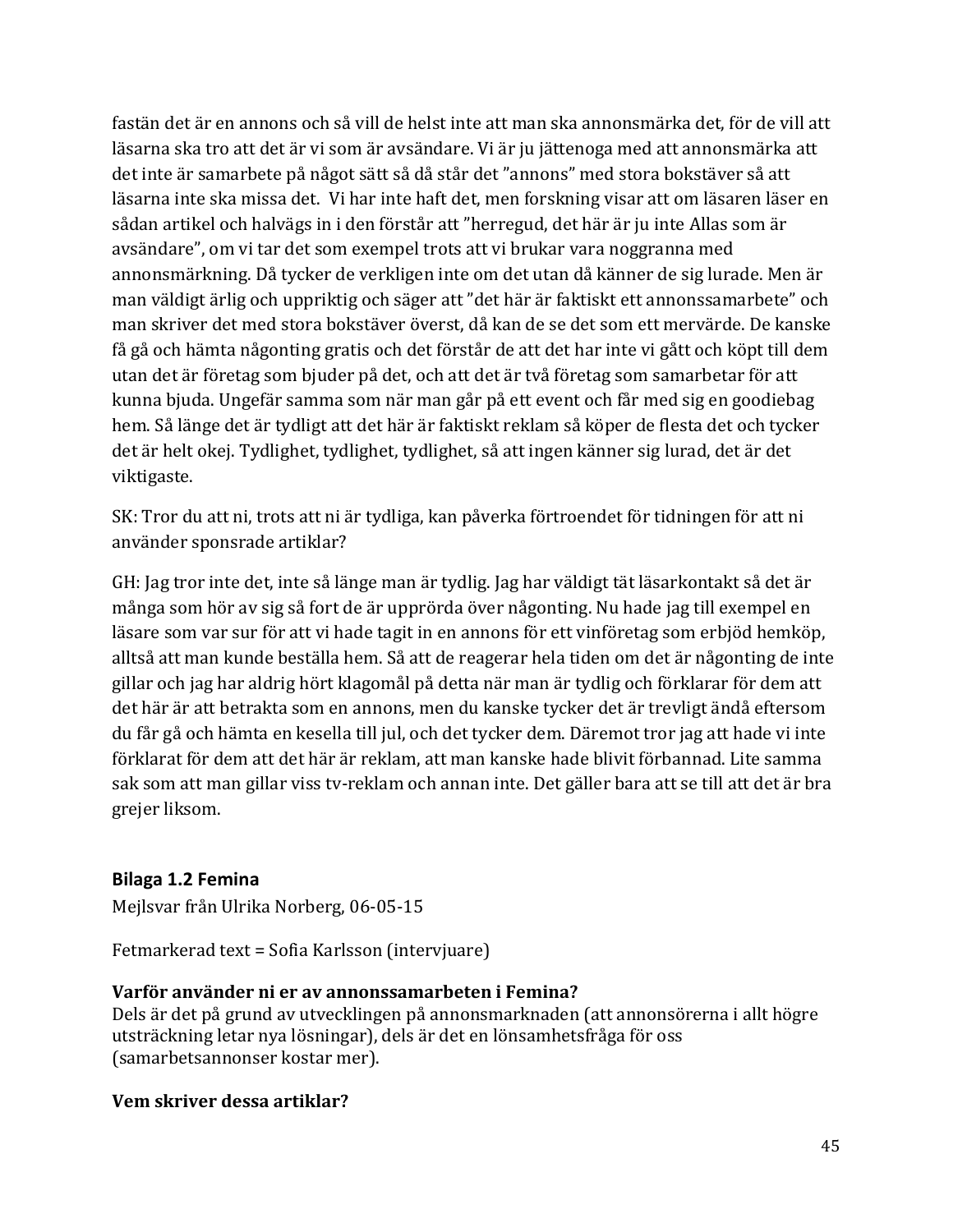Annonserna görs helt utanför redaktionen (närmare bestämt av ett bolag som är helägt av Aller media). Det gäller både text och formgivning.

#### **Hur stor är Feminas inblandning i utformandet av sina annonssamarbeten?**

Se ovan. Däremot godkänner vi annonssidorna när de är klara. Det vill säga vi tittar över materialet så att det inte dyker upp eventuella felaktigheter eller finns formuleringar/bilder som av någon anledning känns tveksamma.

#### **Vad är skillnaden mellan sidor som enbart räknas som traditionella annonssidor, och sidor som räknas som annonssamarbeten, hos er?**

De traditionella annonserna görs av företagen själva. När det gäller annonssamarbeten utformas de i stället med hjälp av Aller media.

#### **Har du märkt en ökning av annonssamarbeten under senare år?**

Inte en drastisk ökning när det gäller Femina, men förfrågningarna har blivit fler.

#### **Hur väljer ni de företag ni samarbetar med vid annonssamarbeten?**

Det är snarare så att våra säljare har kontakt med olika intresserade företag och diskuterar lämplig annonsering i Aller medias olika titlar med dem.

#### **Tror du att sponsrade artiklar kan påverka läsarens förtroende för tidningen?**

Våra annonssamarbeten är märkta med "annonssamarbete" (inte bara "samarbete") just för tydlighetens skull. Sidorna får heller inte innehålla de typsnitt som vi använder oss av redaktionellt, också för tydlighetens skull.

I början fanns en oro just över just förtroendet/tydligheten och därför mättes varje annons i vår läsarpanel. Svaren från läsarna visade att man uppfattade sidorna som just som annonser och ser dem som användbara.

Här känns det också viktigt att berätta att Femina-läsaren (målgruppen är kvinnor mellan 35-60) inte tvekar över att höra av sig om det finns något hon ogillar i tidningen – och hittills har vi inte fått några reaktioner.

#### **Hur ser du själv på annonssamarbeten utifrån SJF:s yrkesregler?**

Se tidigare svar, att annonserna görs utanför redaktionen.

#### <span id="page-45-0"></span>**Bilaga 1.3 Café**

Mejlsvar från Jens Stenberg, 21-05-15

Fetmarkerad text = Sofia Karlsson (intervjuare)

#### **Tror du att sponsrade artiklar kan påverka läsarens förtroende för tidningen?**

Ja, till exempel om läsaren känner sig lurad eller missnöjd med innehållet, eller om det är sponsrat av ett varumärke som inte passar ihop med tidningens eget. Men om det görs i rimliga mängder och det sponsrade innehållet är tydligt märkt, håller hög kvalitet och är relevant för målgruppen så är jag i grunden positivt inställd. Det ger oss ju faktiskt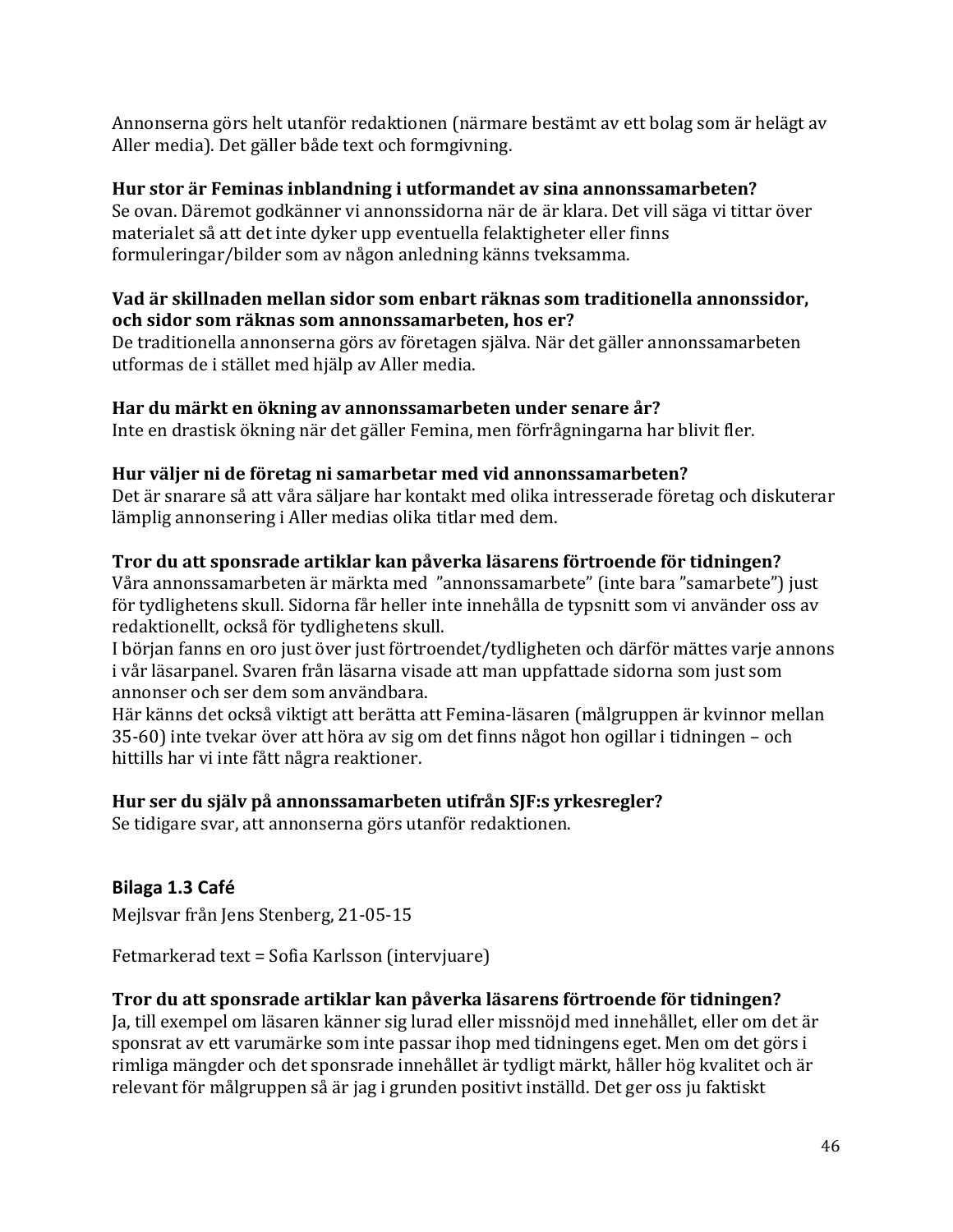möjlighet att påverka så att reklamen i Café blir ännu mer relevant för läsarna. Alla vinner: läsarna, annonsören och Café

#### **Hur ser du själv på annonssamarbeten utifrån SJF:s yrkesregler? (Att inte acceptera arbeten som kan påverka ställningen som fri och oberoende journalist, samt att inte skapa publicitet för något som inte är journalistiskt berättigat)**

Alla publicister bör förstås fundera på om sponsrat innehåll är rätt för dem och deras varumärke eller ej. Om jag talar för mig själv och Café: Som chefredaktör är jag ju ansvarig utgivare även för våra annonser – och jag är gärna delaktig i samarbeten kring sponsrat innehåll så att jag kan förvissa mig om att innehållet blir exakt rätt och relevant för våra läsare.

## **Använder ni er av annonssamarbeten i Café?**

Ja.

#### **Om så följer här ett antal frågor om dessa: Vem skriver dessa sponsrade annonser? (bland annat hade ni samarbetet "jeansbibeln")**

Vi har producerat sponsrat innehåll åt annonsörer både med hjälp av frilansare och egna anställda.

#### **Hur stor är Cafés inblandning i utformandet av annonssamarbetena?**

Det varierar – från ren design till att driva hela produktioner. Men som ansvarig utgivare är det upp till mig att godkänna det sponsrade innehållet, så i någon mån är vi alltid inblandade.

#### **Vad är skillnaden mellan sidor som enbart räknas som traditionella annonssidor, och sidor som räknas som annonssamarbeten, hos er?**

Samarbetena är just det: samarbeten med externa varumärken, där vi hjälper till med att skräddarsy själva innehållet för just vår målgrupp.

#### **Har du märkt en ökning av annonssamarbeten?**

Ja, fler och fler efterfrågar kreativa annonssamarbeten.

#### **Hur väljer ni de företag ni samarbetar med vid annonssamarbeten?**

De ska vara relevanta för våra läsare, passa bra ihop med Café och det vårt eget varumärke står för – vi ska vara stolta över att samarbeta med dem. Ska vi göra ett annonssamarbete är det också viktigt att det blir win-win-win: win för läsarna, win för annonsören och win för Café. Och då måste man börja med läsarna och frågan om innehållet och varumärket är relevant för dem. Är svaret på den frågan nej tycker jag att man ska tacka nej till samarbetet.

Förtydligande, 24-05-15

Ska man betona en sak ytterligare så är det vikten av transparens: att sponsrat innehåll ska vara tydligt märkt så att alla läsare förstår att det rör sig om just ett annonssamarbete.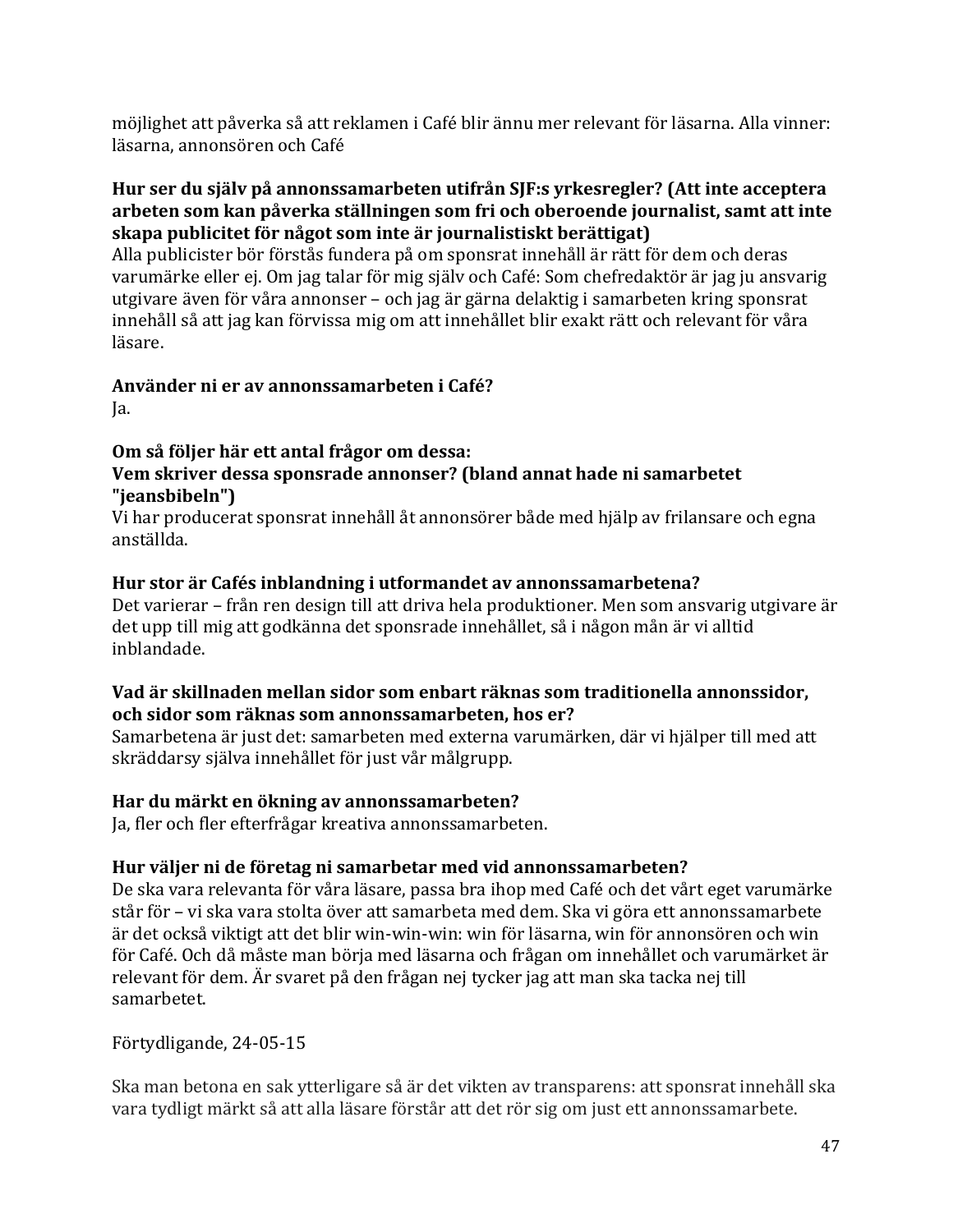#### <span id="page-47-0"></span>**Bilaga 1.4 Trucking Scandinavia**

Mejlsvar Henrik Kindwall, 20-05-15

Fetmarkerad text = Sofia Karlsson (intervjuare)

#### **Tror du att sponsrade artiklar kan påverka läsarens förtroende för tidningen?** Ja, negativt.

#### **Hur ser du själv på annonssamarbeten utifrån SJF:s yrkesregler? (Att inte acceptera arbeten som kan påverka ställningen som fri och oberoende journalist, samt att inte skapa publicitet för något som inte är journalistiskt berättigat)**

Det känns mycket tveksamt med annonssamarbete överhuvdutaget.. Sen tar vi som nischat branschmagasin upp ämnen som tex olika produktnyheter som givetvis aldrig skulle tas upp i bredare journalistika produkter, men det är en annan sak.

#### **Använder ni er av annonssamarbeten i Trucking Scandinavia? (Om inte, varför då?)**

Nej. Det är oetiskt och det skulle rubba relationen till resterande annonsörskollektiv på ett negativt sätt samtidigt som trovärdigheten hos läsekretsen skulle urholkas.

Förtydligande, 20-05-15

#### **Skulle du kunna utveckla varför du tror att läsarnas förtroende för tidningen påverkas negativt av annonssamarbeten? Samt förklara tydligare vad du menar med att det rubbar relationen till andra annonsörskollektiv?**

Risken är uppenbar att läsare, inte alla kanske men en hel del, skulle reagera negativt om de upplever innehållet som styrt från annonsörer istället för att innehållet är styrt av redaktionen.

Jag tror att ett ganska stort antal annonsörer skulle reagera negativt om det redaktionella innehållet inte längre är redaktionellt, utan delvis köpt. Framförallt av trovärdighetsskäl, men också för att de själva kanske saknar resurser för att sponsra innehåll och att de då känner sig missgynnade.

### <span id="page-47-1"></span>**Bilaga 2. Svenska journalistförbundets yrkesregler och checklista mot textreklam**

Utdrag ur svenska journalistförbundets yrkesregler, journalistens integritet:

#### **Journalistens integritet**

1. Ta inte emot journalistiska uppdrag av personer utanför en redaktionell ledning.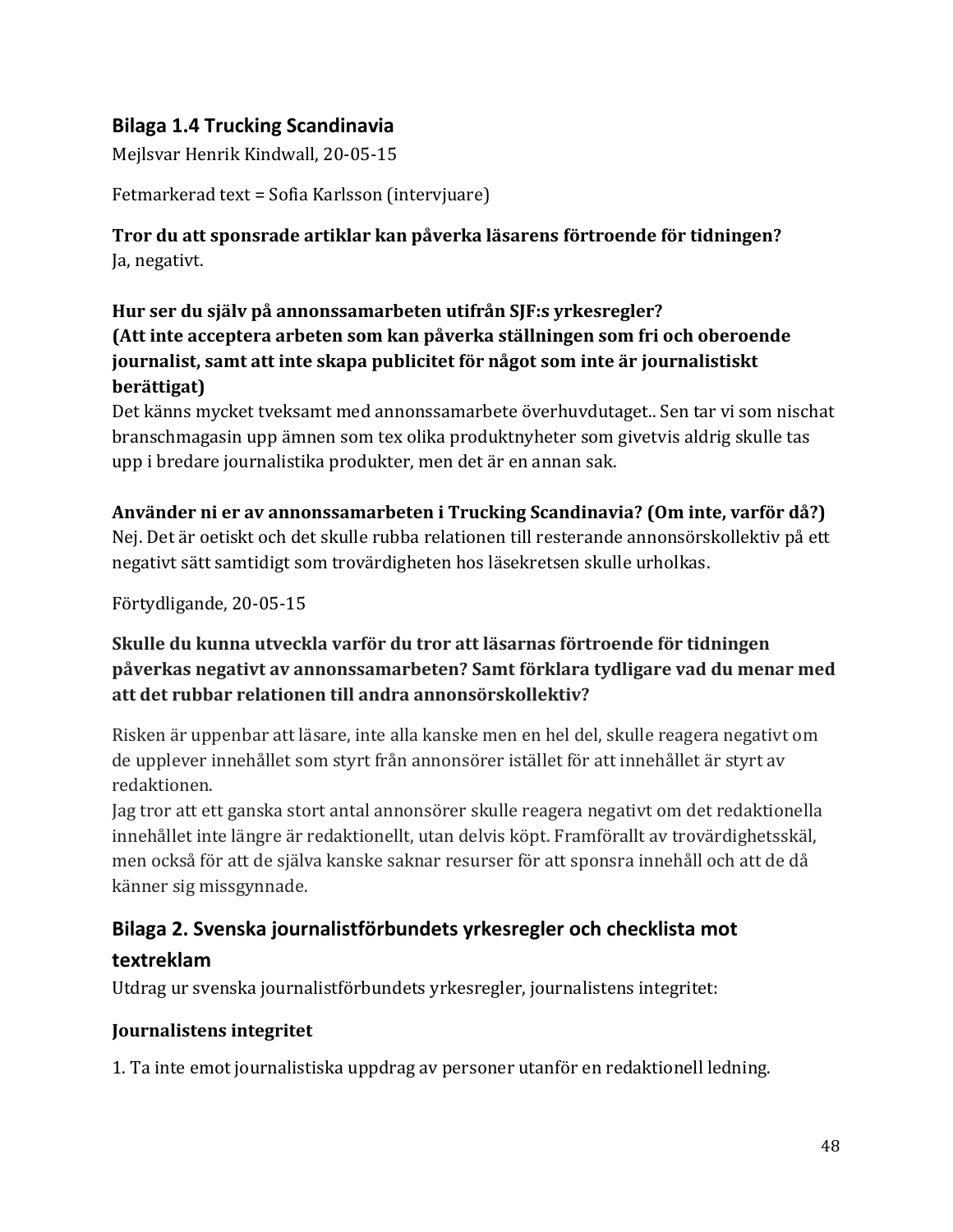2. Acceptera inte uppdrag, inbjudan, gåva, gratisresa eller annan förmån – och ingå inte avtal eller andra förbindelser – som kan misstänkliggöra din ställning som fri och självständig journalist.

3. Ge inte efter för påtryckningar från utomstående i avsikt att hindra eller inskränka berättigad publicitet eller i avsikt att skapa publicitet som inte är journalistiskt motiverad.

4. Använd inte din ställning som journalist, eller presskortet, till att utöva påtryckning för egen eller andras vinning eller till att skaffa privata förmåner.

5. Utnyttja inte för egen eller andras vinning opublicerade nyheter beträffande ekonomiska förhållanden eller åtgärder hos stat, kommuner, organisationer, företag eller enskilda.

6. Beakta journalistavtalens bestämmelse om att medarbetare inte får åläggas att utföra uppdrag som är förödmjukande eller som står i strid med medarbetarens övertygelse.

*Källa: sjf.se*

#### **Checklista mot textreklam:**

Var särskilt vaksam och kritisk vid följande situationer:

- när utomstående erbjuder idéer och förslag till material som är sammankopplade med motprestationer i någon form

- när erbjudanden lämnas om resor och förmåner som är gratis eller kraftigt subventionerade

- när förhandslöfte om publicitet efterfrågas

- när produkter/tjänster i konsumentupplysande material redovisas. Låt det klart framgå hur urvalet ägt rum, hur produkter/tjänster blivit jämförda eller testade samt att redaktionen är avsändare.

Eftersträva mångsidighet vid sådana redovisningar så att otillbörligt gynnande inte sker

- när utomstående intressenter, t ex PR-byråer, lobbyister, forskare, företag, myndigheter eller organisationer, bidrar med information och upplysningar. Det gäller särskilt inom områden där lagen inskränker rätten att publicera reklam, till exempel för läkemedel, tobak, alkohol och reklam riktad till barn

- vid publicitet kring företags, organisationers eller myndigheters verksamhet, produkter eller andra arrangemang, så att ett otillbörligt gynnande inte sker

- vid publicitet kring egen försäljning av varor och tjänster samt egna arrangemang

- när arrangemang genomförs i samverkan med utomstående så att det, där det är relevant, framgår med vem samarbetet sker och förutsättningarna för samarbetet